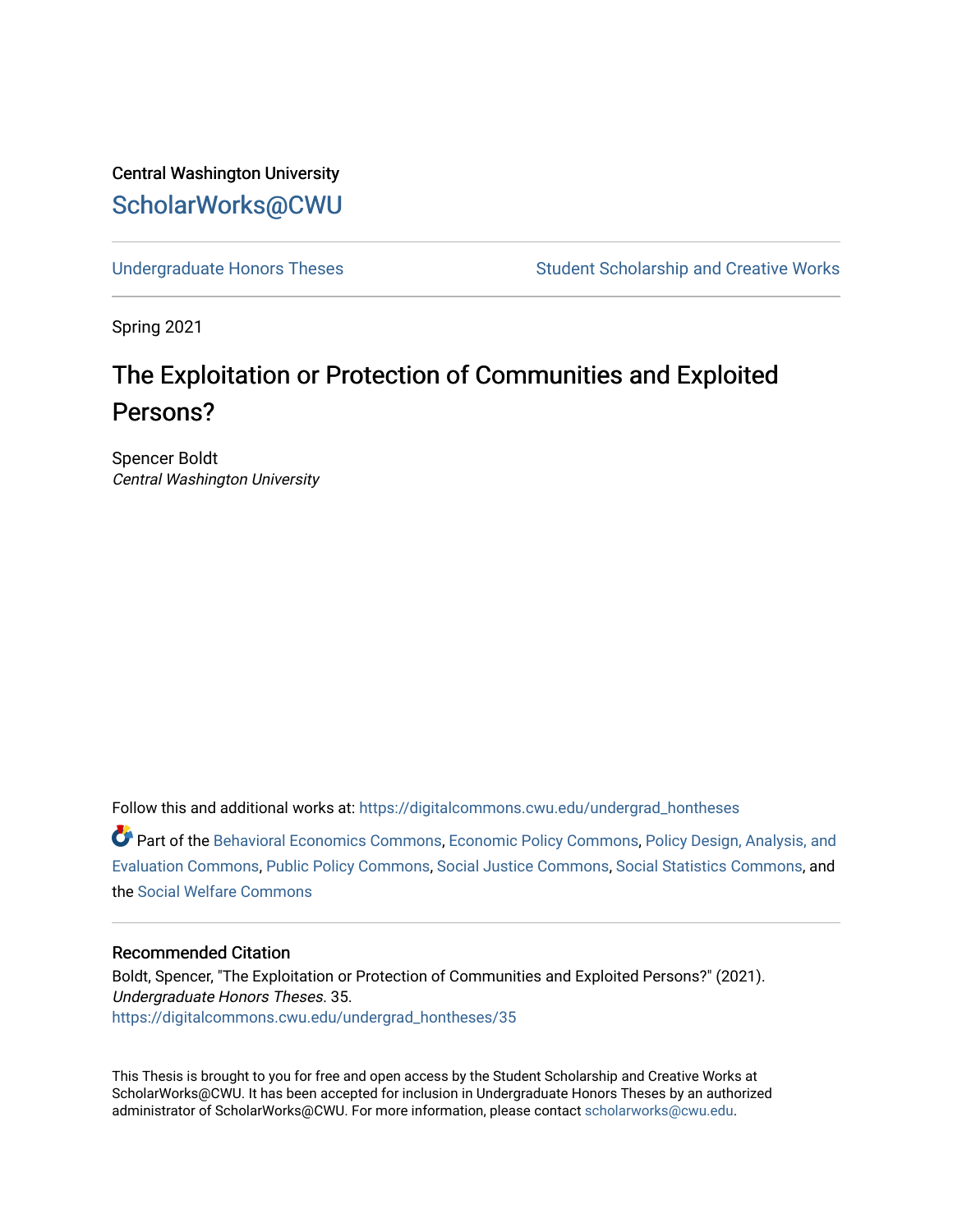# Running Head: THE EXPLOITATION OR PROTECTION OF COMMUNITIES

The Exploitation or Protection of Communities and Exploited Persons? Spencer Boldt

Senior Capstone

Submitted in Partial Fulfillment of the Requirements for Graduation from The William O. Douglas Honors College Central Washington University

June, 2020

Accepted by:

Anne Cubilié

Committee Chair (Name, Title, Department)

Chuck Reasons

Committee Member (Name, Title, Department) -

Anne Cubilié

Director, William O. Douglas Honors College

10/16/2020

Date

|20

Date

10/16/2020 Date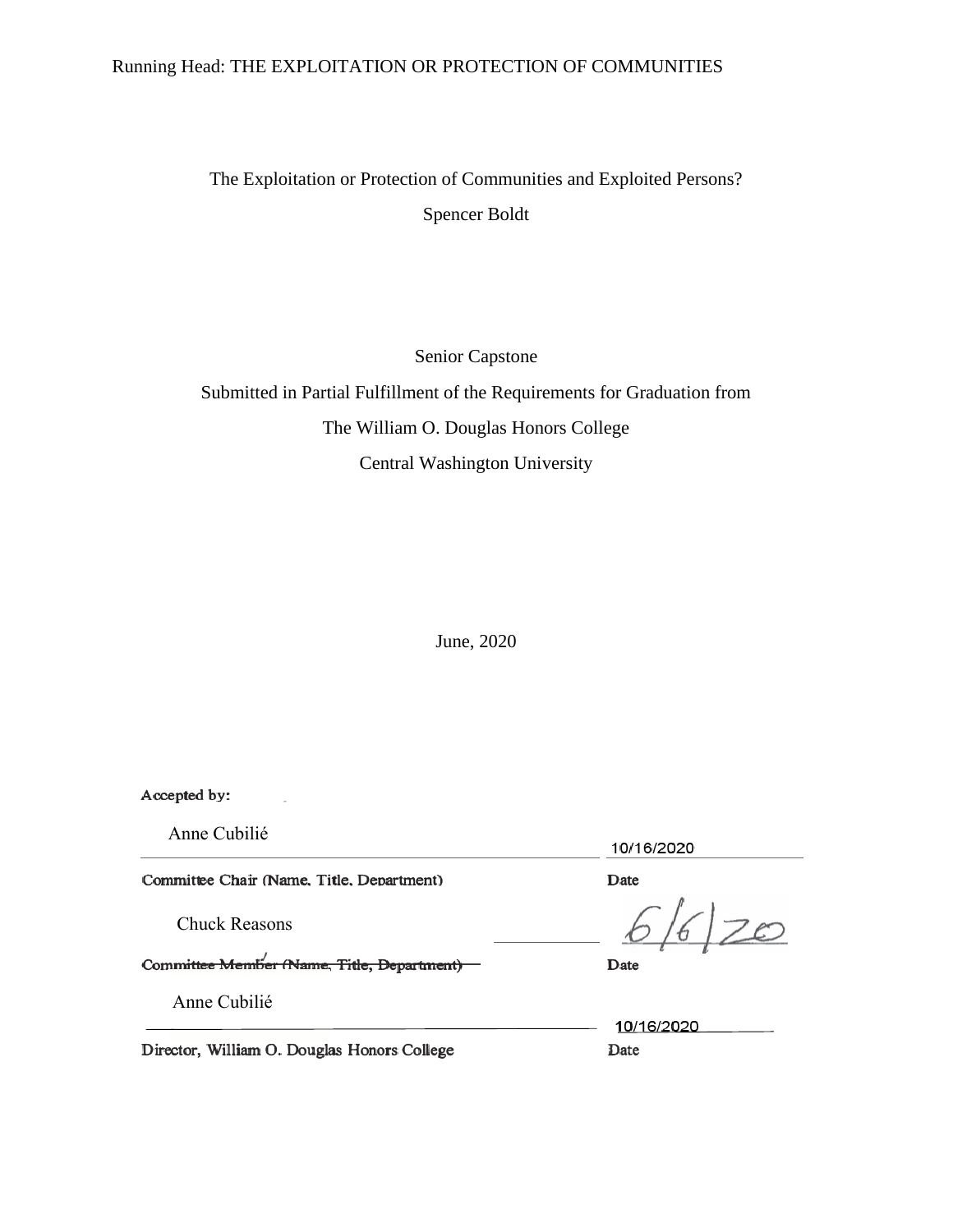# **Abstract**

This study was intended to dissect the inner workings of the newly implemented Bill C-36 in Canada, The Protection of Communities and Exploited Peoples Act through a mixed methods approach. This was done through comparing statistical research (demographics, crime data, and overall economic state) within Regina to interviews conducted with those individually involved in prostitution and the community of the city. This study was meant to draw out the differences between what the statistics depict, a growth in the overall safety of Regina, versus the perspectives gained from multiple interviewees. With this mixed method approach I have deduced that Bill C-36 is not achieving what it was set out to do. The conclusion of this paper outlines a variety of alternative measures, aimed at efficiently improving the safety of these women affected by Bill C-36 and the communities of Canada. The solutions proposed are gained from research done pertaining to sex work from this study.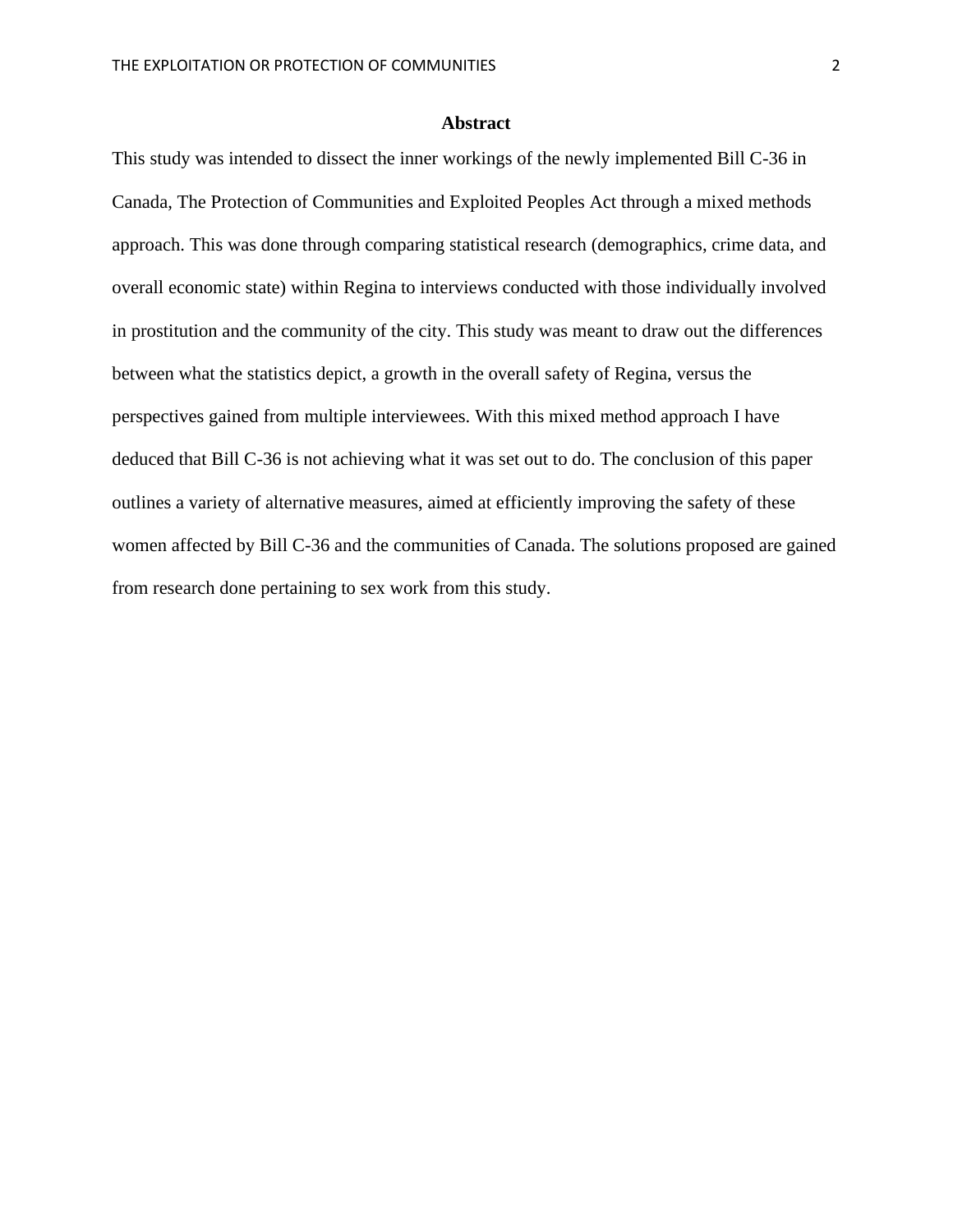# **Contents**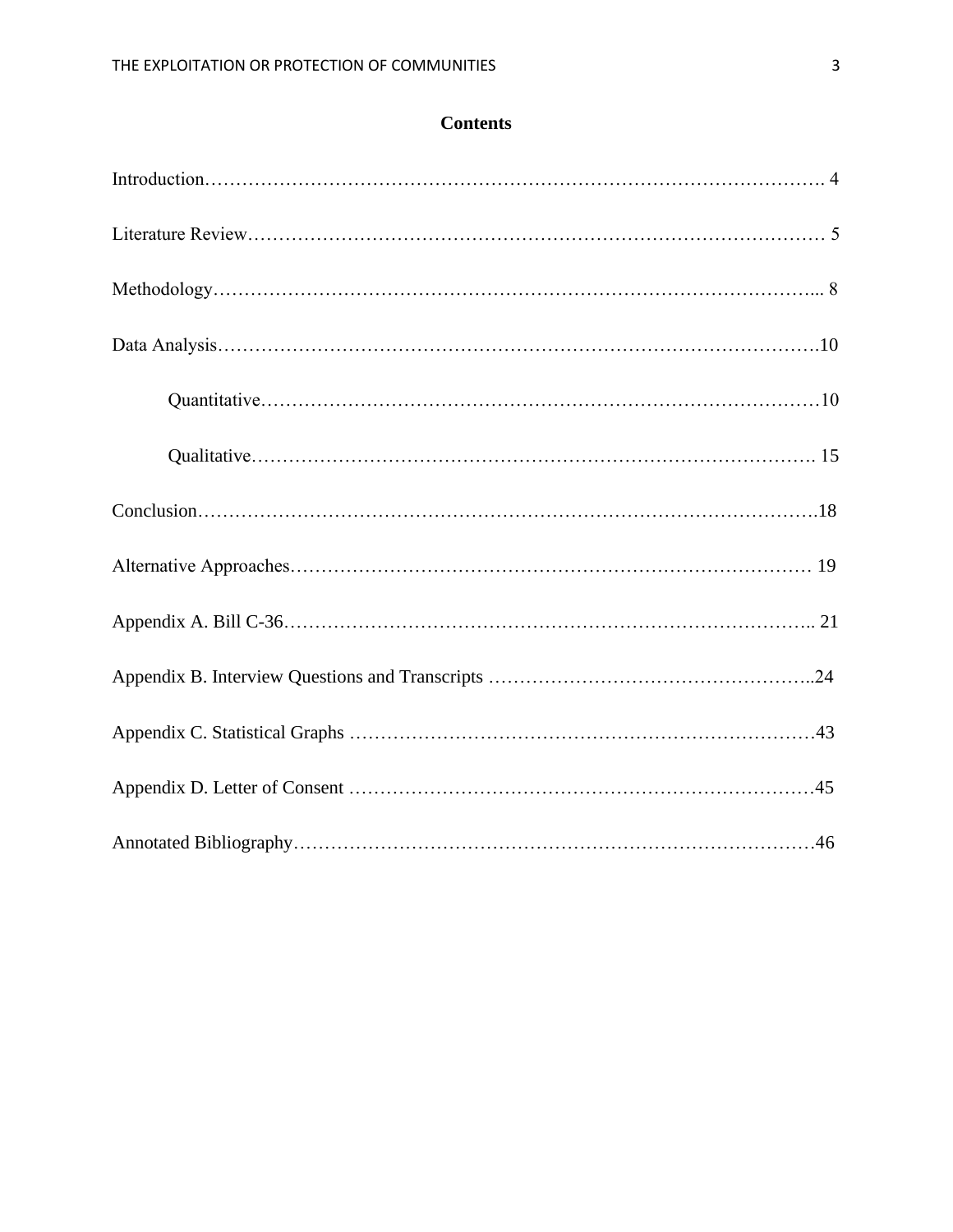#### **The Exploitation or Protection of Communities and Exploited Persons?**

In 2014, Bill C-36, The Protection of Communities and Exploited Persons Act, was put into Parliament across Canadian government. This Bill was intended to do just as it is titled, improve the safety of the communities and those living within them by reducing the demand of sex and providing means of support for the at-risk populations. Through this Bill, the act of prostitution was legalized, but the act of purchasing was criminalized. Due to this, a lot of questions have risen as to whether this legalization, and criminalization, has done more harm than good.

The purpose of this study is intended to answer the question posed above, whether Bill C-36 has achieved what it was set forth to do, improve the safety and lives of the communities and people throughout Canada, specifically sex workers. To answer this question, a mixed methods approach needed to be taken. This approach was done to ensure a whole and accurate answer that takes both sides in terms of statistical evidence and personal accounts. One of the problems with this research project was the timeline. To ensure an accurate answer, a more refined study had to be conducted. Rather than looking at Canada as a whole and the nations reactions and effects from the Bill, a case study of Regina, Saskatchewan and its surrounding areas was done instead. Regina is the capital city of the province Saskatchewan and it was chosen because of its direct involvement in prostitution as well as its known reputation for heightened crime in past years. Regina was also chosen because access to various interviewees was possible and the city has played a very large part in the ongoing issue of missing and murdered Indigenous women throughout Canada (Final Report, 2019). Due to the high percentage of Regina as well as Saskatchewan's Indigenous population, they are extremely affected by this issue. The upward trend of missing and murdered Indigenous women caught the eye of many different groups and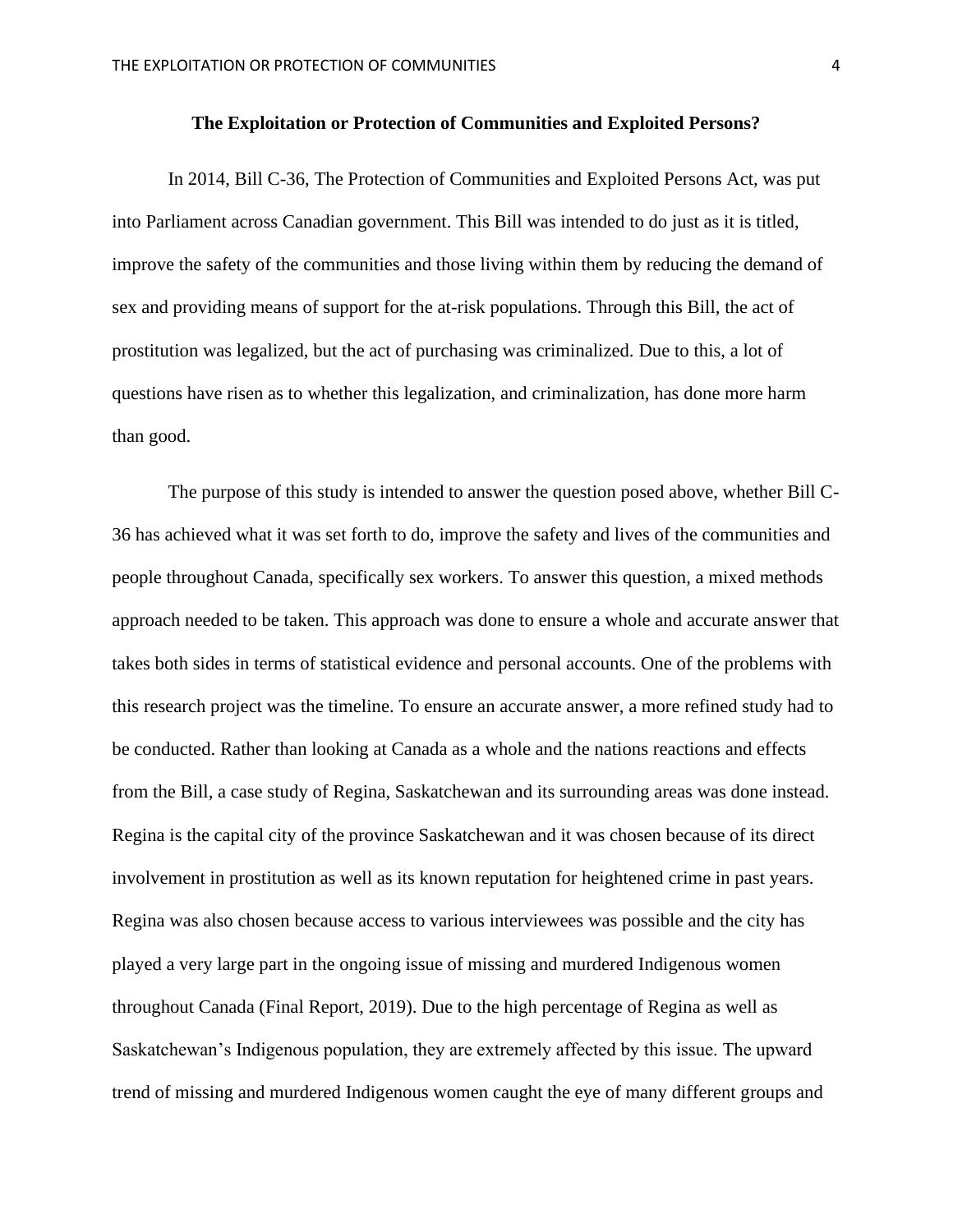an underlying factor of these increased crimes may as well be caused by the recent Bill implementation.

This study was conducted through both data collection and analysis and three personal interviews with the Chief of Police, an individual who works directly with current and past sex workers, and a current sex worker in Regina. These subjects were chosen due to their direct involvement with the issue at hand as well as the importance of their responses. Their answers are intended to further answer the research question from a very personal point of view.

#### **Literature Review**

The *Protection of Communities and Exploited Persons Act*, Bill C-36 (Refer to Appendix A), was assented into Parliament on November 6, 2014 (Open Parliament). An act where the parliament of Canada recognizes the dangers associated with prostitution and the exploitation of those involved in the acts associated with prostitution. Due to these actions, Parliament chose to enact this law that puts the protection of those involved at the top of the list of their priorities, while posing consequences on those purchasing such services. It is also an attempt to discourage the amount of prostitution going on, to decrease that demand, within the country and encourage the victims of prostitution related crimes to come forward to the police. All in all, Bill C-36's major goal was to improve the safety of the communities of Canada and the people within those communities involved in prostitution.

This Bill has been in practice for almost five years now. In the capital city of Saskatchewan, Regina, the citizens have controversial views of whether the Bill is successful in its attempt at improving the safety of neighborhoods and the protection of sex workers within the city. A city who, in 2007, was voted Canada's "worst neighborhood" in terms of crimes of safety (Maclean's).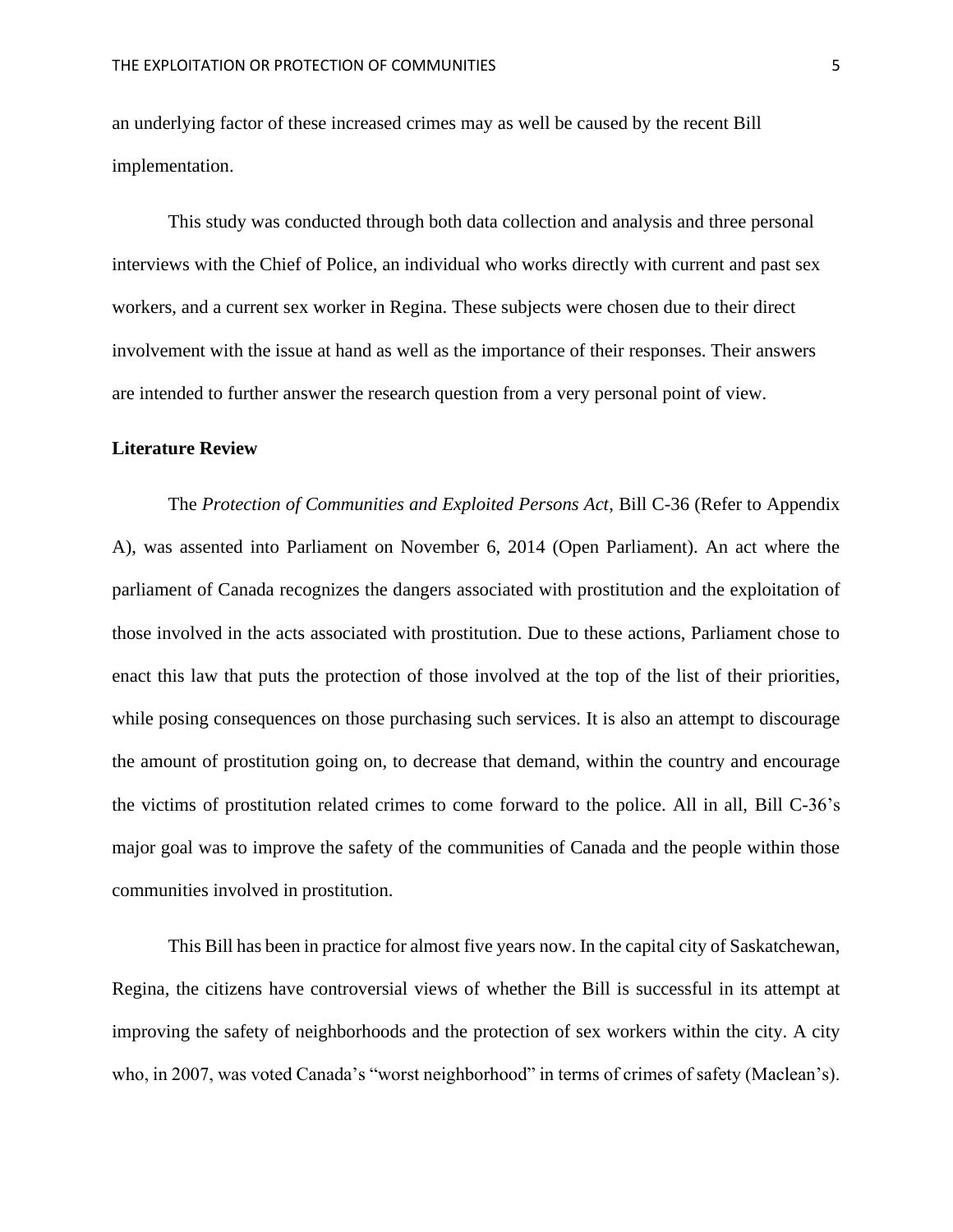A controversial article, that highlights the absurdly high amount of crime and underage prostitution that riddles this small city of Saskatchewan. Regina, a city that desperately needed something such as Bill C-36 to improve its safety. Yet, did the *Protection of Communities and Exploited Persons Act* truly fix these problems?

When you look over the crime statistics of Regina and compare years preceding the enactment of Bill C-36 to recent years, the amount of crimes related to prostitution have changed. For instance, in 2007 there were 2063 assaults reported versus 1530 in 2017 (Regina Police). These are statistics that show quantitative evidence in the increased safety and reduced crime related to prostitution. Statistics Canada provides the 2016 Census report, which outlines different economic characteristics that are indicators of the city as a whole and its success as a city. There are also statistics on HIV and AIDS contraction rates within the Province and city of Regina (Publications center) included in this report which shows that there has been a slight decrease, but not a substantial one since the Bill enactment. These reports are used to show that, numbers wise, the city of Regina has somewhat improved since the enactment of the Bill. However, the feelings and reactions of the citizens of Regina are what stand to combat these minor improvements within the Province and city itself.

When looking at the most recent news stories related to the legalization of the selling of prostitution, most of the stories show a positive reaction to them. They demonstrate the publics somewhat acceptance of the Bill, showing that the safety of Regina has improved (the overall goal of the Bill). In an article published in 2017, it focused on the success of the Regina Police department in targeting the 'johns' engaging in purchasing sex from underaged women and girls within the city, as well as the amount of crime being reduced within the city (Related Crime Down, Pasiuk). This article reinstates the views from another piece that was also published in 2017,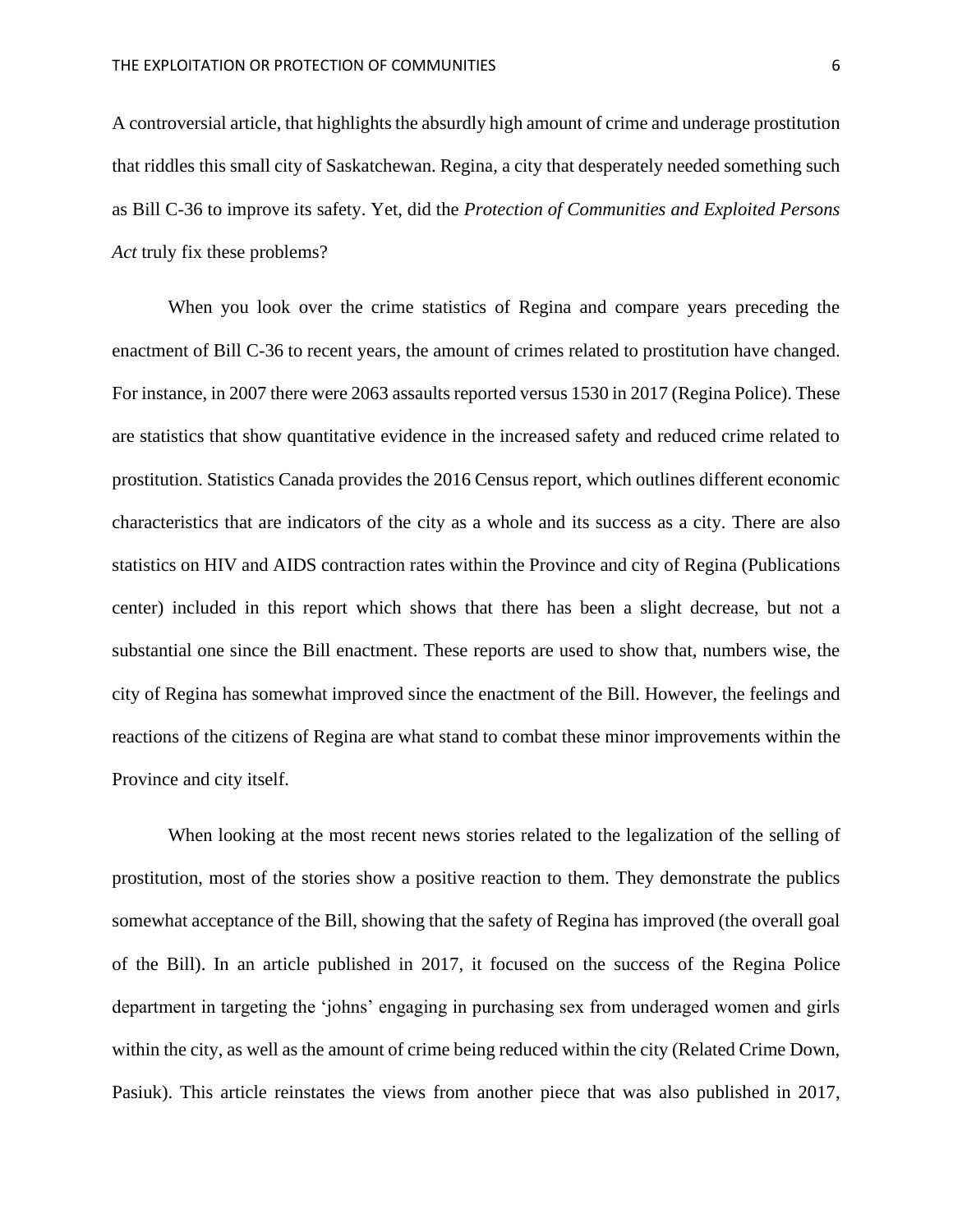discussing the increased amount of success for officers running sting operations in hopes of finding 'johns' as well (Vice Cops, Harder). Both articles highlight the success of the Regina police in finding and identifying both underage workers as well as those purchasing sex. Yet, neither discusses the improved safety of these workers personally.

Many reports have been published stating that Bill C-36 in unsuccessful in its attempt to improve the safety of Regina. Arguing that the statistics are biased and skewed. Alex Soloducha wrote an article discussing the increased number of slaves within the world and Regina specifically. Soloducha discusses the issue of massage parlours within the city and the stand that women are taking in hopes of abolishing the slavery and massage parlour issues in the city. The articles suggest that something must be done to reduce the number of exploited women and children in Regina because Bill C-36 is not improving this issue. To expand this discussion, the issue of Murder and Missing Indigenous Women is also relevant. The "Final Report" which was published in June of 2019, goes to define the problem that Indigenous women across Canada are facing and the long-term racism and prejudice that the Indigenous population has faced. Being that Indigenous women are the one of the major populations represented in the sex work industry, the words and issues surrounding MMIW needs to be included in this analysis. If there is already systemic violence in place against a specific group of women, then the goals of Bill C-36 cannot be reached.

These allegations of inefficiency have also been confirmed in an article published in April 2020 titled, "The impact of end-demand legislation on sex workers' access to health and sex worker-led services: A community-based prospective cohort study in Canada". This research article was designed to understand the repercussions Bill C-36 has had on the health and wellbeing of sex workers within Canada. It found that, "after implementation of the new laws, sex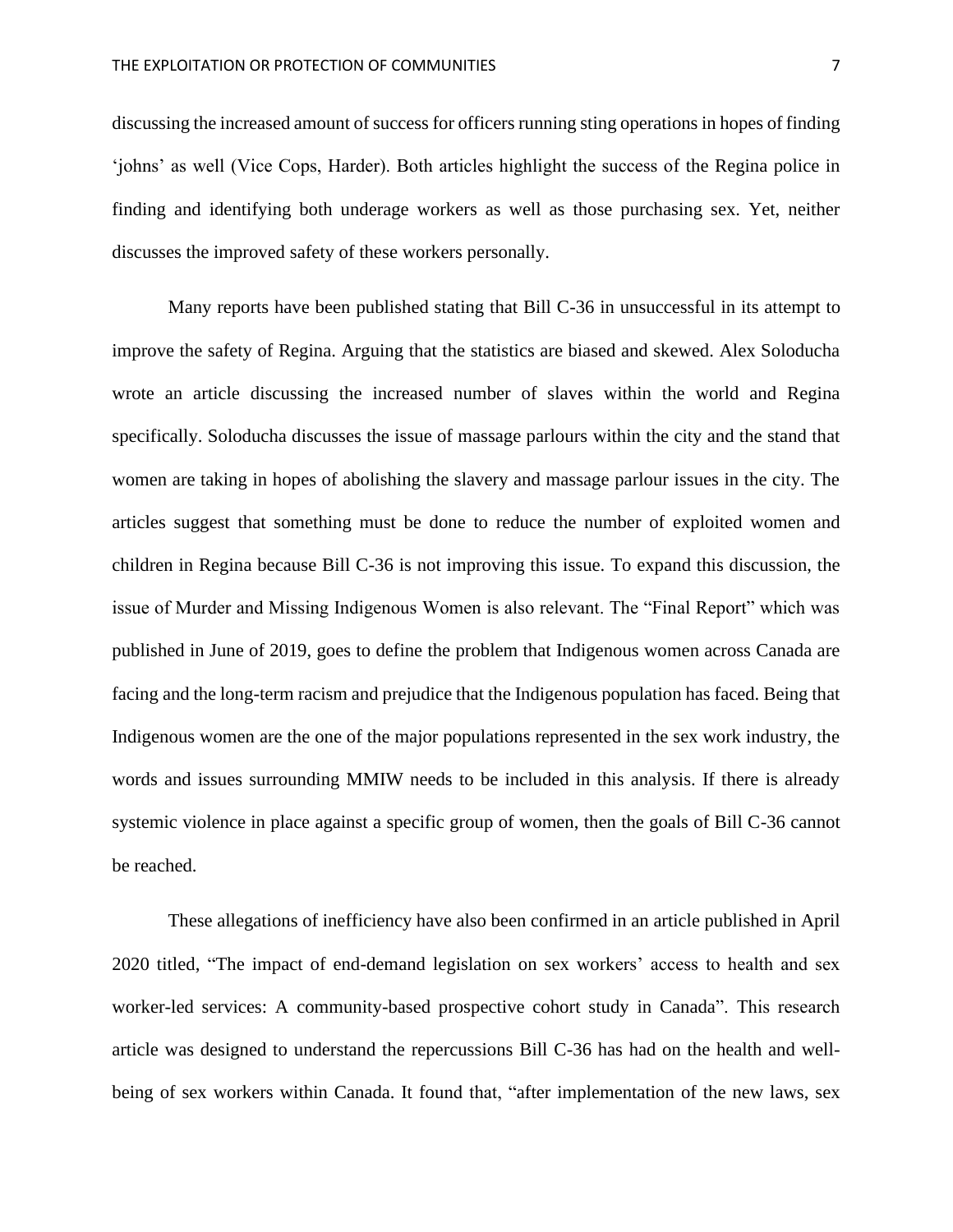workers had reduced access to health and sex worker/community-led support" (Argento et al., 2020). An additional report published in August of 2017 discussed the police's attempt at reducing exploited sex workers, specifically underage workers, in the city and the problems that are still arising even after the implementation of Bill C-36 (More Support For Exploited Workers, Harder). However, these attempts are more so aimed at catching and prosecuting the Johns rather than ensuring the safety and support for the workers. These articles demonstrate the major disconnect within the country of Canada, leading to the inefficiency of Bill C-36. To further that discourse, public officials and advocates within the country have come out with statements questioning the thought behind the Bill. An archived piece published in a collection of periodicals shows that Francoise Boivin, NDP justice critic, believes this could have possibly sparked further issues for these workers (Ling, 2014). The fact that many people have come out, research has been done, and the facts have been proven that determine this Bill as inefficient and dangerous for sex workers across the country, it is a question of why the government has recognized this.

*The Protection of Communities and Exploited Person's Act* was set forth into parliament to do just as it is titled, improve the safety of communities and people within Canada. The Bill is specific in who and what is considered wrong when in comes to purchasing and selling sex. These laws are put forth to control the issue of legal prostitution and reduce the demand for it. However, due to the controversy between whether the statistics are the most accurate way of measuring the effectiveness of Bill C-36 or the public's views and reports written throughout the years, the best way to understand the Bill's success is to get the personal feelings of those directly involved. This research paper will take into consideration both the statistics and recent reports of the people of Regina's opinions and actions, as well as conduct interviews with past and current sex workers of Regina and head officers and officials of the city who are affected directly by Bill C-36. These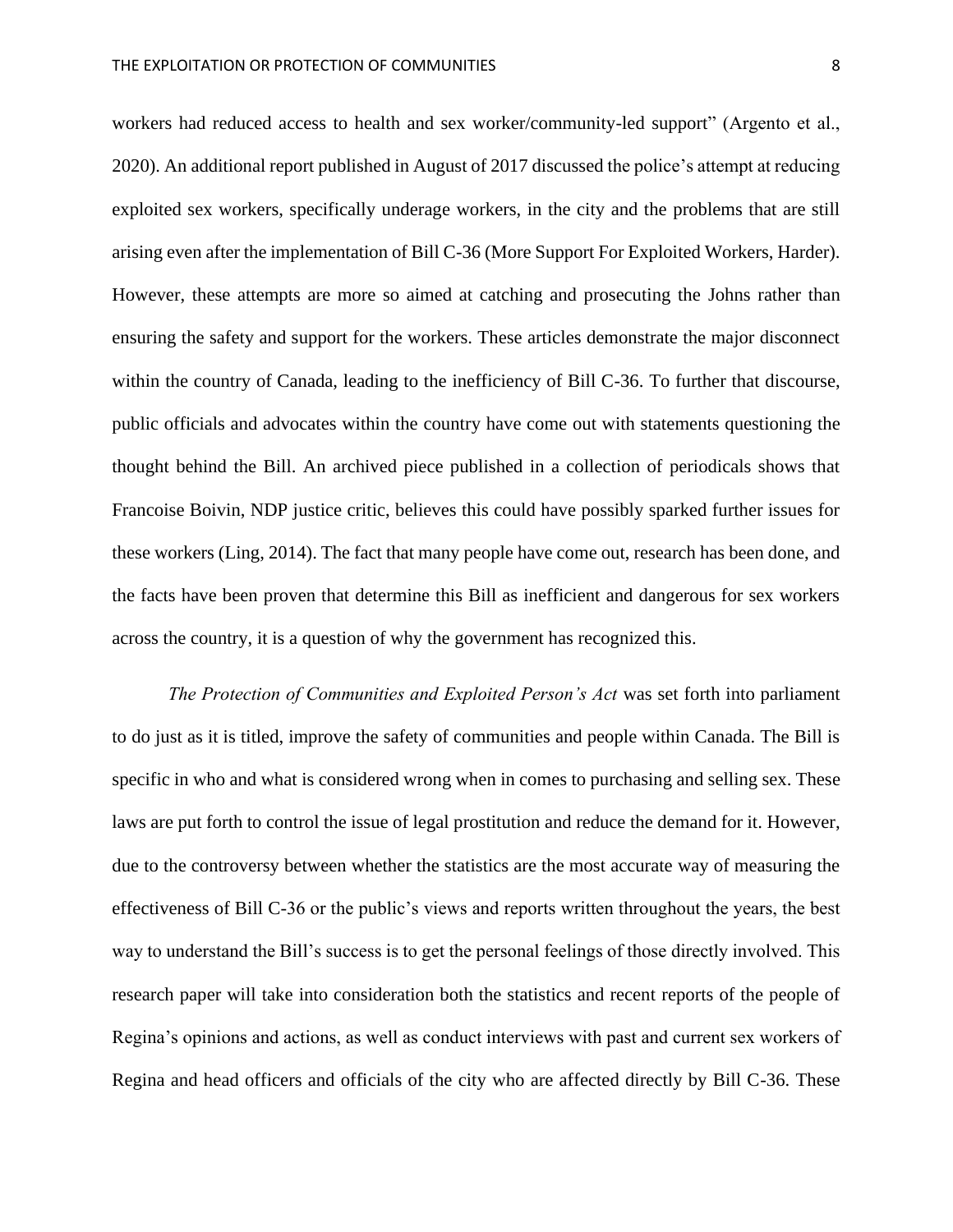interviews are compared with the other research already done on this topic to determine the question of whether Bill C-36 is accomplishing its goal of improving the safety of Canada's people and their communities. To further prove the research that has already been done in hopes of reconstructing this bill.

# **Methodology**

To obtain personal accounts and feelings towards the bills, interviews were conducted during the month of December 2018. These interviews were done to show how individuals closely affected by this bill truly feel. The need for these interviews was to try and shed light upon the inner workings of the justice system in Regina and a more accurate response to the Bill implementation itself.

Refer to Appendix B for the full interviews and question set that was used. There were two different sets of questions, one for the individuals involved in the law and relevant organizations, and the current sex workers in Regina. This was done to gain a more fitting and relevant answer from each set of interviewees. The questions given to the sex workers were done so based on a local scale, more so focused on Regina. Whereas, the other interviewees were asked to elaborate on the overall affect in Saskatchewan as well as Canada.

After careful collection of the data given both through the interviews and the statistical approach, a hopeful answer will be given to the posed questions: whether Bill C-36 is achieving what it was first created for. The mixed methods approach was used to ensure a very complete and whole answer to the reactions of the bill. These interview subjects were chosen in hopes of drawing out personal experiences with this new bill and the reactions and feelings they had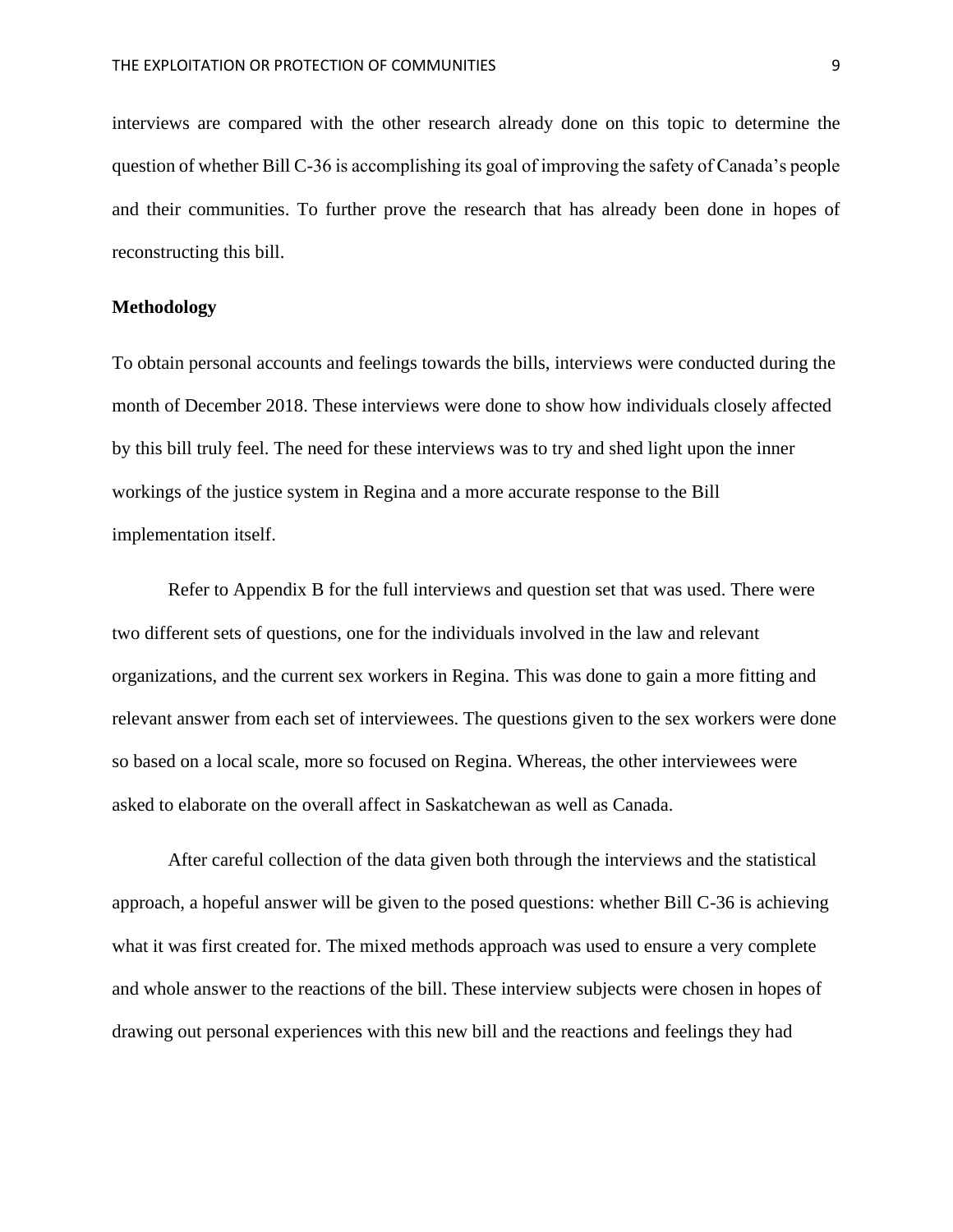towards those interactions. Comparing those answers given and the data collected and analyzed, we should reach a conclusion.

The answer we all hope for is that this bill has improved the safety of the communities and people of said communities. However, where this project is leaned towards is that it is not. Which is why such careful consideration is going into every various aspect of uncovering the effectiveness of Bill C-36 for Regina's communities.

#### **Data Analysis**

# **Quantitative**

Regina is the second largest city in the province of Saskatchewan with a population of 236,481. Of this population, approximately 10% consists of Aboriginal identity and majority of the minority population is Southern Asian (Refer to Appendix C.1). In the province, the Aboriginal population makes up approximately 16%, with majority of the minority population is either Southern Asian or Filipino (2.8% and 3.0%, respectively). Education wise, the city's attainment level is, on average, only high school level. This means that majority of the population did not attend University or any second-level education institute, however the second highest level was College, which means that it is almost a 50-50 split between a High School education and a College education (Refer to Appendix C.2). These are important statistics to note because it defines the overall education level of the city and this can be attributed to things like the unemployment rate, the income per capita, and the amount of the population living under the poverty level.

If there are low levels of unemployment in an economy, it does not push already vulnerable populations to resort to prostitution for a means of income. However, due to the fact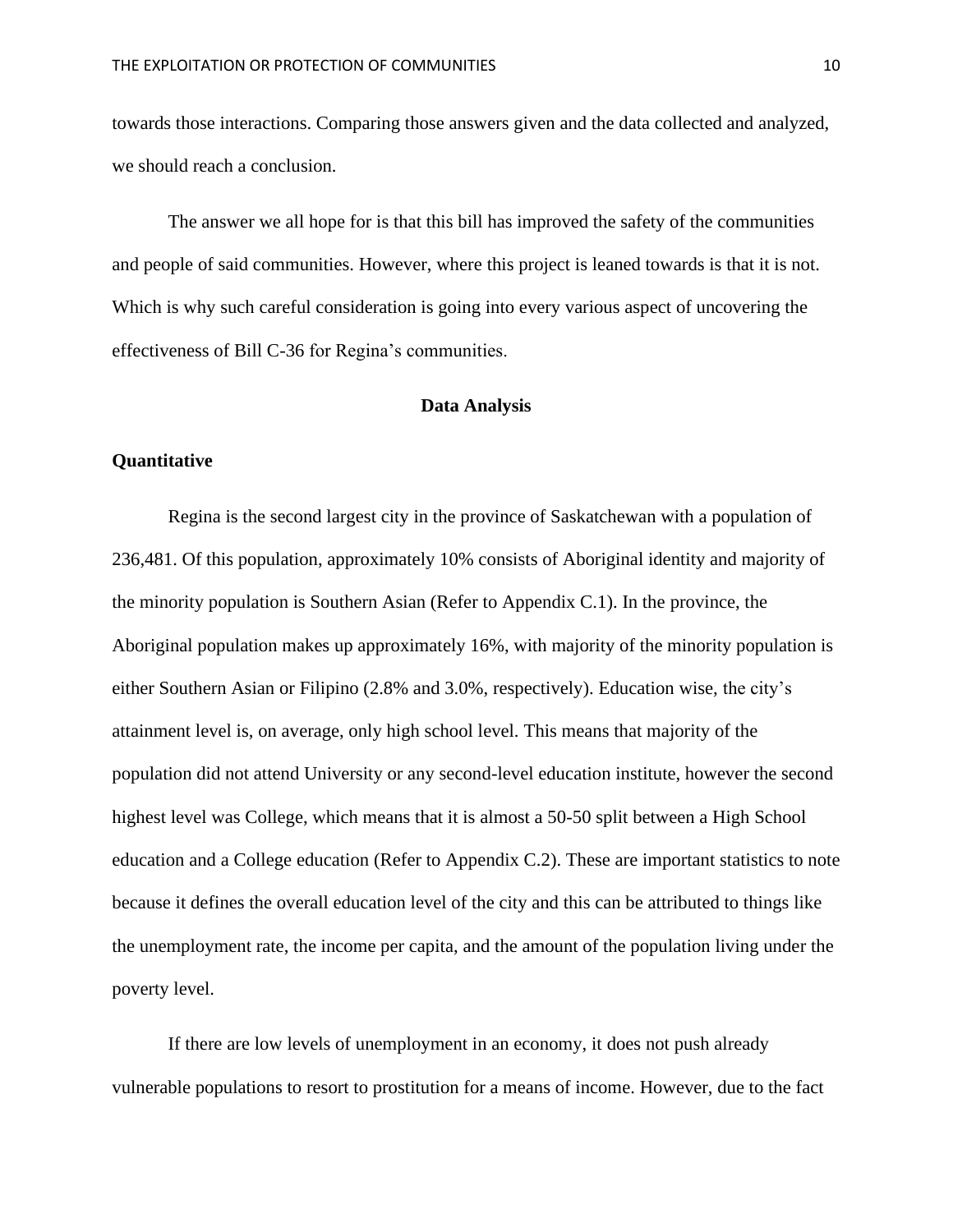that the education level barely exceeds High School attainment, it can be assumed that a lot of the workforce is working minimum-wage paying jobs, which aren't enough for a lot of individuals to make a living off of. The unemployment rate of the city of Regina has hovered between 5%-6% throughout the last ten years or so, which is not very high at all in retrospect (Stat Can, 2019). Since the rate is hovering at such a low level for so many years, it does indicate a stable labor force. To be considered unemployed, an individual must be actively looking for work; in many cases those who have a low education level are not always actively looking for work. It also should be noted that often sex workers do not label themselves as unemployed because they are receiving an income, but they also do not declare themselves employed, either. This means that statistically speaking, the percentage of the population without work could be a lot higher than what is depicted. Furthermore, when you consider the Indigenous community itself, the numbers deplete in a noticeable amount. On average, an Indigenous citizen makes \$32,661 a year, the unemployment rate is 20.7% and the participation rate is only 58.4%. Furthermore, 9% of the Indigenous population received a University degree, and 35.1% have received less than a high school education (Indigenous Saskatchewan). These statistics are important to note due to the heavy representation of Indigenous individuals within the city of Regina.

The Regina economy is not struggling in the literal sense, it is quite a prosperous city with most of its citizens making a reasonable income, especially with an average cost of living in the city (Refer to Appendix C.3). However, the disparities lie within the data that is unrecorded and unaccounted for. Similarly, to the issue of unemployment, there are a lot of individuals who are obtaining income of some sorts but are not reporting it or filing it. This means that behind the numbers, there is a vast majority of money and jobs unaccounted for; it also means that there a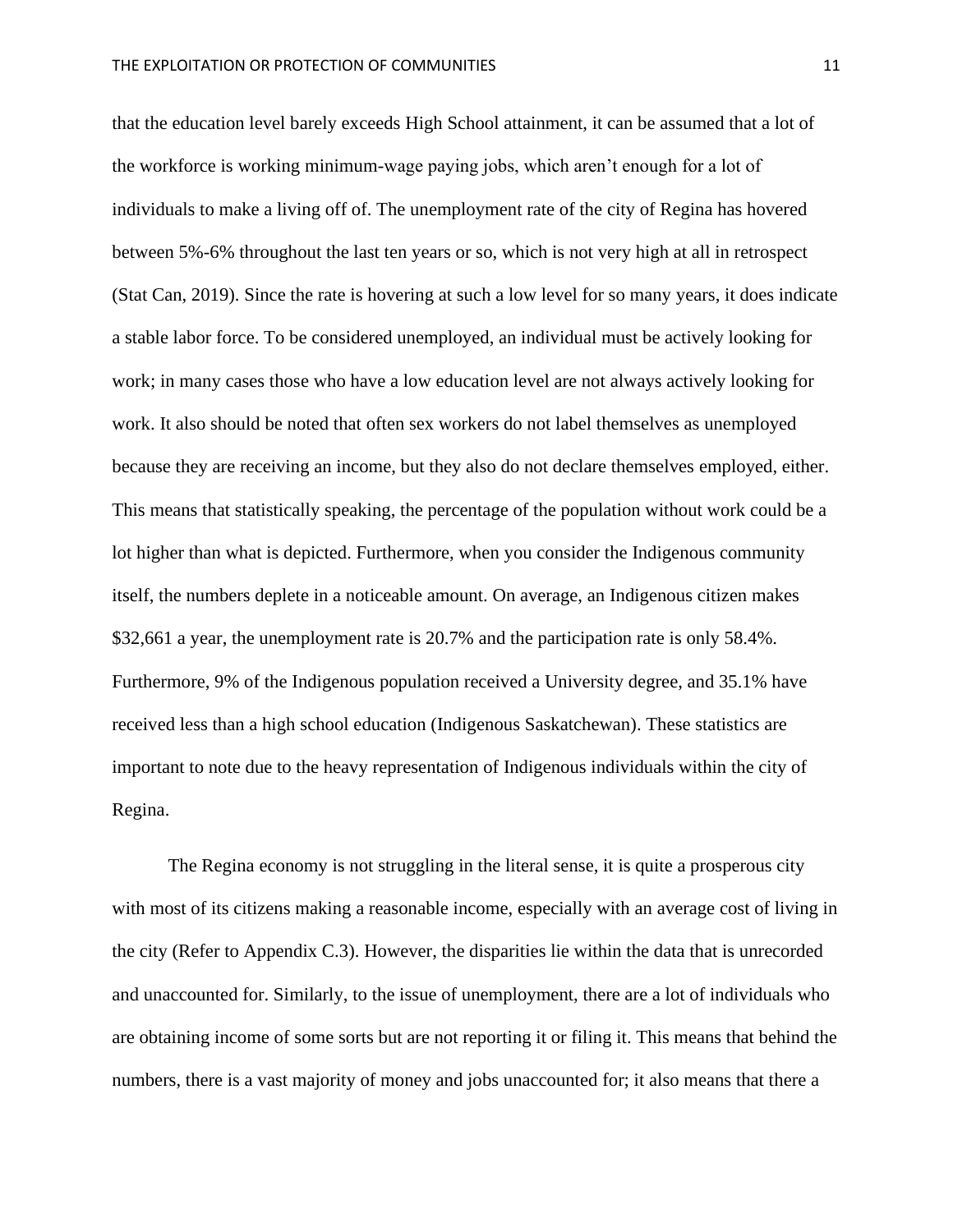lot of people living below the poverty line that are going unnoticed. This fact can be attributed to the large numbers of citizens resorting to prostitution and sex work for a means of survival. With such a large upper class, the city's middle- and lower-class citizens are getting exploited in many ways that are not visible to the public. Which is why, statistically on paper, yes Regina is a prosperous city. It has maintained it's level of unemployment for quite some time and the projected levels are shown to remain around those numbers, there is a large number of people receiving high levels education, and the average income in the city is quite average. However, Bill C-36 was implemented in hopes of bettering the economy, it was created in hopes of improving the safety of it is individuals. The economy is what is pushing its citizens to resort to these types of jobs, and Bill C-36 is what is causing the lack of safety improvements for these marginalized citizens.

Improved safety means that crime rates decrease, and health of the overall city improves; that is not the case since the enactment of this bill. Table 1 shows severe crime rates dating from 1998 until 2018; there is a mild decrease in 2017, following that there is another increase, meaning that the decrease was not sustainable (Stats Can, 2019).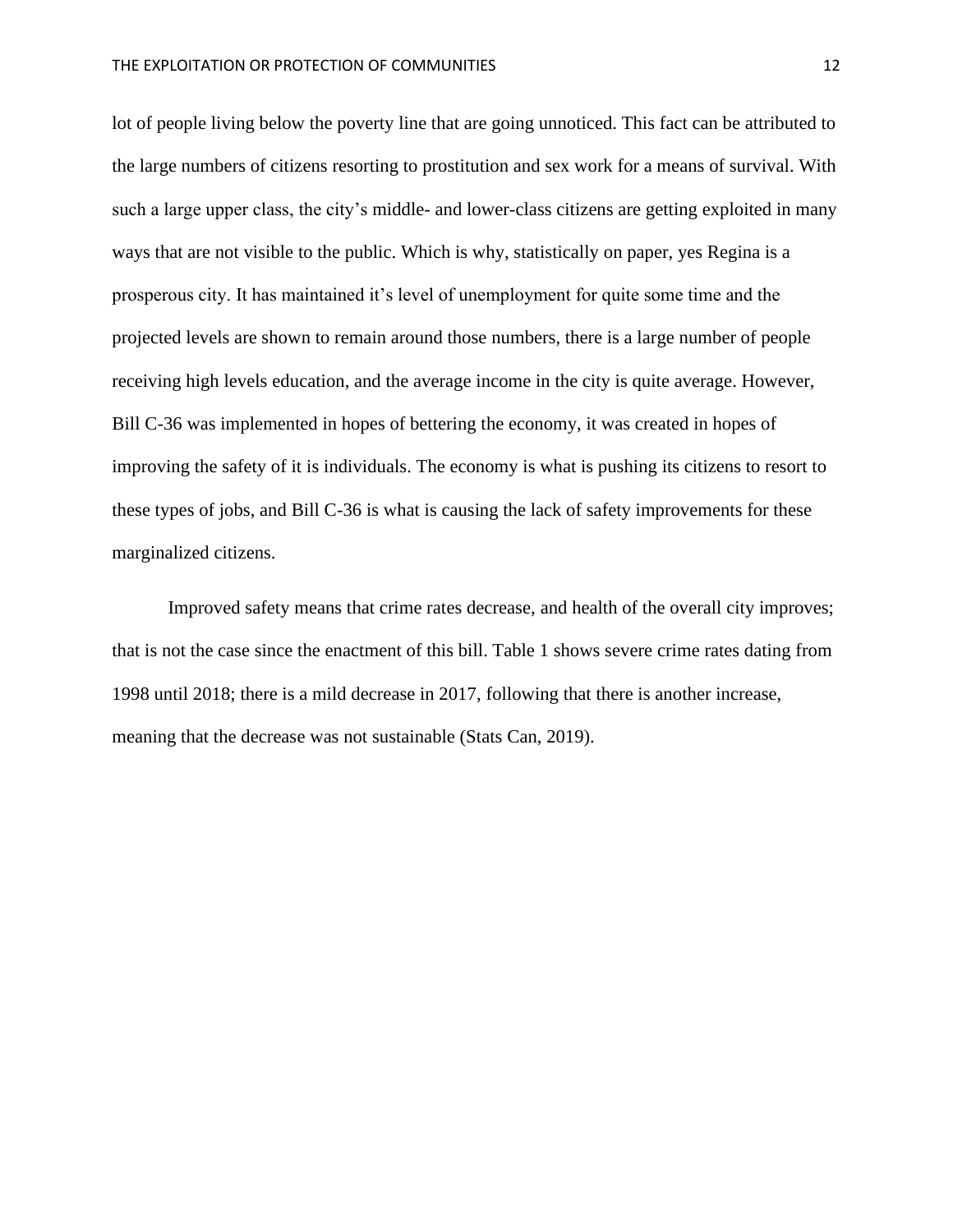

# **Table 1**

The crime rates of the city have been on a steady decline since 2004 but have began to rise slightly after 2016. Around the time Bill C-36 was put into practice, severe crime rates began to rise within the city. This is most likely attributed to an increase in violence inflicted upon these workers who are now vulnerable. The vulnerability comes from the desperation of the Johns and their fear of being persecuted for purchasing sex from these workers. Meaning they are pushed to make their purchases in more discreet ways so as not to get caught. The only good thing that arises from this is that the workers can now report these incidents of violence to the police without fear of being persecuted themselves. In the 2019 crime report published by the Regina Police Force, it showed 21 counts of commodification of sexual activity, 239 counts of sexual assault, 6 counts of prostitution, and 1870 counts of assault (RPS, 2019). These crimes are all related to sex work and the purchasing and selling of sex, with the added possibility of crimes still going unreported, the numbers would increase substantially. It is important to note that in the year of 2019, five years after Bill C-36 was put in place, Regina was still reporting cases of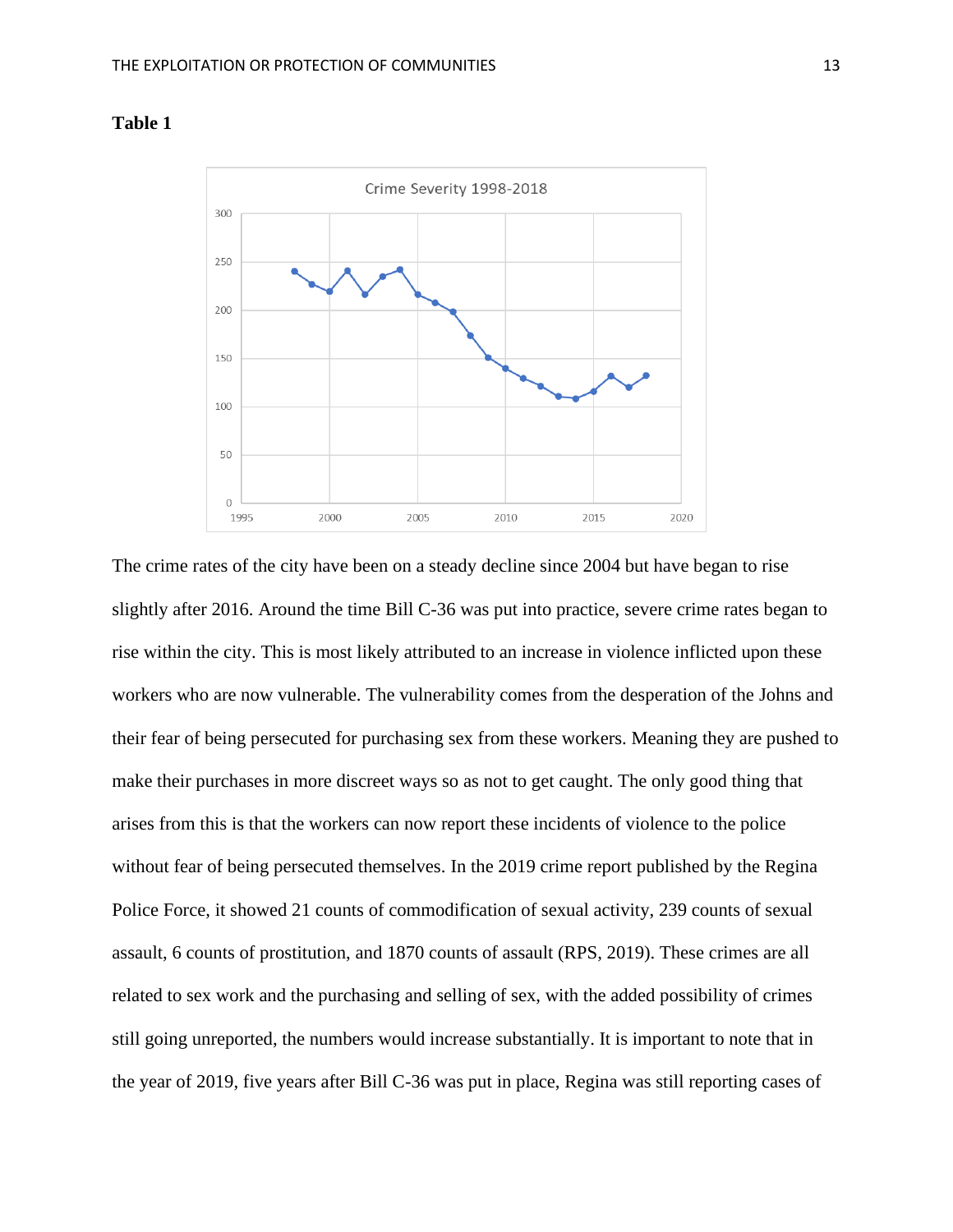prostitution and sexual assault. If crime severity rates are remaining somewhat constant after this implementation, then the hope would be at least the health of the community is improving, and in some cases it is.

One of the largest issues surrounding sex work is the contraction of sexually transmitted diseases and the spreading of these diseases. If there were improvements made to protect these women, then efforts would be made to ensure the safety and health of these women. However, within the city of Regina the number of cases from 2016 to 2017 has neither decreased nor increased (Publications Center, 2019). Meaning that not a lot is being done in terms of health improvements regarding sex work within the city. The report also outlines that of the data collected, males have a greater number of new cases than females. At first, this can seem like a positive thing in terms of the sex workers health, however, female sex workers are limited, but the number of Johns is not. Meaning, a lot of the time females are contracting HIV or Aids and then passing it onto another one of their clients. This process is repeated for every new client this specific sex worker has unprotected sex with. So, even though men seem to show higher levels of newly contracted HIV cases, this is because once these women get it, they are counted once in the report and they are the ones spreading it throughout their client base. It is also reported that 15 out of the 17 who came forward as sex workers who had HIV were Indigenous. This is important to note because the Indigenous community of Regina is extremely exploited, they make up most of the unemployed within the city and due to their race, they are often times stereotyped or discriminated against, making it even harder for them to find sources of income or jobs. As was stated above, people who are exploited and desperate are more likely to resort to sex work as a form of employment. With that, Indigenous women are extremely exploited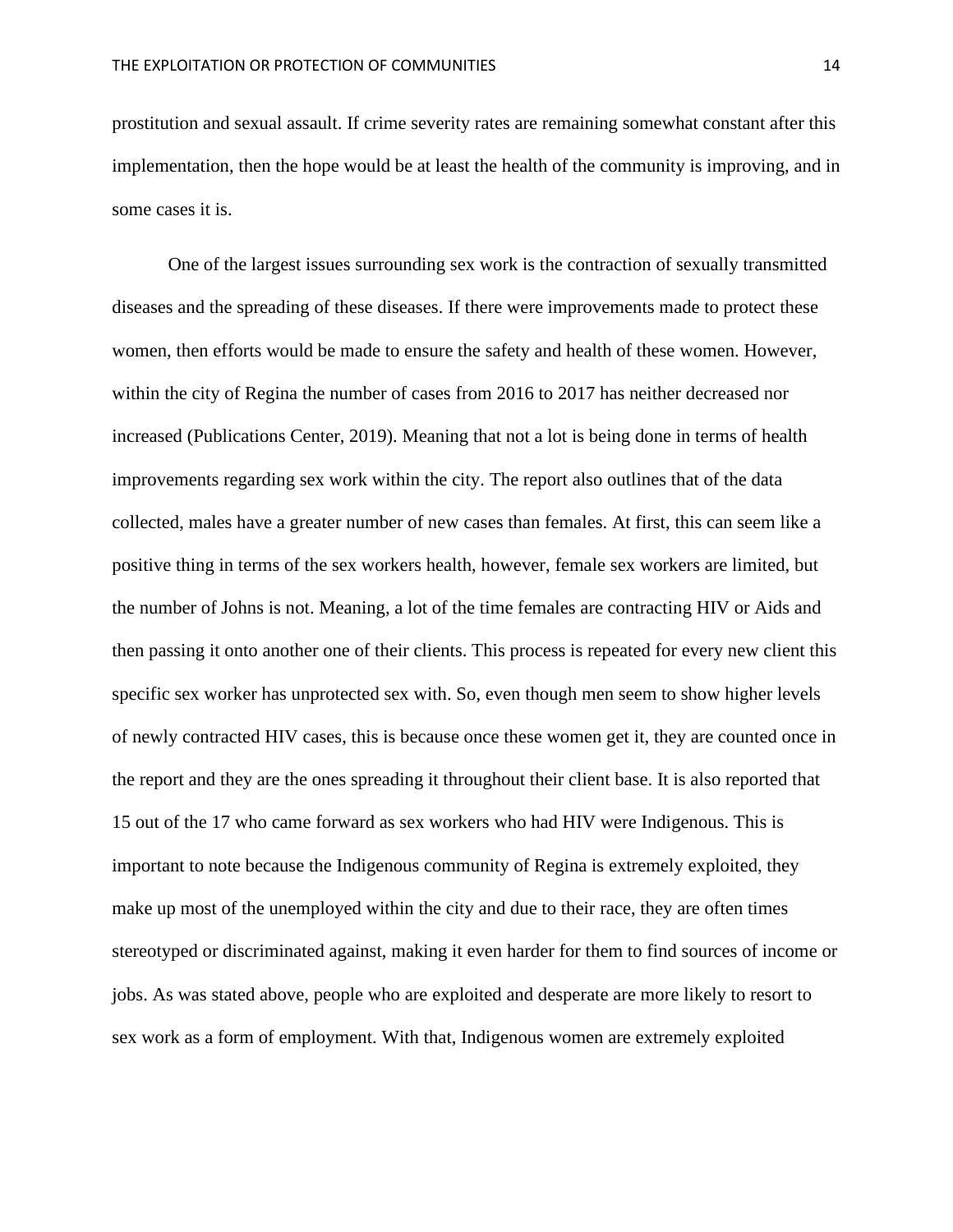throughout the city and the country, meaning they are more susceptible to forms of violence and mistreatment.

The issue of Missing and Murdered Indigenous Women throughout Canada has been going on since the early 2000's and has led to the creation of a multiple number of groups, organizations, and policies all aimed towards the improved investigation and safety of all Indigenous women throughout the country. With over 50% of the sex workers that came forward in the HIV report, it is more than obvious that the improved safety of these workers is not being realized. As more cases of missing, murdered, and abused Indigenous women come to light, the claim that this bill is doing larger amounts of good than harm to these communities is hard to accept. Regina's population consists of Southern Asian, Filipino and Indigenous citizens, all minorities that are extremely likely to fall victim to exploitation and violence. Especially Indigenous women who are already facing issues of discrimination and violence from not only other citizens but the country of Canada as a whole. A study conducted in 2014 showed that Indigenous women have "little to no confidence in the criminal courts" (Final Report, 2019. Pg. 693). If these communities cannot trust the justice system as it is, what will change the minds of these Indigenous sex workers who are already extremely vulnerable and at risk.

# **Qualitative<sup>1</sup>**

Following the collection and analysis of the qualitative data, it was concluded that the issue was more so subjective than objective. Numbers can depict a different reality than what is being perceived by those directly involved. This led me to seek personal views of the bill and its

<sup>&</sup>lt;sup>1</sup> Refer to Appendix B for full interview transcripts.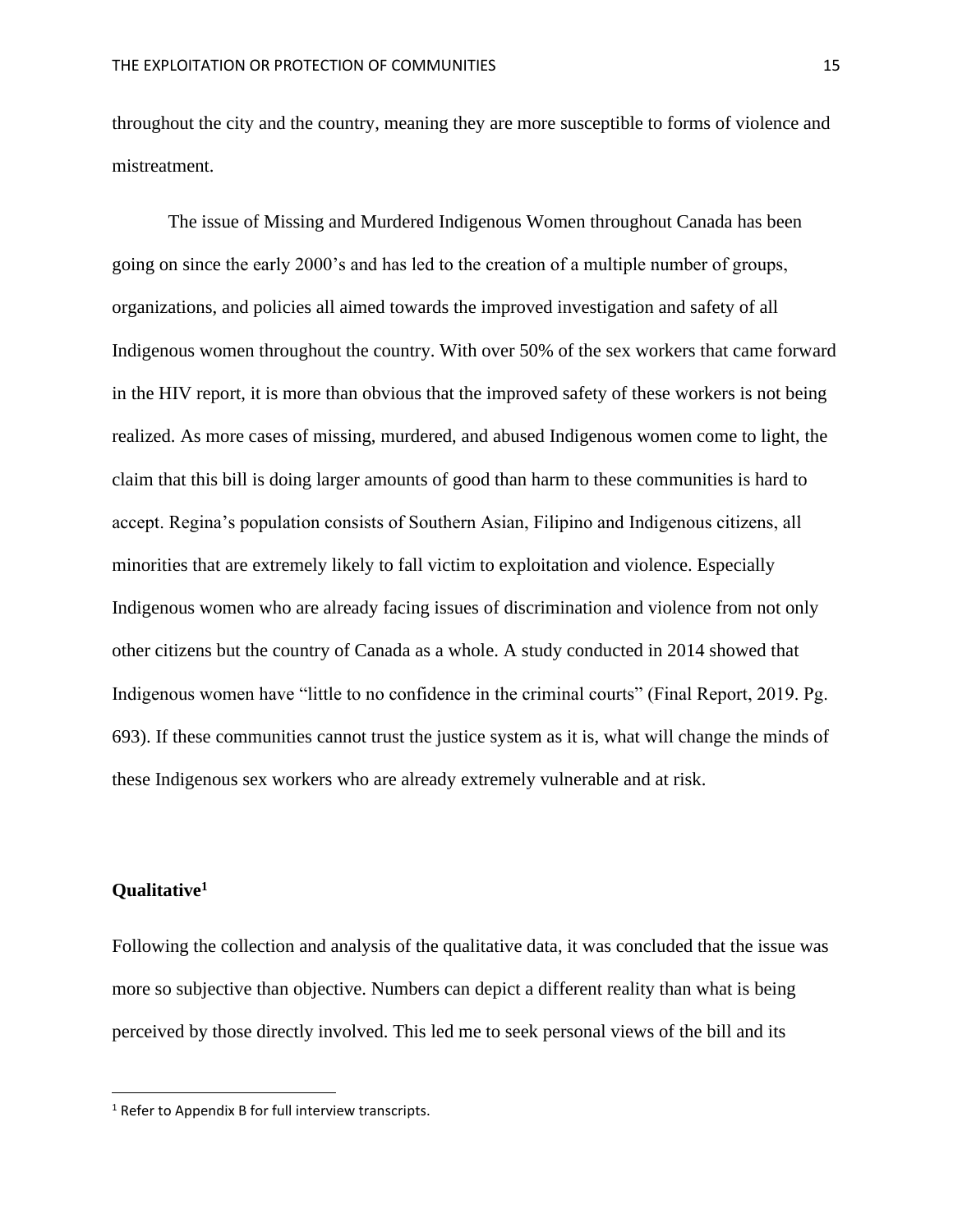efficiency. Of course, those interviewed needed to be relevant to the issue at hand; meaning they needed to be involved prior to the bill and after the bill was put into place. Three interviews were conducted, the first was with Constable Emmanuel (Manny) Otitoju. Manny is a police officer who has and continues to work for the Regina Police Services, he has been involved in child protection services and investigation. Throughout his interview he was very well-versed in terms of the bill itself and what it was set out to achieve. Constable Otitoju was also able to draw on his own personal experiences with sex workers to try and formulate a conclusive perception of the bill. Based on his interview, it is believed that Bill C-36 opened the dialogue between the workers and the police officers and provided them with a safer means of communication. It was also noted that with this implementation more investigations were done in efforts to discover Johns and persecute those purchasing the sexual favors. However, as can be shown throughout the other two interviews, the perception of one is not always the reality of the other.

When conducting the interview with Lorne Gill, an employee at John Howard society, he went into detail on exactly how Bill C-36 was pushing these women into more vulnerable situations. Lorne was able to draw on his experiences both through his years in Vancouver, BC and the work he did there as well the work he currently does in Regina. He also discussed that by making the by-laws around the purchase of sex, living off the avails, operating a bawdy house, and so on, these were putting more restraints on these women. There was demonstrated to be a larger lack of support and desire for these victims to want to come to the authorities. For some women it is a choice, they are choosing to sell their bodies to make a living. It may be for means of survival, it may be due to inability to gain income in other ways, and it also may not be their choice. But women, no matter their situation, whether it be by choice or not, are not benefitting from the stricter rules around how they are able to make a living.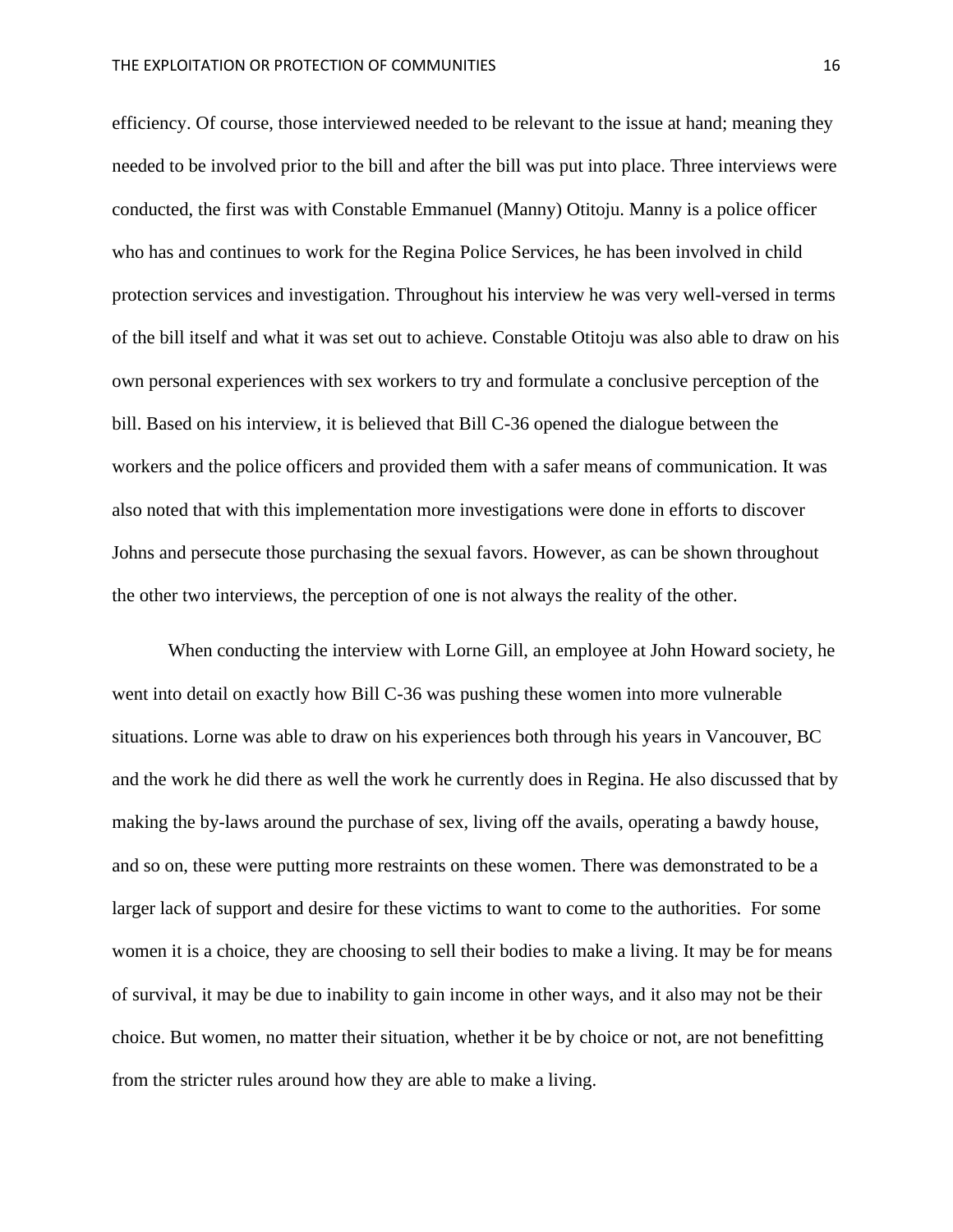The last, and arguably most important interview, was with a current sex worker, who shall remain nameless. They discussed their own experiences in their line of work and how these new laws surrounding sex work did not make them feel more comfortable. In some respects, they increased the exploitation faced by workers. Their answers were extremely informative to this study and provided an inside look into the life of a Canadian sex-worker. It was especially important to note that this worker had been working prior to the implementation as well as during the implementation of Bill C-36. Meaning, they were able to provide perspective on the changes within their work and if these changes allowed for some improvement. They stated that even though it may seem as though Bill C-36 would protect women; it is just simply pushing them to go underground. This is due to the lack of trust they have within the authoritative forces and the way they have gone about in the past. With no attempt to improve that relationship, to provide these women with a voice, that trust cannot be gained.

These interviews did a very important job of outlining the major disconnect between the police personally and sex workers and those individuals who were with women living under these conditions. If the police feel as though their relationships with these women are improved, then they will not seek to improve it further. Meaning, that lack of trust will not be gained by these women and it will push them further away from the help they need. Instead they will be pulled into more dangerous and coercive situations due to the purchaser's fear of being caught themselves.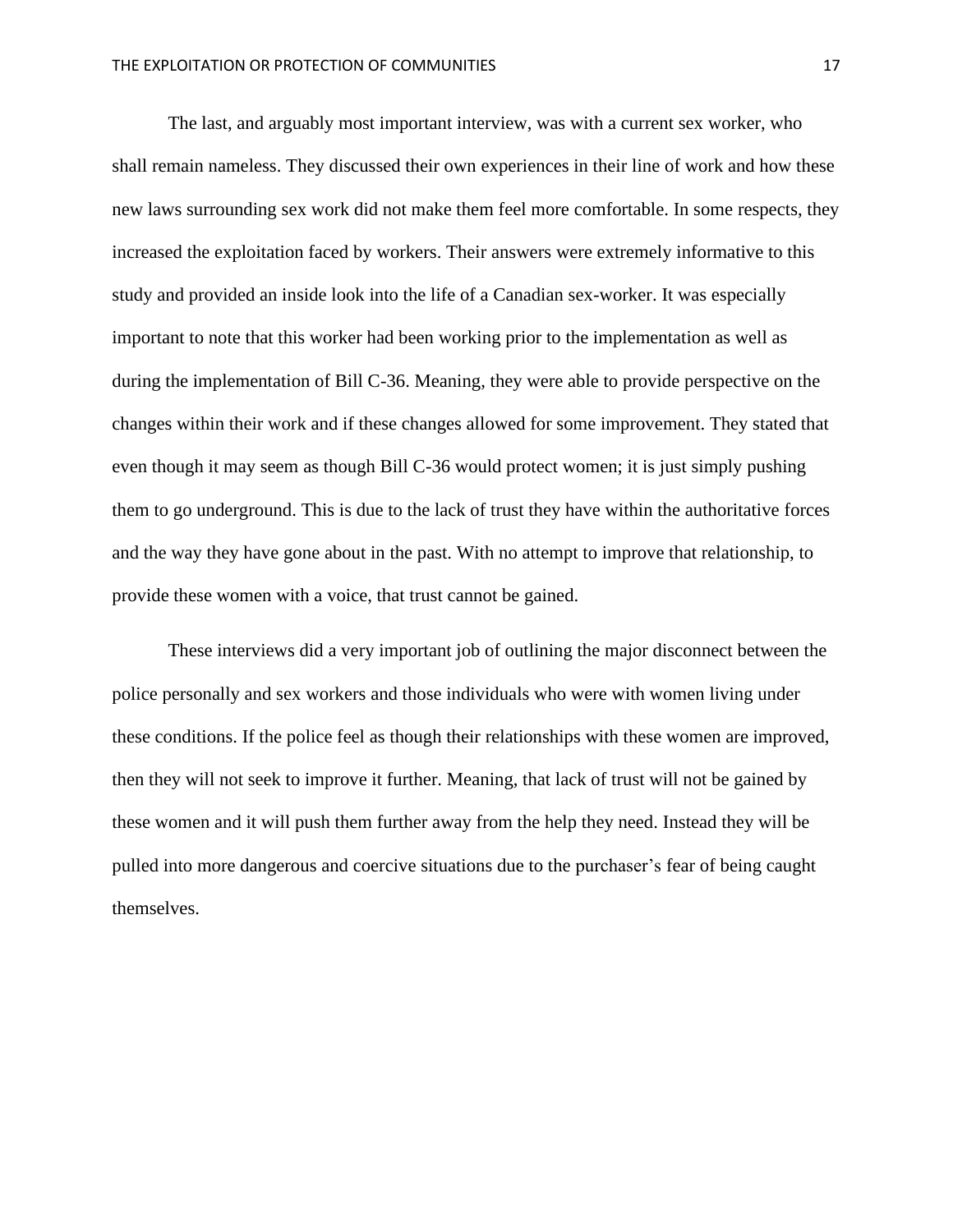#### **Conclusion**

This study set out to understand the intricate realities of Canadian sex workers, to dissect Bill C-36, and understand whether it was accomplishing its reason for implementation. The Bill was put into the Canadian legal system to provide improved amounts of safety for exploited individuals. The government of Canada believed that by legalizing the sale of sex for money and illegalizing the purchase of sex, they would be giving women a means of protection and trust. Hoping to increase reporting rates, sexual safety of the cities across the country, and decreasing crimes related to prostitution. Statistically speaking, Regina looked good. But numbers do not always depict the most accurate picture. This was evident after listening to three different individuals who provided their take on Bill C-36 and its effectiveness. In the end, it was shown that the numbers were in fact showing an inaccurate representation of Bill C-36. Current sex workers did not feel an increased amount of support from the police. They did not experience larger levels of safety and they did not agree with the Bill as a whole. Due to this, there needs to be an improved analysis on Canada as a whole and what they need to do in hopes of improving the safety for these at-risk victims and their surrounding communities.

In conclusion, Bill C-36 is ineffective in providing improved safety for the at-risk communities of Regina. This analysis can be projected onto the country of Canada as a whole, because if one city is not seeing an improvement, then the country is not either.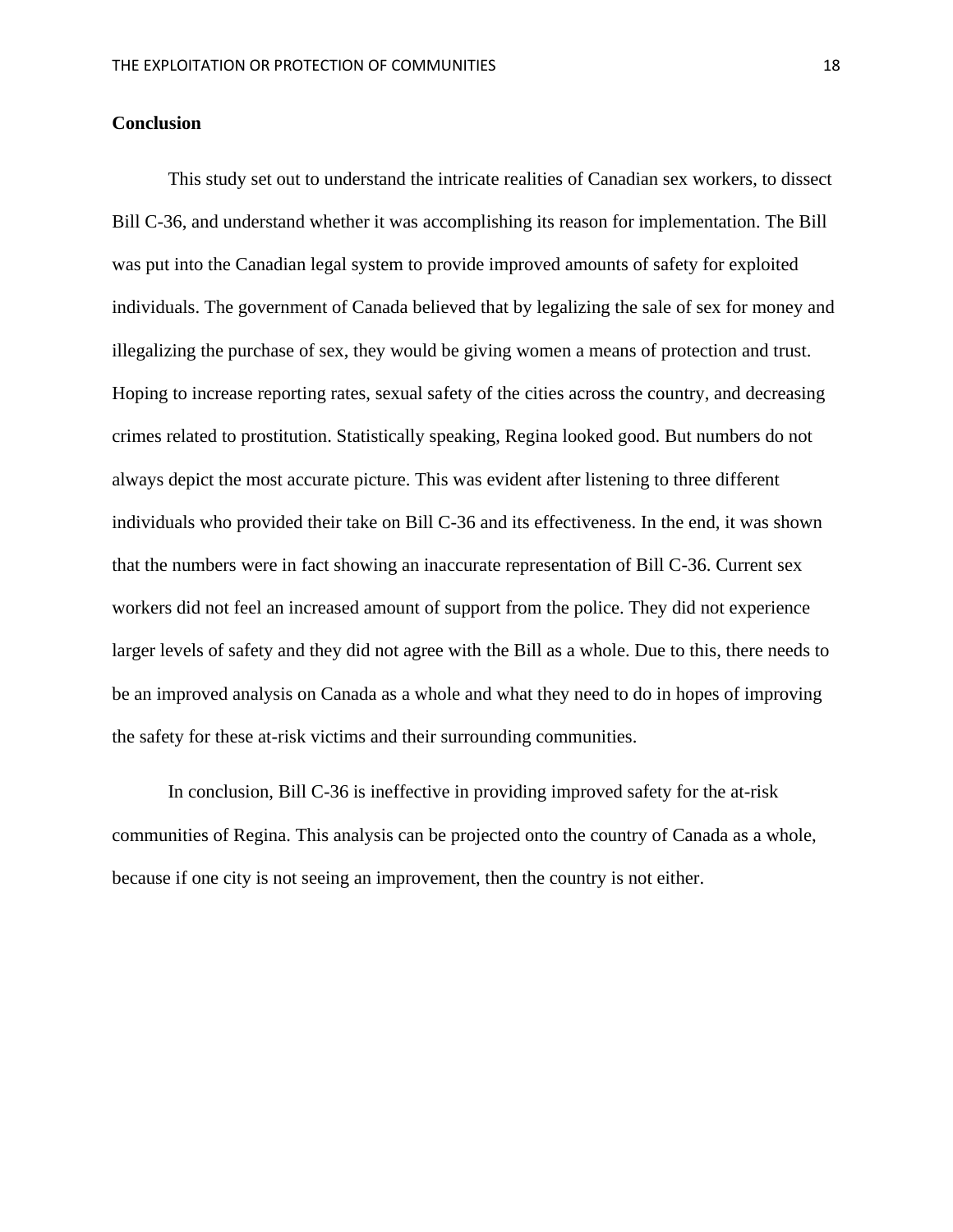# **Alternative Approaches**

With the collection of research and interviews gained from this study, I have developed a three-part plan that should aid in improving Bill C-36 and giving the women and communities of Canada the support and protection that they deserve. The plan involves a broad overview of what the government needs to refocus on and investigate to fully understand the task at hand, which is to improve the lives of all Canadians.

The first and most important, is the switch their focus. They need to start looking at the victims themselves rather than focusing on the Johns. By developing a law that specifically targets the clients of these women, it pushes those clients to either refrain from purchasing sex, or to do so in a way that allows them to refrain from being caught or facing any legal repercussions. This means that they may go underground, or forcibly interact with these women. The laws also do not allow for a method of safety for these women. By penalizing the operation of a 'bawdy house', they are unable to work amongst peers or fellow women, which eliminates the idea of safety with numbers. This also can be viewed by the penalization of living off the avails of a sex worker, this was directly targeted at pimps, but it also affects escort services and eliminates the ability to screen Johns and ensure the safety of the workers. All of these situations must be considered by the Canadian government when assessing the safety of sex workers and women alike because these are realities for them and by tightening the laws around the clients, it puts the women at further risk of exploitation.

The second part of my proposed plan is to understand the root of this issue. It is not the demand for sex so much as the supply of these sex workers. There should be more research and resources surrounding low-income Canadians and understanding why women turn to sex-work as a means of survival. A lot of the times women choose this life, they choose to make a living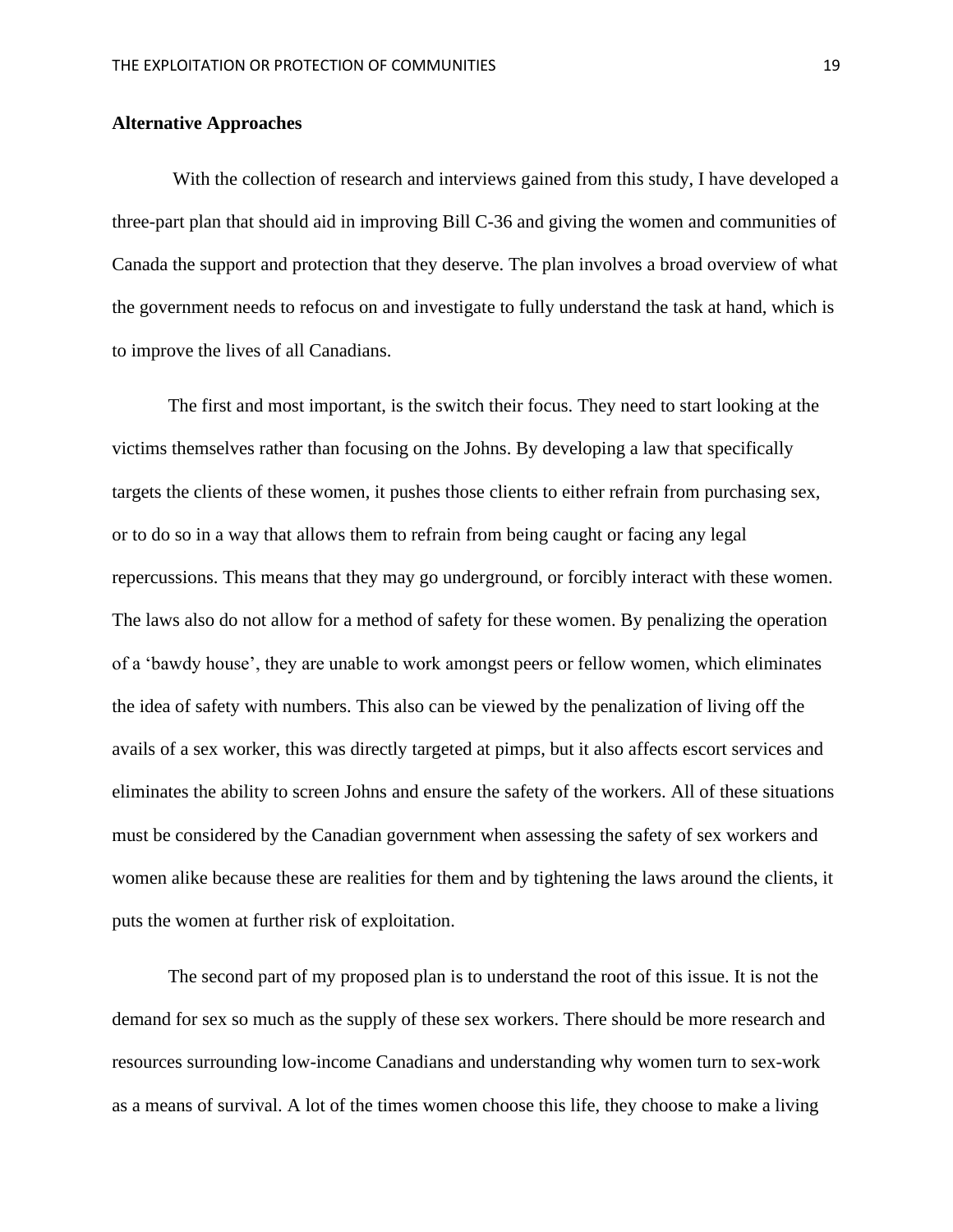from selling their body. Why is that? Are there so little job opportunities for these women that this is their only way to attain any financial resources? There also is the issue of race and most sex workers being of Aboriginal descent means that there are bigger issues at hand than simply eliminating the demand for sex. To understand how to provide these women with the right resources and safety, their realities and reasonings must also be understood.

The final piece that must be considered is Bill C-36 in its entirety. As mentioned above, there are a lot of areas that need to be reconsidered. By punishing the Johns, it is showing larger repercussions for the workers. This is because of the reasons mentioned above, it pushes the women into more dangerous situations, it makes them more vulnerable and a lot more likely to fall victim to exploitation. That is not to say that the Bill is entirely ineffective, as was shown in the statistics, Regina is slowly improving in terms of its safety and protection. If Canada as a country wants to see an improvement across all its populations of citizens, there needs to be a refocus in terms of who the Bill targets and protects.

With these three areas of reconsideration, I feel as though the proper laws can be put in place that allow for these women to survive within this industry. They need to be able to trust the authorities; they need to be able to feel safe within their own community, and they need to be able to feel heard. To do so, the laws need to provide that sense of security. Without that aspect of trust, as mentioned in the interview with the sex worker, there is nothing.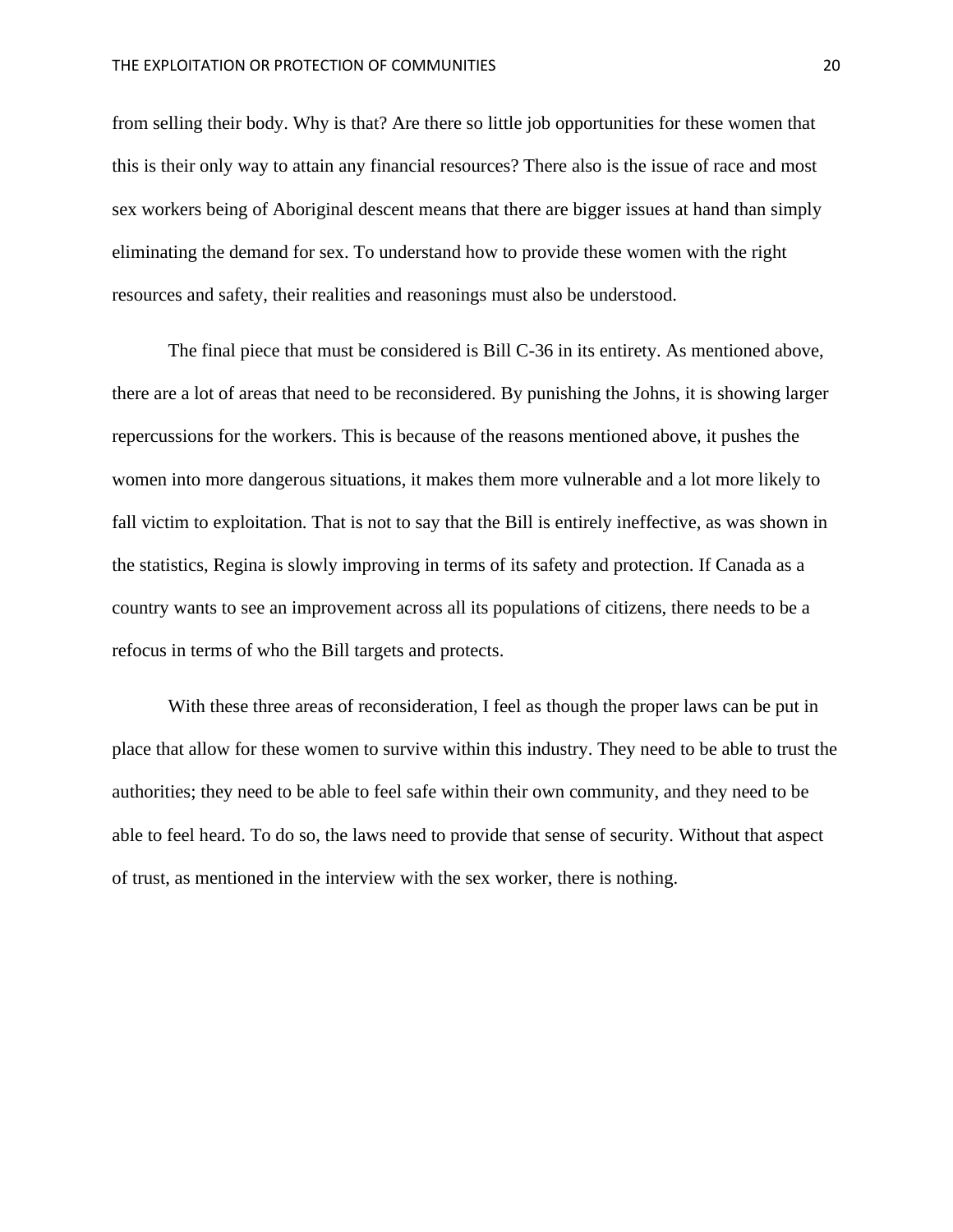# **Appendix A**

Bill C-36 states that:

(1) Everyone who

(*a*) procures, attempts to procure or solicits a person to have illicit sexual intercourse with another person, whether in or out of Canada,

(*b*) inveigles or entices a person who is not a prostitute to a common bawdyhouse for the purpose of illicit sexual intercourse or prostitution,

(*c*) knowingly conceals a person in a common bawdyhouse,

(*d*) procures or attempts to procure a person to become, whether in or out of Canada, a prostitute,

(*e*) procures or attempts to procure a person to leave the usual place of abode of that person in Canada, if that place is not a common bawdy-house, with intent that the person may become an inmate or frequenter of a common bawdy-house, whether in or out of Canada,

(*f*) on the arrival of a person in Canada, directs or causes that person to be directed or takes or causes that person to be taken, to a common bawdyhouse,

(*g*) procures a person to enter or leave Canada, for the purpose of prostitution,

(*h*) for the purposes of gain, exercises control, direction or influence over the movements of a person in such manner as to show that he is aiding, abetting or compelling that person to engage in or carry on prostitution with any person or generally,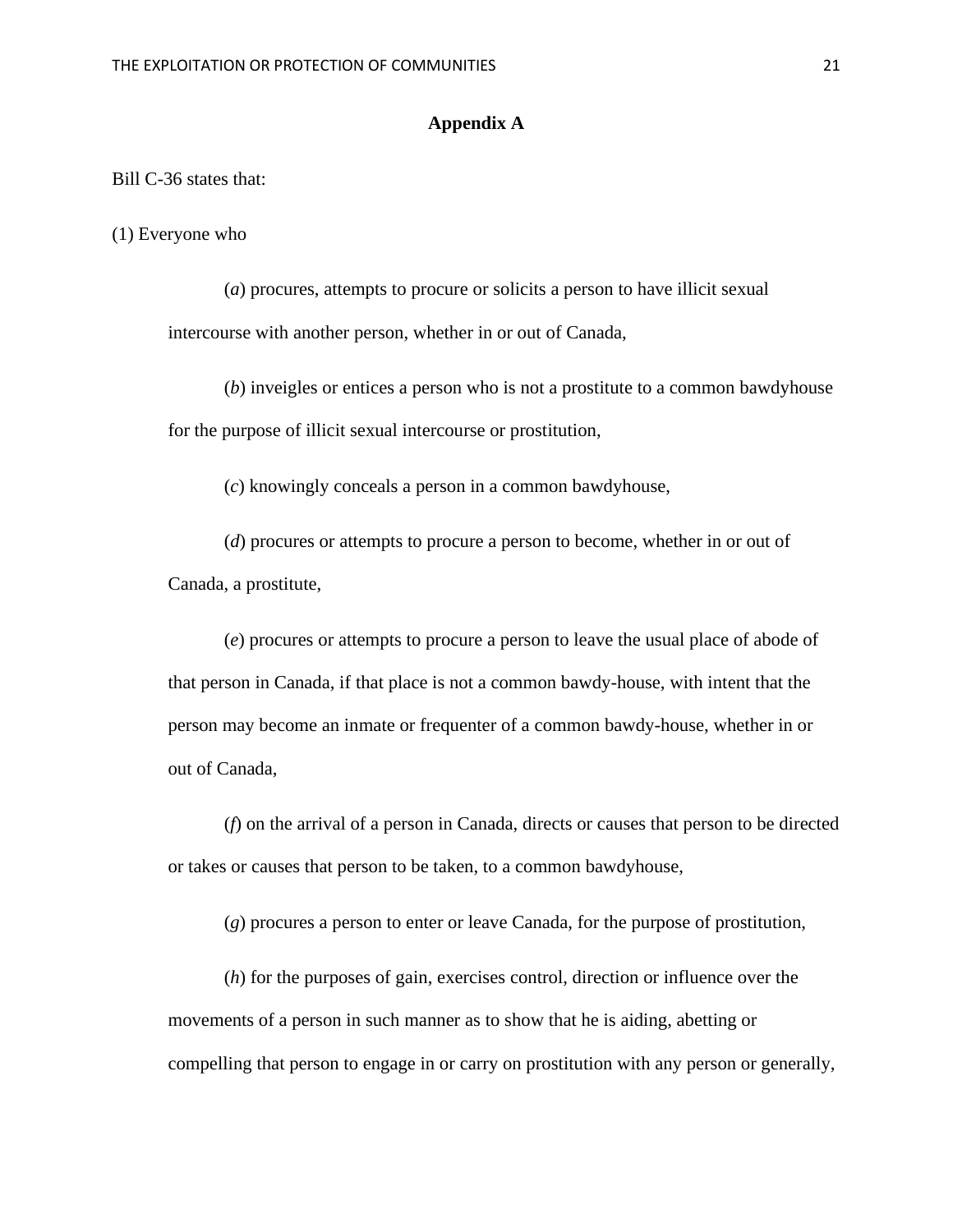(*i*) applies or administers to a person or causes that person to take any drug, intoxicating liquor, matter or thing with intent to stupefy or overpower that person in order thereby to enable any person to have illicit sexual intercourse with that person, or

(*j*) lives wholly or in part on the avails of prostitution of another person,

is guilty of an indictable offence and liable to imprisonment for a term not exceeding ten years.

(2) Despite paragraph (1)(*j*), every person who lives wholly or in part on the avails of prostitution of another person who is under the age of eighteen years is guilty of an indictable offence and liable to imprisonment for a term not exceeding fourteen years and to a minimum punishment of imprisonment for a term of two years.

 $(2.1)$  Notwithstanding paragraph  $(1)(i)$  and subsection  $(2)$ , every person who lives wholly or in part on the avails of prostitution of another person under the age of eighteen years, and who

(*a*) for the purposes of profit, aids, abets, counsels or compels the person under that age to engage in or carry on prostitution with any person or generally, and

(*b*) uses, threatens to use or attempts to use violence, intimidation or coercion in relation to the person under that age,

is guilty of an indictable offence and liable to imprisonment for a term not exceeding fourteen years but not less than five years.

(3) Evidence that a person lives with or is habitually in the company of a prostitute or lives in a common bawdy-house is, in the absence of evidence to the contrary, proof that the person lives on the avails of prostitution, for the purposes of paragraph  $(1)(i)$  and subsections  $(2)$  and  $(2.1)$ .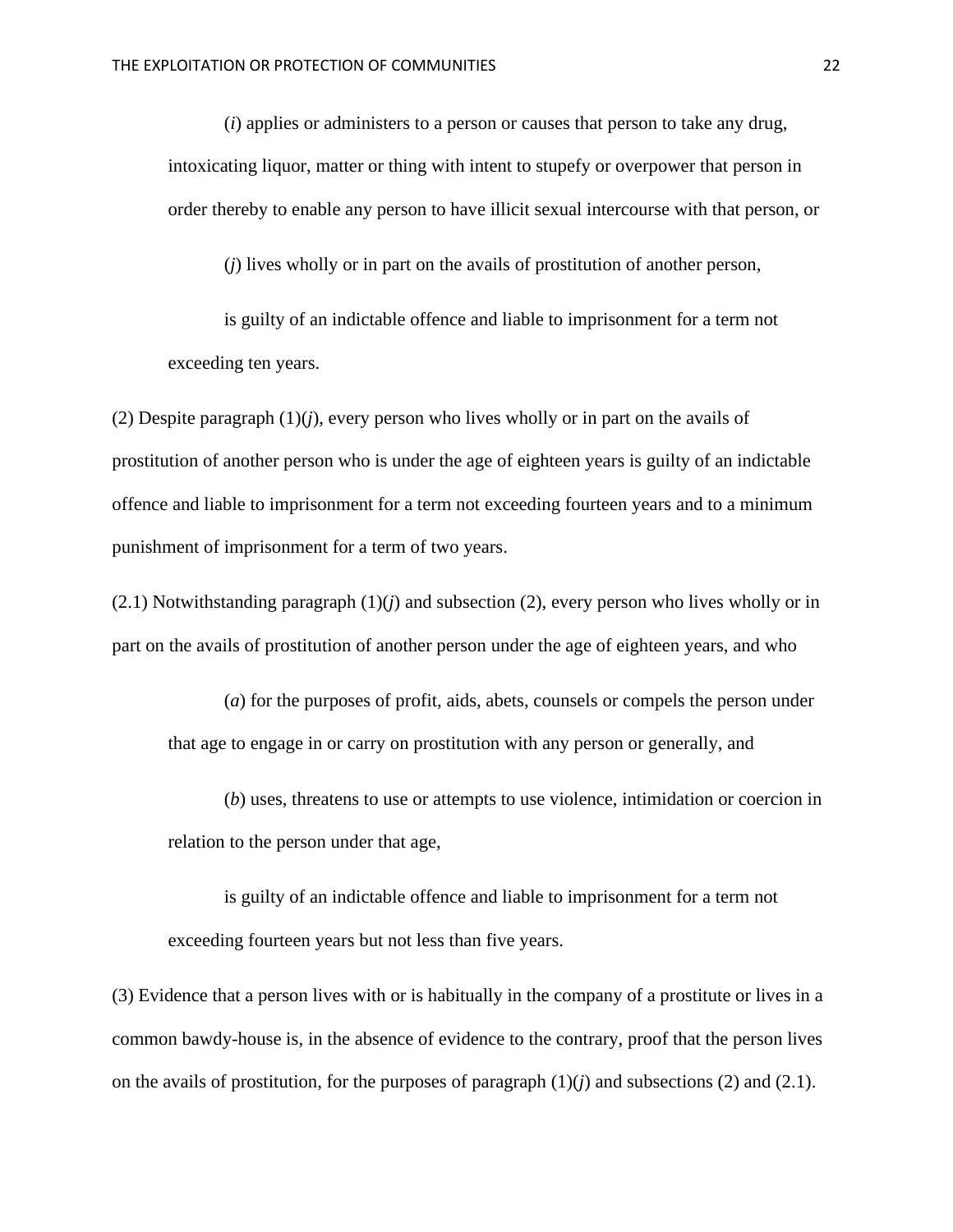(4) Every person who, in any place, obtains for consideration, or communicates with anyone for the purpose of obtaining for consideration, the sexual services of a person who is under the age of eighteen years is guilty of an indictable offence and liable to imprisonment for a term not exceeding five years and to a minimum punishment of imprisonment for a term of six months.

(Open Parliament)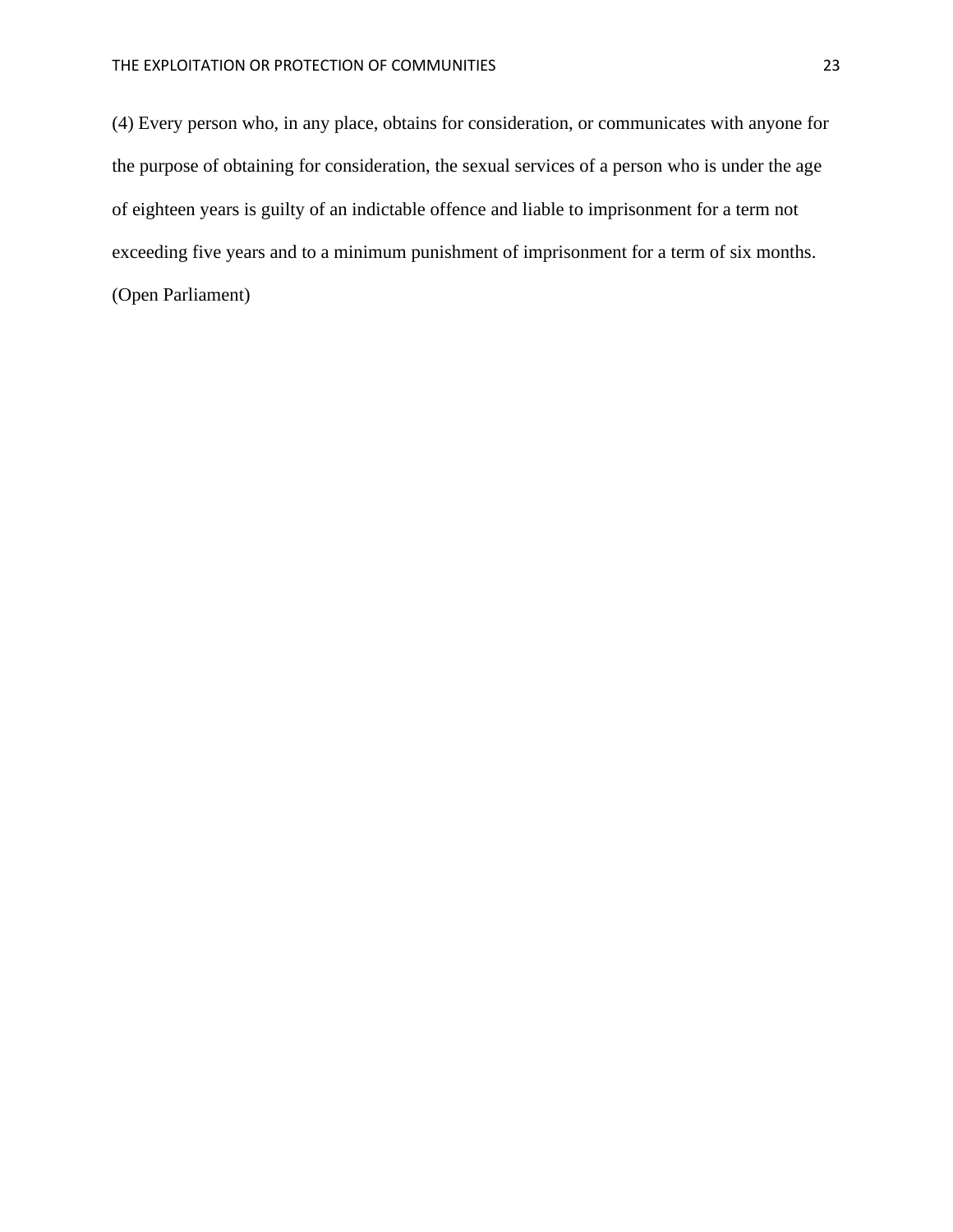# **Appendix B**

# *Chief of Police Questions*

Please take time to read over the letter of consent and let me know if you have any questions for me about the interview. Please inform me when you are done reading the document.

\*\*Give time to read letter of consent\*\*

Do you understand everything that you just read?

Do you have any questions for me at this time?

Do you agree to participate in this study?

Just as a reminder, if at any time you feel uncomfortable or do not wish to answer the question posed you may skip it. Please provide honest and accurate responses to the questions posed.

If we could start with you introducing yourself and what your job is for the Regina Police.

1. Are you aware of the recent implementation of Bill C-36 within the parliament of Canada?

If yes:

a. Can you explain to me in your own words what you feel Canada's goal was behind implementing this bill?

# If  $no:$

*Bill C-36, The Protection of Communities and Exploited Persons Act was implemented in 2014. The Bill states that it is against the law for any person to live or keep a 'bawdy house', to communicate in public in regards to purchasing or providing sexual favors for money, as well as*  live on the avails of prostitution. These laws were put in place to protect the communities as well *as the lives of the sex workers.* 

- 2. Has this new bill changed the way you go about your job? If so, in what way? If not, why not?
- 3. Have you personally had any experiences dealing with sex work related crimes before the bill was put in place? After? Was there a difference in how you handled each situation?

4. Do you feel Regina as a whole has changed its views on sex workers? (View it as okay or are opposed to it)

5. Has the safety of the city improved, stayed the same, or worsened since 2014, in your eyes?

6. Has the safety of the country improved, stayed the same, or worsened since 2014, in your eyes?

7. Do you feel as though this Bill has had an impact on the Missing and Murdered Indigenous Women within Regina? Saskatchewan? Canada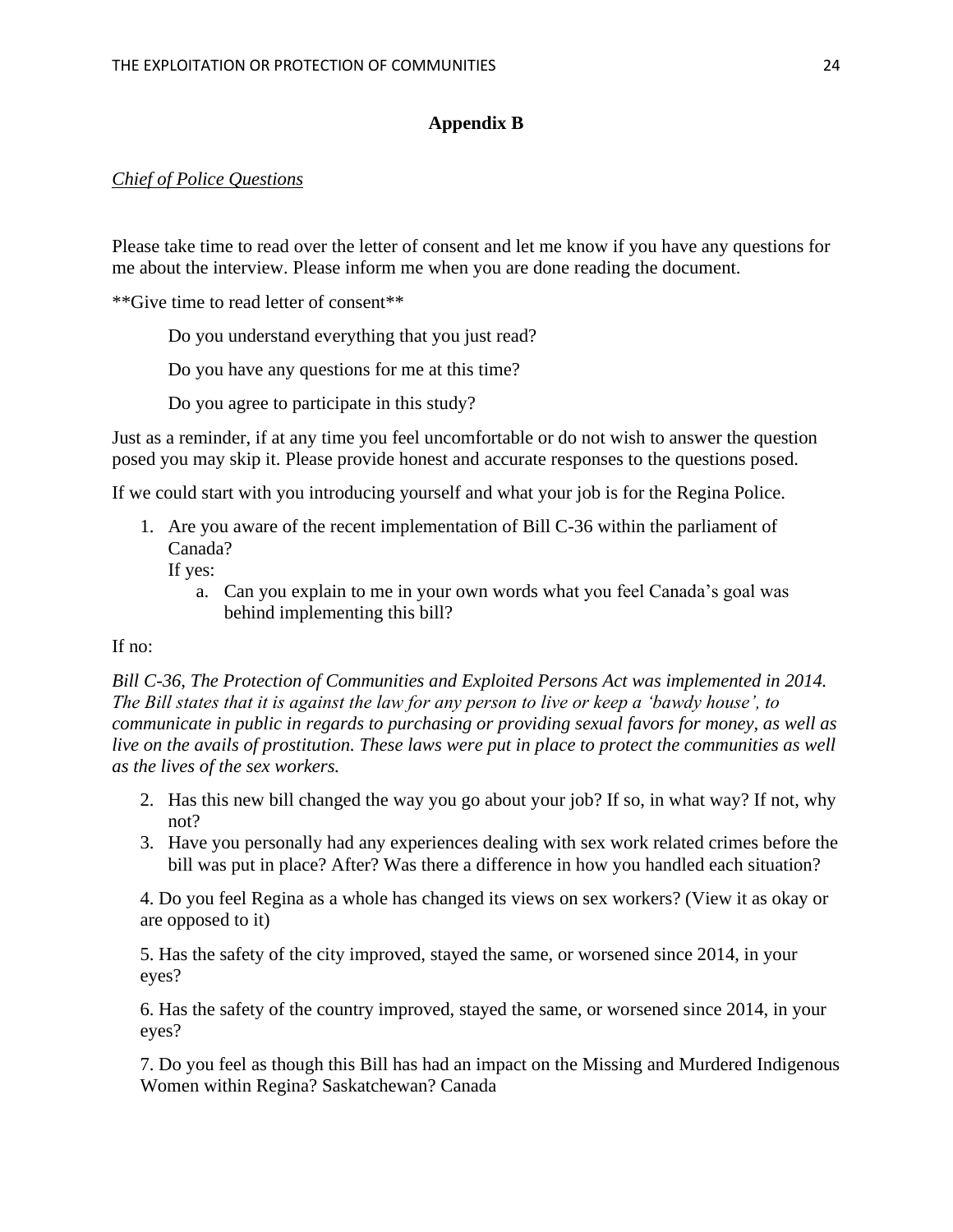8. Overall, do you think the Bill has achieved its reason for implementation? (To improve the safety of the communities/individuals of Canada)

9. Do you think Regina's crime statistics accurately display the improvement or lack thereof in regard to reduced crime and safety within the city?

# *Sex Worker Questions*

Please take time to read over the letter of consent and let me know if you have any questions for me about the interview. Please inform me when you are done reading the document.

\*\*Give time to read letter of consent\*\*

Do you understand everything that you just read?

Do you have any questions for me at this time?

Do you agree to participate in this study?

Just as a reminder, if at any time you feel uncomfortable or do not wish to answer the question posed you may skip it. Please provide honest and accurate responses to the questions posed.

1. Are you aware of the recent implementation of Bill C-36 within the parliament of Canada?

If yes:

a. Can you explain to me in your own words what you feel Canada's goal was behind implementing this bill?

# If no:

*Bill C-36, The Protection of Communities and Exploited Persons Act was implemented in 2014. The Bill states that it is against the law for any person to live or keep a 'bawdy house', to communicate in public in regards to purchasing or providing sexual favors for money, as well as live on the avails of prostitution. These laws were put in place to protect the communities as well as the lives of the sex workers.* 

2. Has this new bill changed your way of living? For the better?

3. Has the safety of sex workers within Canada improved, stayed the same, or worsened since 2014, in your eyes?

4. Do you feel as though this Bill has had an impact on the Missing and Murdered Indigenous Women within Saskatchewan?

5. Has the Police Department changed their ways in the way they handle sex-worker related situations within Saskatchewan from your own experiences?

6. Overall, do you feel an improved sense of safety for yourself and others around you?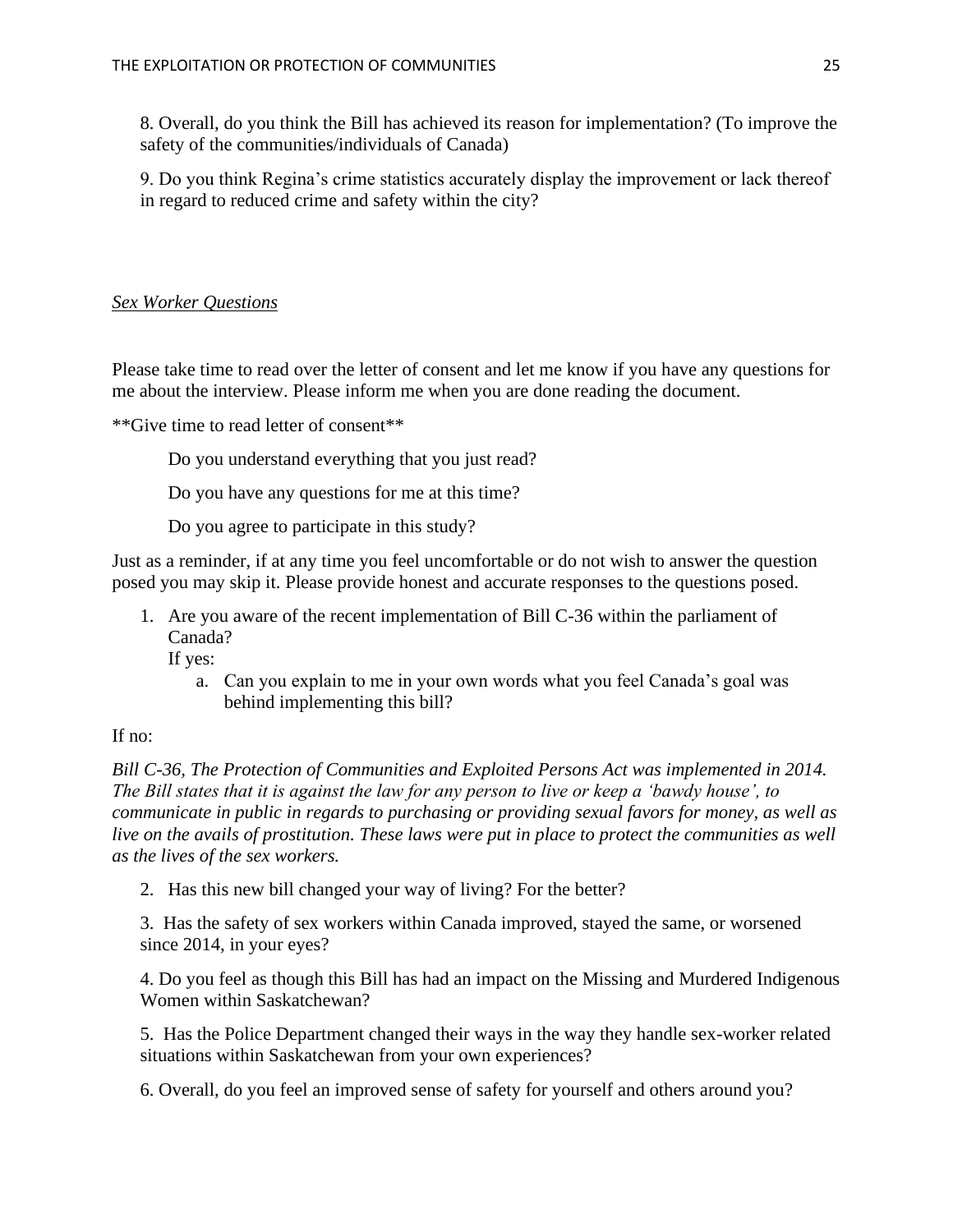#### **Interview 1 – Manny Otitoju**

#### Interviewer [\(00:00\)](https://www.rev.com/transcript-editor/Edit?token=y4tH3IcGjcQdpuS04O0jTT89rbCqCCTL-oU3vNywhg7e6sc6Djrn8g15KnHu2SyJKPC0NUjsdoUP9Rni5A-rUr2Ih2E&loadFrom=DocumentDeeplink&ts=0.95):

So, my first question is, obviously you're aware of Bill C-36 and its implementation, but in your own words, what do you feel that Canada's goal was behind implementing it? What was their reasoning?

#### Manny  $(00:14)$ :

Well, I guess just to give a little bit of a background. So, we had our prostitution law from back in the days and the police do enforcement and stuff. So, a few people got charged and as a result of being charged, a few sex trade workers got charged. So as a result of that, they appealed saying, this is unconstitutional, right? So, it went through the court, the judicial system went all the way up to the Supreme Court of Canada and they looked at it and said, you're right, it's unconstitutional. Of course, before 2013 actually prostitution was legal. And the only thing that was illegal about it is the communication about it in public, right? So as long as two consenting adults or more whatever consenting adults, they can make this deal and talk about it in private and do whatever happens behind closed doors is fine, right?

#### Manny  $(01:19)$ :

So that was that. So, in 2013 this thing came out where the Supreme Court of Canada said, no, we agree with you it's unconstitutional, right? And they're reasoning, from what I can understand is, if prostitution is not illegal anyway, why are we charging people for talking about it, right?

Interviewer [\(01:42\)](https://www.rev.com/transcript-editor/Edit?token=GKSrF5cC9fcry150WsgOZejj2B_JsXks4gTCbrRhOXj5ljuRfIlOPUxP4Opz5K_tGxVeqIfWK2xbMuTy_Y3S6lAKNWE&loadFrom=DocumentDeeplink&ts=102.62):

#### Exactly.

#### Manny [\(01:43\)](https://www.rev.com/transcript-editor/Edit?token=ZWxjEbJYu3ROo0fkCxYpnPzHBLF_hDhod0lEWmqUcEcGgHNqmDZaTNRCZt_6Y71zo2YT9HObE_1WcHkuuKEwBywqMvI&loadFrom=DocumentDeeplink&ts=103.19):

So that's the reason they're saying, you can't do that. And then we have to live off that. So, there was three laws that was actually struck down. There was the communication, there was the living off the ideal of prostitution, and then there was the keeping common body house, right? If it's not illegal to prostitute, then why is the communication illegal, right? And then the living off that veil is so broad that we can charge someone that's communicating for the purpose of prostitution, right?

#### Manny [\(02:16\)](https://www.rev.com/transcript-editor/Edit?token=gzgiL-ERjFIXQxRGBPHQNg6_4UEvpbuPOlvKZzuK-CSLnlXqROXgfo8cw2FXQ4iBSbZeH6CrFF6ENe76Y5XOA5UDXvE&loadFrom=DocumentDeeplink&ts=136.02):

And then charge them for making money off it, and then they'll common body house, they had to change some of the wordings and all that stuff just to... So anyways, the courts, from what I understood, the three things that they had to... So, they have to make sure the new law is not infringing on anyone's Canadian charter rights and freedom, right? Not infringing on anyone's rights and freedom. And second of all day, they have to balance it with public interest. So, in Canada, they don't want prostitution on every street corner and all that stuff. So, they have to find a way to balance that part of it. So those are pretty much, I guess the two things that they were looking at.

# Manny [\(03:06\)](https://www.rev.com/transcript-editor/Edit?token=vfByL_f80ovqMfjqhT7Dp5y3tkpC9t9PMeHmV14blHycHUqhwBJqCAV32_F4VgCbdgnm7KhafWej7HasQPwF5A_n_E0&loadFrom=DocumentDeeplink&ts=186.78):

So now they came up with a new law. So, sorry, what was the question again?

Interviewer [\(03:11\)](https://www.rev.com/transcript-editor/Edit?token=YKndvgU2fkG5iQIvAR99F-aV2vFxjPmMo86noDzX_jUCHmDXaV8orcdRg1579aXMylju0CMCK60KO5utm6iUGov5Ir0&loadFrom=DocumentDeeplink&ts=191.69):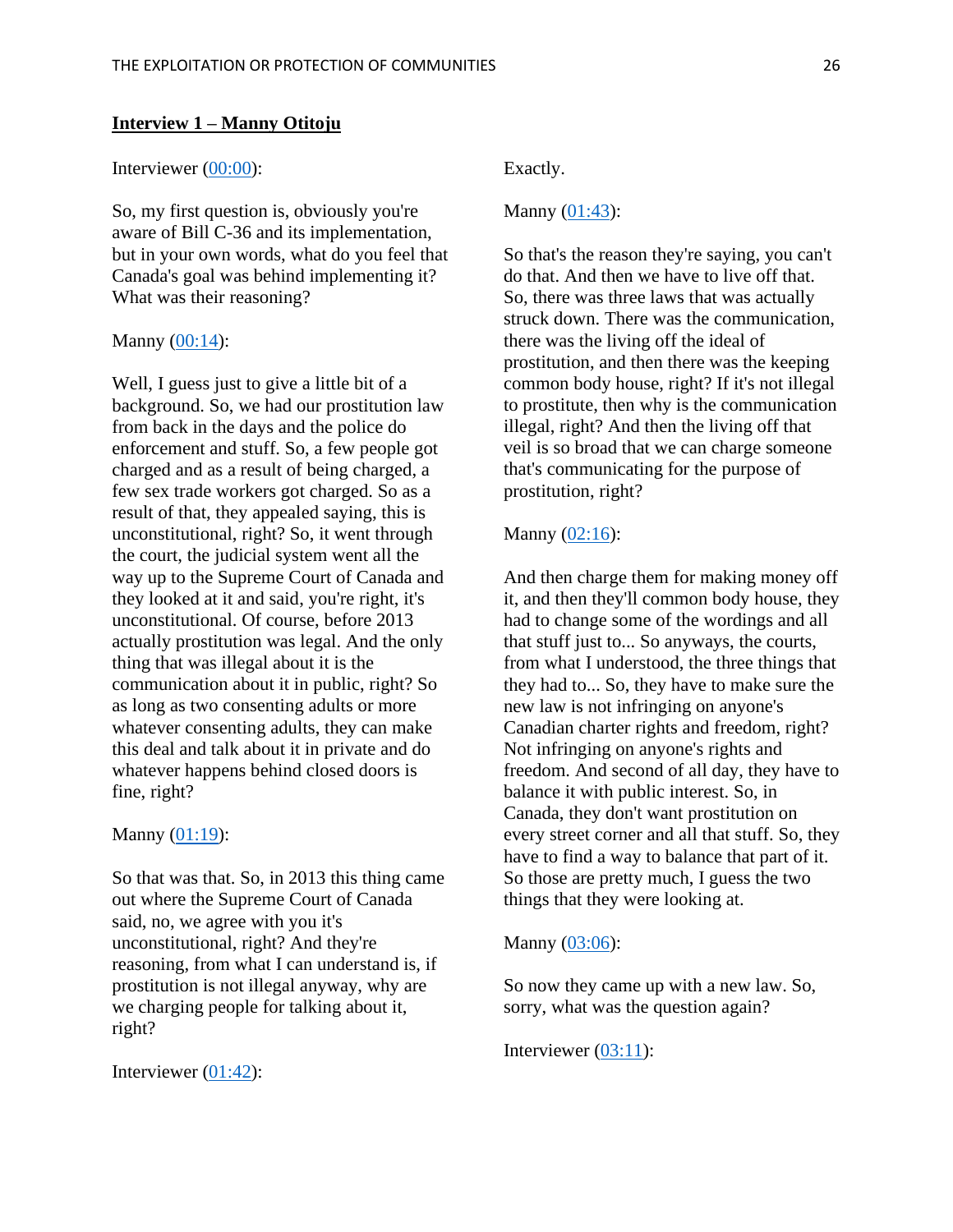What do you think they're reasoning for it was?

Manny [\(03:15\)](https://www.rev.com/transcript-editor/Edit?token=vqH6BDjzzX6oOQAiqSODwdlo3dDy7fcJzqWMLfqJPrFl_r6KsPjnC38nkgw5OVZ1YR00X4O5yITCymUGoM66jjgngfs&loadFrom=DocumentDeeplink&ts=195.13):

Their reasoning obviously is because of the charter challenge and them thinking, they're right, the old laws infringe a little bit on people's rights.

Interviewer [\(03:26\)](https://www.rev.com/transcript-editor/Edit?token=F9Lm5odw66qbuYGYRe80vQcDc0fcK7ebo42NSmE9Zr1dL2KT2p33a49jvjSFJpkGPP_OF9pMkzY0QUgVvFnKDJLSg8w&loadFrom=DocumentDeeplink&ts=206.38):

Okay. So, has the new bill changed how you go about your job and what you focus on?

Manny [\(03:32\)](https://www.rev.com/transcript-editor/Edit?token=E70Xucv2_a-TsehEVvtUAGVrRvvwx40UohGK2n6-Iew2l4Y-Wv3dI1MQjOR2JGUsaL7nEThDlauzpTbKnNYVJ5cB7ZY&loadFrom=DocumentDeeplink&ts=212.41):

Yeah.

Interviewer [\(03:32\)](https://www.rev.com/transcript-editor/Edit?token=5zZd0a-3zUv1rHLQPITA4gJOhw99kvLpfvSX74wyMSpOPyHEV8zpfODqpxsVmRB0fymy3qL-4tt_DoYdgk4j_JrkopA&loadFrom=DocumentDeeplink&ts=212.98):

In what way?

Manny  $(03:33)$ :

It has big time because before, we know where the prostitutes or the sex trade worker I'll correct. Because prostitutes sound a little harsh, so we'll say sex trade worker, we know pretty much where they work. I've been a police officer for 13 years. When I started you can go down Sixth Avenue, Seventh Avenue on the North Central area and you can see a line of-

Interviewer [\(03:58\)](https://www.rev.com/transcript-editor/Edit?token=GYHZOdB9KXsovwLhsl6eZ8-QM0BvKuFLnXi0QQZmx3JdjoaBFInPSzm2aZ3Kao0DjWvOHylt8QPdFHUmSP8lxM72x6g&loadFrom=DocumentDeeplink&ts=238.59):

Women.

Manny  $(03:59)$ :

Right. And back then for enforcement, we can just drive down and if someone flags us down, I'm not going to go into specific police tactics, but we can go from there. But now because of the new law, so the new law,

pretty much what it is it's legal for anyone to sell because they don't want to infringe on anyone's rights. But it's illegal to buy. That's their way of trying to protect women and children. So, it's changed. So now we can charge the girls, but we can charge the Johns. The girls, the only time we can charge them is if they're in a specific area. So, if they are by, or it says near a school ground, playground, or daycare center. So, we have to stand in talking about sexual concentration for sexual favors.

Manny [\(04:57\)](https://www.rev.com/transcript-editor/Edit?token=5O0njbmtkmQgmRW0M89wT2QlF5baFbOauBg0xj0i4ShI9VH8yJBg5jg4VPq_vH3kUPkPFHJ7CoCxvmwU0DF9CGW4OKA&loadFrom=DocumentDeeplink&ts=297.56):

So, then you can charge them with prostitution. But other than that, we can't. So, we've had to adjust.

Interviewer [\(05:06\)](https://www.rev.com/transcript-editor/Edit?token=UIjTZU6HQx8qcpMumGntlB2X3DYwF61g6ELHUnzl829i_fuiLpqhVmmYd4fUkVWDSKGBFl3fLFh9x1kDuPcHxwtNJnE&loadFrom=DocumentDeeplink&ts=306.01):

Yeah, adjust your focus.

Manny [\(05:10\)](https://www.rev.com/transcript-editor/Edit?token=g-tN_ewKbgfX0JkaQ5ToebexCGuALp6ROU7ToHLHIUFPrWXUdNqj5tHha3D3JcRmDgDXVCTcEfeuzU1JHlnsyoek45Y&loadFrom=DocumentDeeplink&ts=310.07):

Yeah, absolutely. So, we're more John focused now than-

Interviewer  $(05:12)$ :

So, have you ever had any personal experiences dealing with sex work related crimes before the bill was put in place?

Manny [\(05:19\)](https://www.rev.com/transcript-editor/Edit?token=LaQ1NGTvaBmtFaAOWn-0djO7u_xe3gNYnfSD9XZSaO2Xc5ae1A2yAPdHPn7nyHW7a64K5gG-OrquN8kYzvyonSQIFlU&loadFrom=DocumentDeeplink&ts=319.29):

Lots.

Interviewer [\(05:19\)](https://www.rev.com/transcript-editor/Edit?token=s2c3inOk1m825JdkjPtHU_EtNK3vP3r6j2gZtmrT--pP_lSNO8KDhIWmMB6w8MuZ3cwU-3kBEm5xMSp6HOuM0NQM1cY&loadFrom=DocumentDeeplink&ts=319.63):

Lots?

Manny [\(05:20\)](https://www.rev.com/transcript-editor/Edit?token=SGZEMz05_TCGbQYI4Ixzxfobkk0DQq-A-MrgoynovuOy7TDV52QhGfqIK_T_MCVFpi46SIrPArBpdWDn5SwD3heJv3Q&loadFrom=DocumentDeeplink&ts=320.27):

Yeah.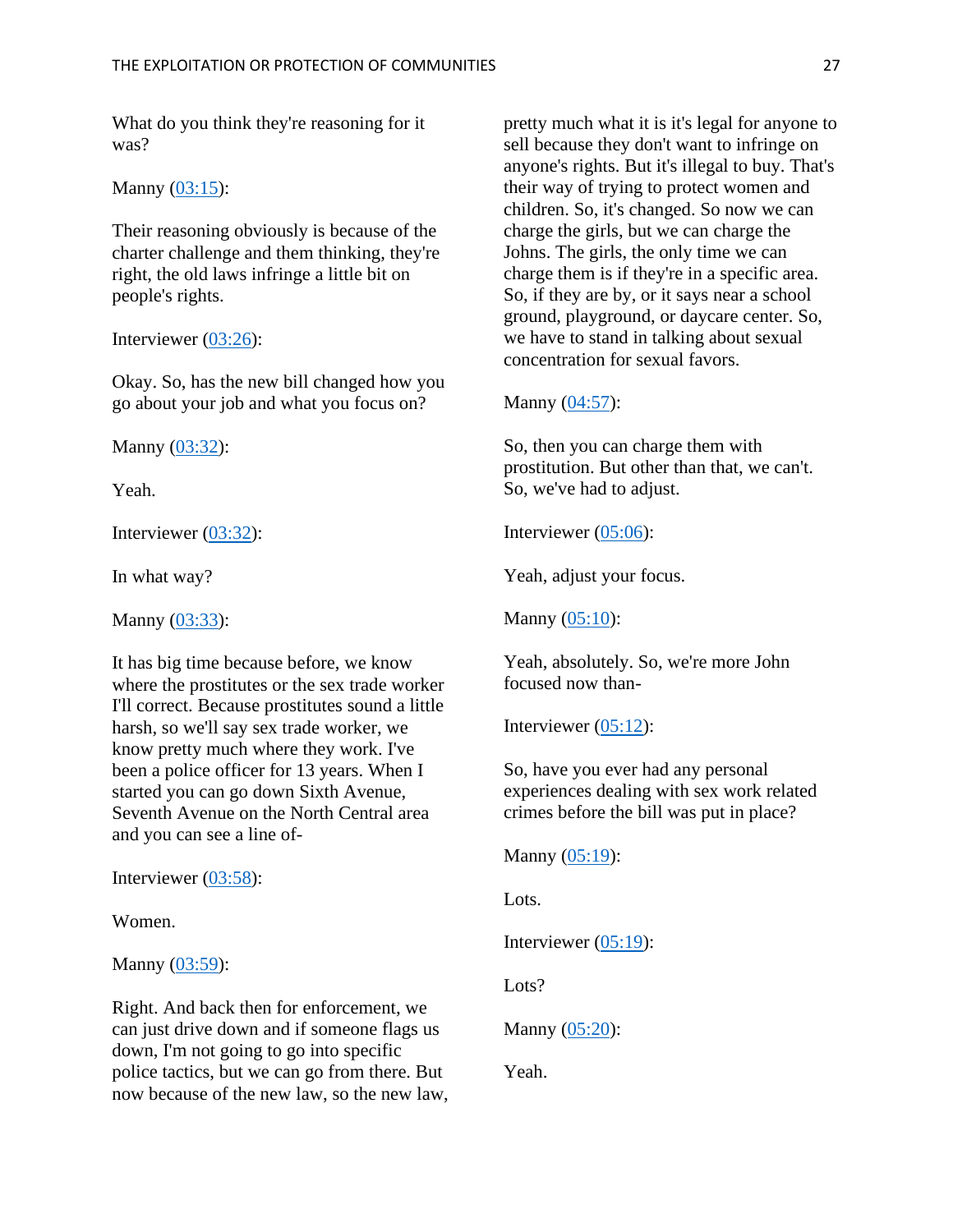Interviewer [\(05:20\)](https://www.rev.com/transcript-editor/Edit?token=nooq8J9MWqq_ESitbv5zo01psAApzjy82VrY4tE3eM-X_pWp5NC4E0botPFKoHcpRJ0uQUxvHjrvbOsST3aJviZJRLo&loadFrom=DocumentDeeplink&ts=320.76):

So, can you compare them to after how you handle the situation?

Manny [\(05:24\)](https://www.rev.com/transcript-editor/Edit?token=rfBHjcW3Tgo6yI0U8ZTCTweSWN8QY-nLo4LODLDz5eQ63cXSY4IA9y4EM44XlILPYKRQE8Iwn7sunWaTXJ9upK2KTn4&loadFrom=DocumentDeeplink&ts=324.53):

Yeah. Well I guess the biggest change for me is now it's allowed police to actually have a relationship with the girls, with the sex workers because you're not going to shoot, it's a risky business. It's high risk behavior. So now that we can just focus on the John, it's allowed us to actually talk to the girl. They know they're not in trouble by the police stopping to talk to them, they're not in trouble because they're not doing anything wrong.

Interviewer [\(05:53\)](https://www.rev.com/transcript-editor/Edit?token=BqkslS7p7zYXeQpw49rMpSHU6OH8rcEs_OM-DXxMKUujYvGFUoRTBYwzvQR05_mHLRaw3QzFvjxgFuHXnIilSqfKFQ8&loadFrom=DocumentDeeplink&ts=353.77):

They're not doing anything illegal.

Manny  $(05:55)$ :

So, it's helped us to build a relationship with them. Now they can report bad dates, crazy Johns. The crazy experiences that they've had with people, we can-

Interviewer  $(06:08)$ :

Help them with that now without them feeling scared.

Manny  $(06:11)$ :

Yeah. Initially when the law first came into effect, we had a lot of issues on both sides. We had a lot of the girls that were robbing the Johns.

Interviewer [\(06:20\)](https://www.rev.com/transcript-editor/Edit?token=DracZf5Wsdf4YS5JOy9ICHifiVwNuA9Wtl58sjZEHjURtVUWLUDFUyCiXcoo1cMxZV0TuBOOhPJzDfCPMl2wk9pF_W8&loadFrom=DocumentDeeplink&ts=380.87):

Oh really?

Manny [\(06:21\)](https://www.rev.com/transcript-editor/Edit?token=LLywHNytV4aipIxnscdoQMw2nbJM_JXO5RV7v2g6dhVvxtQW3swNlGaPlnhxC2AerRB0PhIP7BK3Mu1VZ5HlkTM9128&loadFrom=DocumentDeeplink&ts=381.83):

Because they knew that John's, they're not going to complain.

Interviewer [\(06:23\)](https://www.rev.com/transcript-editor/Edit?token=iZBk6hMRAudF1W1vtL-bfl0U46qvdcrctQOwPmxqN3c6dI_XxjmO_EiKb8OlTsrcjityzGlWEkpyg4TAXLxMAb5CKfE&loadFrom=DocumentDeeplink&ts=383.54):

No.

Manny [\(06:25\)](https://www.rev.com/transcript-editor/Edit?token=2_JTQvVtNDvpALypq1ugaJ2j-T0sV37nReDiPisrj26bf68oqIMuh29vpT5Cb3E1iXNPCaxHObe0y5_6pb5iPsNtJao&loadFrom=DocumentDeeplink&ts=385.5):

Because if a John is doing something, they go right. But that's phased out a little bit.

Interviewer [\(06:31\)](https://www.rev.com/transcript-editor/Edit?token=j6jSEXHg0beLr42weu9Bb9qScJWXK434AuuL-dwxLk1bfnrLF_Q708wmmcQz2LeGU-BhTDZMYEoMAs_CPBhzD6AnZHo&loadFrom=DocumentDeeplink&ts=391.51):

Okay. Yeah. That's interesting. I had never heard of that.

Manny [\(06:31\)](https://www.rev.com/transcript-editor/Edit?token=VuRvu2BA9M9lpirJ5njdjMXsNgjNqQF13Kx-IPqAmhFaxRecpht3DqdQOnkSkErjYPoSysBfhVBjbTxm14oYpQgd6yQ&loadFrom=DocumentDeeplink&ts=391.87):

Well, I hope it stops either way we're not getting complaints anymore.

Interviewer [\(06:35\)](https://www.rev.com/transcript-editor/Edit?token=V06GwEwLLNjXrxPFrPLblSvnuvUyTQuAki6mLUhSU7LC4VqdtGqM7pySJgtfu_Rlm12D9yeLnEeGLkLWucJIz-EX2mw&loadFrom=DocumentDeeplink&ts=395.74):

Which is good.

Manny [\(06:37\)](https://www.rev.com/transcript-editor/Edit?token=FB8eTu3OvR-KWbVg571mQf1wRL0DSL3xGrON8dBtMGXizhjMPjJv-Uhw65o6DvQL7Do0FlbC3HiS8-xvKIP--Zu4CNQ&loadFrom=DocumentDeeplink&ts=397.83):

Because we had a few complaints from the Johns saying, but of course they don't want to proceed.

Interviewer [\(06:41\)](https://www.rev.com/transcript-editor/Edit?token=J22N3OIjvrPTGCVSRPjo3bou7irOrm9FGDLBga0Cj23UlwDdWNMrK8JclgEHbp3SWrJaNLbFW0Rm9f6-LrGOEHkdBmU&loadFrom=DocumentDeeplink&ts=401.95):

To come forward.

Manny [\(06:43\)](https://www.rev.com/transcript-editor/Edit?token=XQE3u25N0vQ7tQl2r4h2DtIH23YlSyYDshQyVIjvePJHKvKN1ksRhCmCORp3EZA8IloOmLjT6adyiLI8KVe2IvJAZNE&loadFrom=DocumentDeeplink&ts=403.82):

They just want to tell us, so we had a lot of that.

Interviewer [\(06:48\)](https://www.rev.com/transcript-editor/Edit?token=o7YD1yRXk0q6b56AWmSGdP7OHjIUQtDxAWtTbYNF6cS-jzgq_EkIp2xEDEGkdpyv8rNj7NArFnjvOcTcKeOiI1LIhrI&loadFrom=DocumentDeeplink&ts=408.7):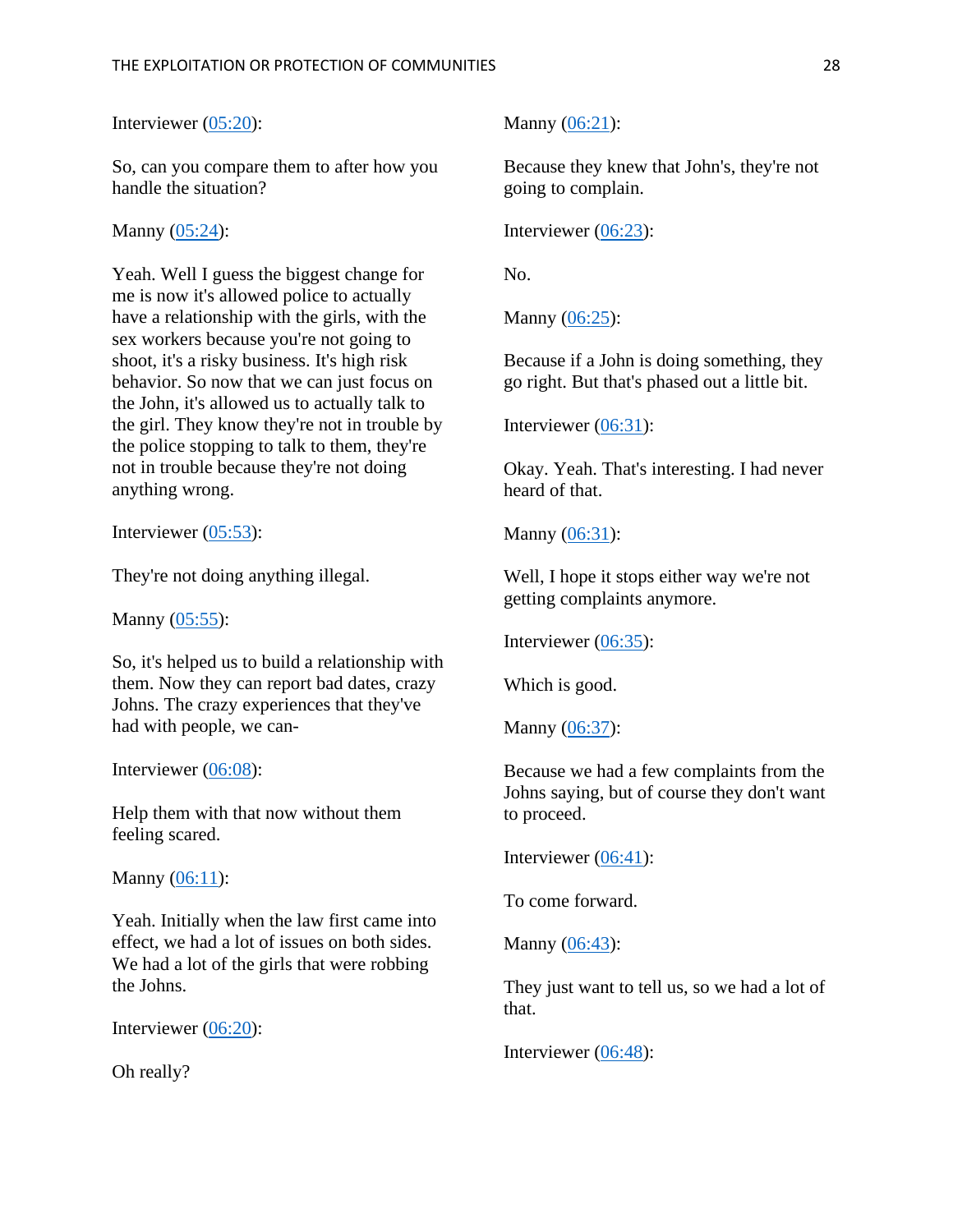So, in regard to the safety of the city in general, do you think it's improved since the bill?

Manny  $(06:57)$ :

Well before that anyway, prostitution was moving off the street, because social media and all that.

Interviewer [\(07:03\)](https://www.rev.com/transcript-editor/Edit?token=HfcIaGzcZTT13Rf0T01bCDGGkEXvbF62bFjWfFAn_uINQCuqzpuPgMPejSX7UJXjgejN3TbGcWwosXCO3yQ9MobRaz0&loadFrom=DocumentDeeplink&ts=423.72):

Exactly, websites.

Manny  $(07:05)$ :

The escorts were taking over, so it was moving off the street and into private. So, it could be, I don't want to generalize and say it is, because the sex trade worker didn't move into the computer or into the internet. So does the pimps and everyone else. They still know how to try and exploit these women. That's the biggest thing, keeping them safe. So, they are not exploited by pimps and Johns.

Interviewer [\(07:40\)](https://www.rev.com/transcript-editor/Edit?token=VnbI6MImV5FKaG4P3CsLfMYgExkapLgOk6K-OiRh9smKIy6sY0e6Tl2TCIcV3K3xDWGqsP8OehTXnW00rw3dRJag9WE&loadFrom=DocumentDeeplink&ts=460.08):

So, do you guys have any control over the internet side of it or do you just stick to whatever you experience?

Manny  $(07:50)$ :

We don't. They advertise at different spots on the internet and one of the good and bad for us is in the US one of the most sites that they used to advertise with was the Backpage. So, it was big all over pretty much North America. But then US they ended up shutting it down.

Interviewer [\(08:10\)](https://www.rev.com/transcript-editor/Edit?token=Fn1h_seQ92w2YuoarNLCW-KPPYLIOV8FQ3UrTZDQ5w0S9zxGfoX5KX9TB8SDwpry7E1keXMLEOsuvG-cO-iXyTmRH2I&loadFrom=DocumentDeeplink&ts=490.8):

Oh really?

Manny  $(08:11)$ :

Yeah. Which was good and bad because now we knew before, if we want to find anyone, if we want to talk to sex [inaudible 00:08:18] we can go to Backpage. But now that they've shut it down, it's like-

Interviewer [\(08:25\)](https://www.rev.com/transcript-editor/Edit?token=YNaKhJHhQkf-AV9ckl26VZJtjgVVyY_lyTK9WUVzwENffK6c-9RJenKh6Y5buLzfYgUWGAlD6-k2qy1lnBFV5MZJTc4&loadFrom=DocumentDeeplink&ts=505.44):

Where are they?

Manny [\(08:25\)](https://www.rev.com/transcript-editor/Edit?token=ldvivQplH2kd66XkdDfuU-bp-mebWlRsToaBhrR9gVbZQB6f9J-XJ9QdNj2PfvpDqgWtnGqpB3HXTTcapdtZAkajNyg&loadFrom=DocumentDeeplink&ts=505.47):

100% so it's good and bad.

Interviewer [\(08:29\)](https://www.rev.com/transcript-editor/Edit?token=OlD9f9Q2nDq_fXJ4_jk8YWlqoDs_0ZEssDCS-dWzyg8PwXgSkfs7zk_Xx1AwL2lEHA-RZ_yqhPKZlDQsx-gP_QOBH6Y&loadFrom=DocumentDeeplink&ts=509.44):

So, I know that there's a big issue going around with missing and murdered indigenous women. Do you feel that this is correlated in any way that this bill has affected that?

Manny [\(08:39\)](https://www.rev.com/transcript-editor/Edit?token=Mbft-lpB16-arNiPkMcG5AFcritBv6DMJwRynuNM3EX_1zRL7b7OeKxMoqsJimsmXSqn35CXfLnA5BKXxOOy95NsgtQ&loadFrom=DocumentDeeplink&ts=519.47):

No.

Interviewer [\(08:40\)](https://www.rev.com/transcript-editor/Edit?token=Ig-gXb7Nj9i2W8WYHCt5liWmbgelUUy97o8OSDuSb_Idgvtj71QJ9piJ4dBIQyqB6Djp1qZfSaWgUXCCmiywyW64TCk&loadFrom=DocumentDeeplink&ts=520.32):

No?

Manny [\(08:41\)](https://www.rev.com/transcript-editor/Edit?token=9KVYKUB9Za-UTFD-ZDmYlNgT9pKXcm3Gj_NJ9p2W0A9PdSFqo0vhY5pXEq3z-dvorH4yG9kJwrLdbsy0vE9ZBPeDsGQ&loadFrom=DocumentDeeplink&ts=521.11):

No. I don't feel like that, it's a bigger issue, right? Because there's drugs and alcohol and addiction issues involved with the missing and with those it makes people do desperate things and things they wouldn't normally do. But I think this bill is trying to keep them more safe than, make them open to more exploitation rates. So, I don't think this bill will have any effect. I don't want to say any, but it won't be-

Interviewer [\(09:14\)](https://www.rev.com/transcript-editor/Edit?token=4vUhYz76DApgT2Xb-Kx6BtU_oeADkUiMAo-orrQWW8BZetNWemSdjKYk5qAbhgkPIM37D0uAlrY4eA9uhfsL4hat0T4&loadFrom=DocumentDeeplink&ts=554.86):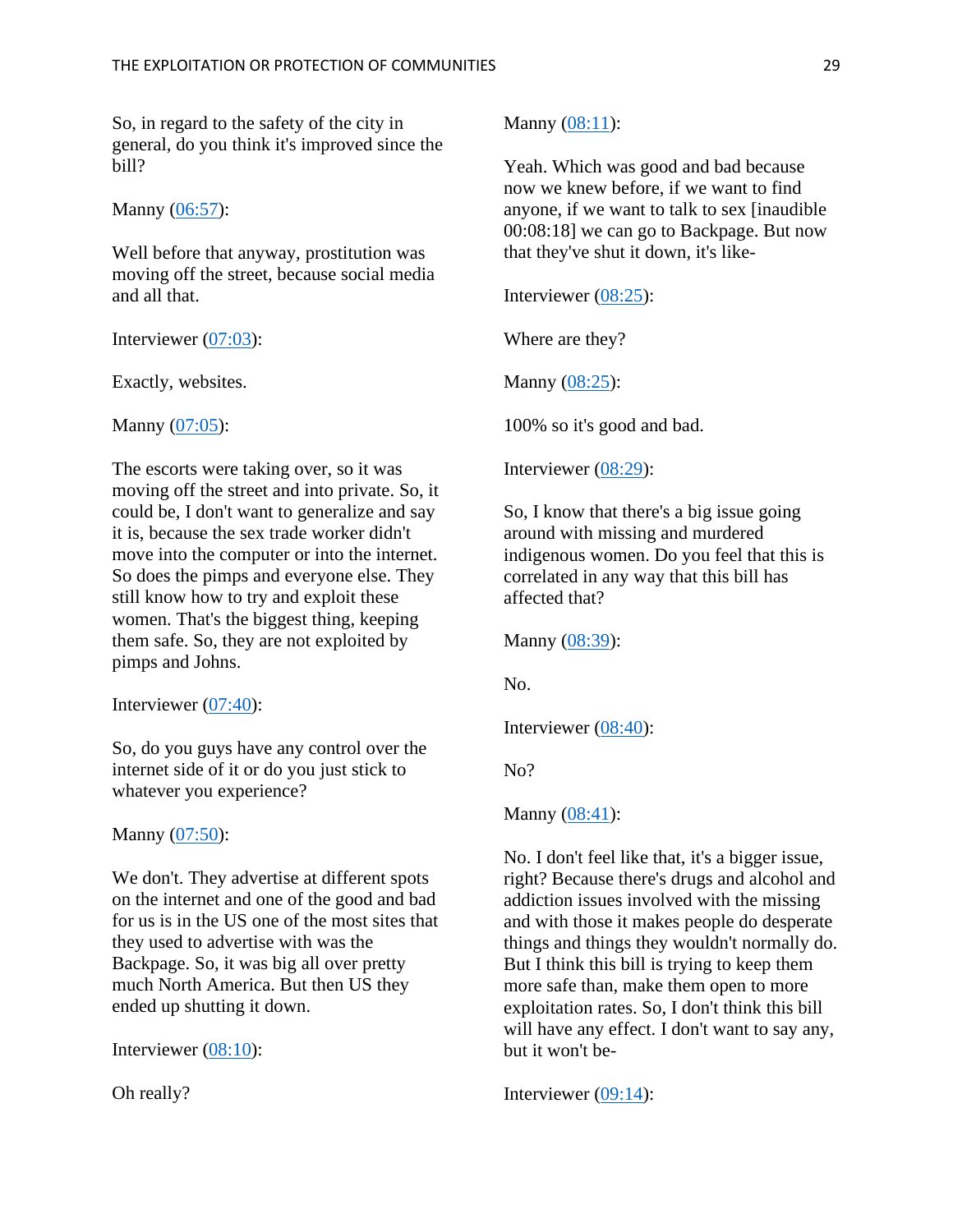As detrimental. So overall, just in general, do you think that we've achieved our reasoning for implementing it?

Manny  $(09:26)$ :

There's two thoughts to that. How do you say something is? It's legal to sell, but it's illegal to buy. That's the balance where you, but I'm glad I'm not the lawmaker.

Interviewer [\(09:39\)](https://www.rev.com/transcript-editor/Edit?token=cvMWJorFS7numxcRGn5VPjOyHjvuJPquy38MjeX-8LfUikCYOmxBJ76_Mt8BxdFbs8t1FlXgEPLcKmEczFKeAzQI7FA&loadFrom=DocumentDeeplink&ts=579.24):

Exactly.

Manny [\(09:40\)](https://www.rev.com/transcript-editor/Edit?token=nMDLHEbmjgyHLQV8sRsXiCTlZhiV7DIOWhRxDnukNW5BOJVjoWrbHv8OBO1zyLbB8NMumrXXZsXCY4VR-lzRwhLezrQ&loadFrom=DocumentDeeplink&ts=580.09):

I get what they're trying to do, because like I said, they don't want it to be a rampant epidemic where people are just.

Interviewer [\(09:47\)](https://www.rev.com/transcript-editor/Edit?token=oN4x2TqXiSTh7NSXd6bEWz59ULZfU351jjHbUIyaXampKQMevBLEYAT2Zms_7-kaK9bPj4aT1_rb_vtNvYUzJkX2C0s&loadFrom=DocumentDeeplink&ts=587.33):

Doing whatever.

Manny [\(09:48\)](https://www.rev.com/transcript-editor/Edit?token=P_0UwsDY70hwmBzIohmss0NJxB9a9l6nW_X3cf7z5djq06B87an0ZWY6W2o9gQj4EOH-_73xipAF0MG6HbiFQezhnhk&loadFrom=DocumentDeeplink&ts=588.64):

Setting up shop so this is their way of trying to control it. And this is the best way of trying to protect the women and children rights. I think in a sense it is, it's just hard to-

Interviewer [\(10:03\)](https://www.rev.com/transcript-editor/Edit?token=1yzeJfT5AKqJ3h9-Eb2tP_ycNOchqtOkQw7zOJnSGT1ENx-L0bgonuPuAkH6_EEkGKGN13a3CVzErjBqRDkCOurDjag&loadFrom=DocumentDeeplink&ts=603.08):

Mediate and control because it's-

Manny  $(10:03)$ :

Yeah, exactly.

Interviewer  $(10:06)$ :

So there's a lot of stereotypes around the bill that say it's pushing women into darker corners because they're being exploited more because the Johns are wanting to go

underground with it because they don't want to be caught. Can you comment on that?

Manny [\(10:25\)](https://www.rev.com/transcript-editor/Edit?token=L2gCPiC17MPZZqHMnQVvtaFJfKExlamEBK4CyHf0kszlXQ7oP7dUh82oYAxpYpBXQTFUADCBGNWdwHg9DBsqHGiIJhE&loadFrom=DocumentDeeplink&ts=625.83):

Yeah, it could.

Interviewer  $(10:26)$ :

It could go either way, there's pros and cons to everything, like you said.

Manny  $(10:29)$ :

Yeah it could. But I think the women should be more, if something was going on, they should be more open to talking to the police. Just knowing that we're not focusing on them, so if they're having bad experience with a specific someone. They should be more open to, prostitution is never going to go away. And secondly, it's not going to be just open. Canada is not allowing that. Maybe sometime, I don't know, I guess, but at this day and age it's not. So, it's always going to be a secret or it's always going to be underground for lack of a better word. But I think the bill is to help them a little bit to report these crimes more and to have a better relationship with the police, which that's the way we can protect them.

Interviewer  $(11:24)$ :

Exactly. So, you feel as though you have a better relationship with-

Manny [\(11:28\)](https://www.rev.com/transcript-editor/Edit?token=90xr4-tse_ctwOh_xTNKVGmpthn1E6OwXUlVxlOblJQSiKnhV5_MPpi4TS-KT3uU6Dy_0_-oMutCL1TKG4pIA_r4nJE&loadFrom=DocumentDeeplink&ts=688.46):

100% we do. Because we're not enforcing. Right. It's just how are you doing, any bad dates lately? Any bad experiences? Anything you want to tell us? As to them running away as soon as they say the police before. So, I think when you look at the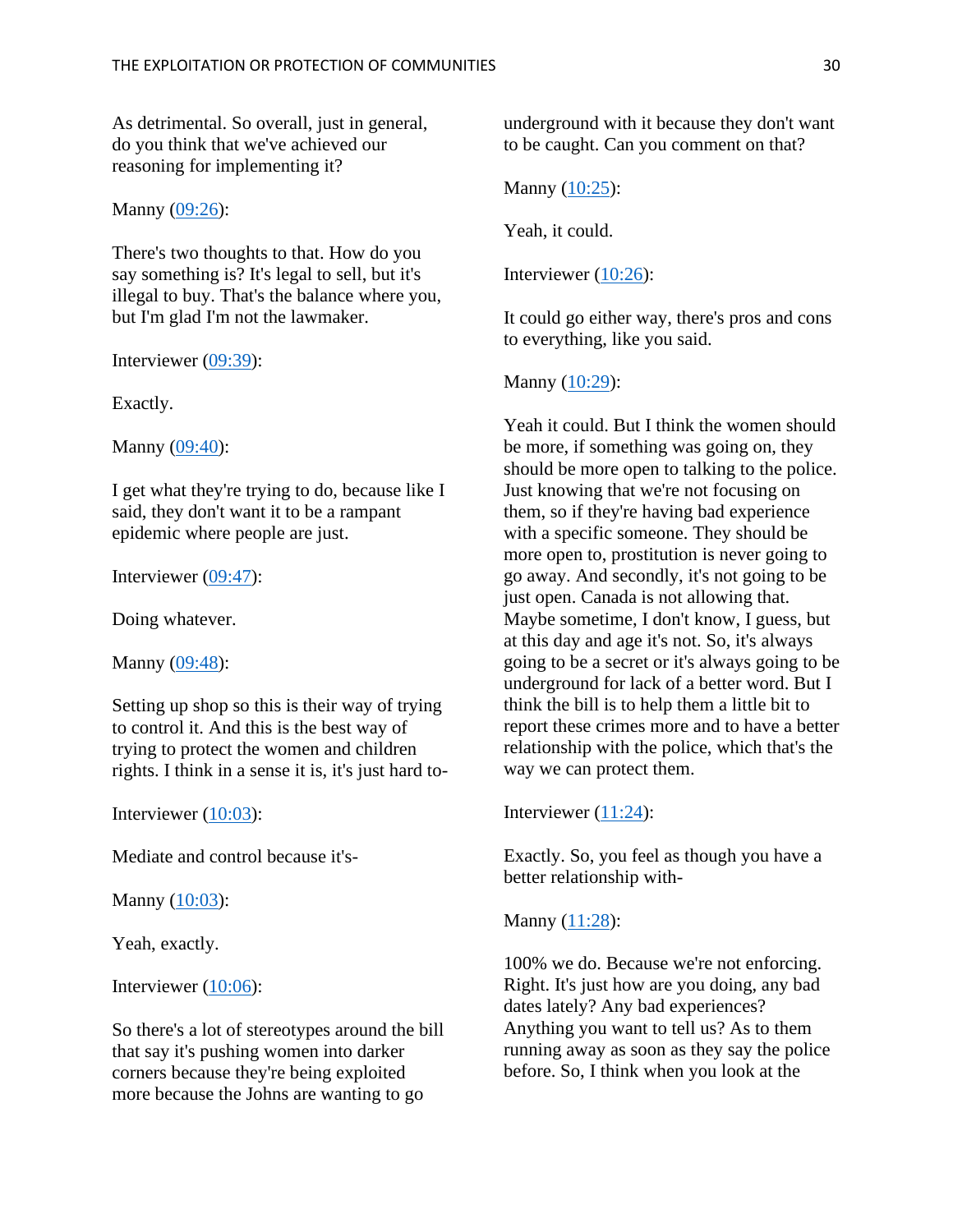bigger picture, I think it's more safe for them.

Manny  $(11:54)$ :

Yeah. No problem.

Interviewer  $(11:49)$ :

Okay. That's all my questions that I had for you. Thank you so much.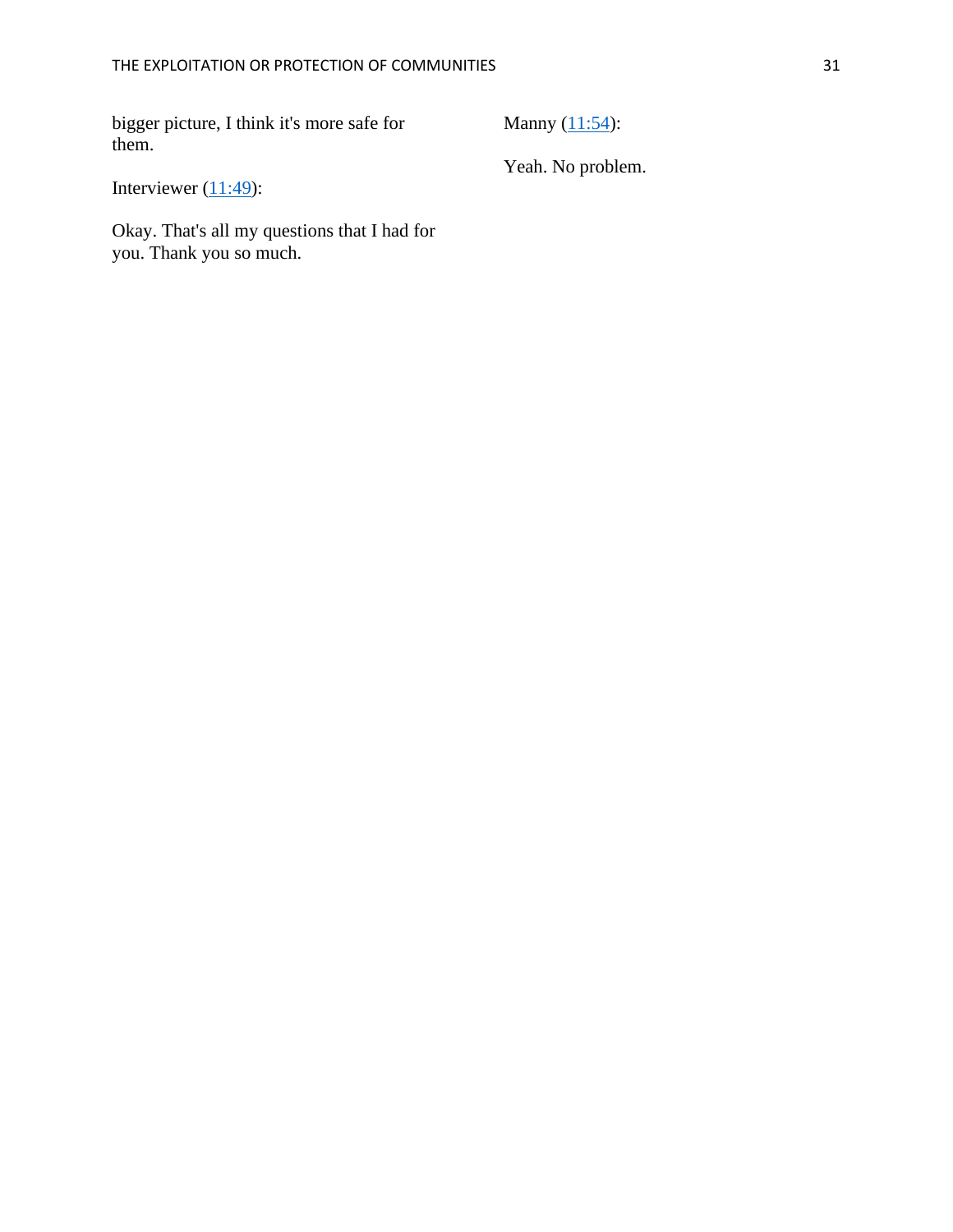#### **Interview 2 – Lorne Gill**

Lorne Gill [\(00:01\)](https://www.rev.com/transcript-editor/Edit?token=WUMbmGhUT014tUOLUPvtifAvrcbm33zVsTtf9qW464dS7LMdQzu720geQSfO43NnMqgFXZqzwMYzOhQ-1bQF-41OJ7o&loadFrom=DocumentDeeplink&ts=1.21):

My name is Lorne Gill, L-O-R-N-E G-I-L- $L$ .

Interviewer [\(00:06\)](https://www.rev.com/transcript-editor/Edit?token=8V9KJk1E49bkG5v79Ux9lPrQQOX1hnmzYRR3NTRKqznHV1Gxc31cUFVjCexmlN6VIdNAHvlqVVKUe11lzhPOkpYGeLg&loadFrom=DocumentDeeplink&ts=6.15):

What's your current line of work?

Lorne Gill [\(00:14\)](https://www.rev.com/transcript-editor/Edit?token=769zoEeSha5MT5TD0sZInNXdcZf2M6ihHOiqGbNNexDPqFxm5Q_iFPWVA-yzd6SR0GnopM2uDrttPqqTuy8RbVY7cWQ&loadFrom=DocumentDeeplink&ts=14.73):

I'm a assistant program coordinator for SALP and Lulu's Lodge.

Interviewer [\(00:23\)](https://www.rev.com/transcript-editor/Edit?token=Lgy7bDRsWZaeHQS5JxMeqjkaipuVifNVaYNGJ8MccyrPSzbjFAspEatSc8NnSJ7fU1spRyanAAajLdzukeGw-Zrfprk&loadFrom=DocumentDeeplink&ts=23.32):

Are you aware of the recent implementation of Bill C36?

Lorne Gill [\(00:26\)](https://www.rev.com/transcript-editor/Edit?token=tG2Yh9PkMvDpLtE65sJgWysibOAHobMKcdWE07fxKqdHh6fuJxzC0h5ryK0-z6A08eFzmDIDFiP0_kBDm0CMah3teBg&loadFrom=DocumentDeeplink&ts=26.77):

Vaguely.

Interviewer [\(00:28\)](https://www.rev.com/transcript-editor/Edit?token=blipgZtztOg8OdRktQCuiyygFngl5HmaYUtDkqhVXF6Pl4BrnwZurS04tzUSQ7rCWrAvCHmCIqw2hDwYWmpZxqcO1DM&loadFrom=DocumentDeeplink&ts=28.66):

Could you explain to me in your own words what you feel the government's goal was behind implementing this?

Lorne Gill [\(00:34\)](https://www.rev.com/transcript-editor/Edit?token=iJ9zvtGoNiagnIrPirw0SgS5k4aWN_4bWOysSjz1xF5iELeLOJXlbpQNJI4S2qDD-CMv0wPpx0D5k5j9lSXVK3FUJVA&loadFrom=DocumentDeeplink&ts=34.25):

No, I wouldn't be able to without looking it up.

Interviewer [\(00:36\)](https://www.rev.com/transcript-editor/Edit?token=S19p3zxN7bw-QEOdW1_qJE1TmqqLIbePjqk291lMP4FqWDKeUKSqJ37CpFw8IU9MPL1gJWXDevrFIKfDi0oRzPLllW0&loadFrom=DocumentDeeplink&ts=36.81):

If I gave you the bill you would?

Lorne Gill [\(00:38\)](https://www.rev.com/transcript-editor/Edit?token=oHqQW-YkAscsB-5vMM1MgueOUsdJUQQWUUbNVhKJ_jgQgDv3ZsxTyNb6I3PllvnEiI-OxAUDvvrdm0DwPD_afkYtep0&loadFrom=DocumentDeeplink&ts=38.34):

I would be able to, yeah.

Interviewer [\(00:39\)](https://www.rev.com/transcript-editor/Edit?token=5PstqUJk17QjWZybgSkAksPC_tc6-Z1hMh0iaGE9rsl-15e35yTNJn5di73QJvLKWMYlVdKONJGnf2bTJe_IX4a7xfU&loadFrom=DocumentDeeplink&ts=39.48):

It was implemented in 2014 and it states that it's against the law ...

Lorne Gill [\(00:43\)](https://www.rev.com/transcript-editor/Edit?token=enhw2IYyVg7fznbp-4t1HGqJPzhwkoKzvdQ6rXs19LDcjNRJnaJr6XMl7bf18PyV1qtD8DfMHXQR3c_j2yRunEC2_mo&loadFrom=DocumentDeeplink&ts=43.18):

There's a couple of laws that were targeted.

Interviewer [\(00:44\)](https://www.rev.com/transcript-editor/Edit?token=D8b8DBewQ_g9rjJqauUIEj_cNJ1DJ_DF6ZOnrHgEkY42z7lr1HOaP7QEADvMeq3r_H5ThSZaRN6nqFSXGvWYIzEk5j8&loadFrom=DocumentDeeplink&ts=44.69):

... for any person to live or keep a body house to communicate in public in regard to purchasing-

Lorne Gill [\(00:49\)](https://www.rev.com/transcript-editor/Edit?token=ymar1G1fD0de4n5xkTRhlBXiY1bVsxhHCWfajPqW70fgvmrfLnTvEvQR_SnBCSpKs_UA6Mi1DxnJkYkGThDTf7Ntkvo&loadFrom=DocumentDeeplink&ts=49.56):

And living off the avails.

Interviewer [\(00:50\)](https://www.rev.com/transcript-editor/Edit?token=ONRkhYLXqbCtZJDwHITSwWT23wmSCogirYROgejungFaGPrT27ZScgjIbt4aq85PFM2MUvbPHiuE5DRJofEQ3q_ypu4&loadFrom=DocumentDeeplink&ts=50.9):

... and living off the avails.

Lorne Gill [\(00:53\)](https://www.rev.com/transcript-editor/Edit?token=AjDcDEA1qR8Y0ttmYXeCBqRDI82CX8NyXiCzyUfTGYbeMKvF_FPTimzVrHOBZ_Xb2SKyaOFI_vBHo5KUn0sHqqPEOwU&loadFrom=DocumentDeeplink&ts=53.12):

I think it's really dangerous, and I think... Well, first of all, most of those laws don't make sense, like living ... What do I think their goal was?

Interviewer [\(01:00\)](https://www.rev.com/transcript-editor/Edit?token=Ft7pEqr7wD4mZv7yLoOugfvjDw1vE2dhCeArX_pIK_7YlzPy-4N0dGW0xxZZW_j-FI7zWznb4mrDpQsmYNO-Pd1GFc0&loadFrom=DocumentDeeplink&ts=60.97):

Yep.

Lorne Gill [\(01:01\)](https://www.rev.com/transcript-editor/Edit?token=EjaCDNXU3uY60T2UtI4TiHS2f3WmlaWYrXuIXg9KpOjEKTpuO3ebpFlf6iq1IaoSvJREzCDLk1-b9NyNLWdNHL9jogs&loadFrom=DocumentDeeplink&ts=61.8):

I think their goal was to criminalize sex workers. I think the intention behind the goal might've been, there might've been good intent behind it, but I don't think that the people that were lobbying for those laws to change were not sex workers. They weren't people that were impacted by the laws. They were people who had strong moral feelings against the current laws. Well I guess those are the current laws. But it was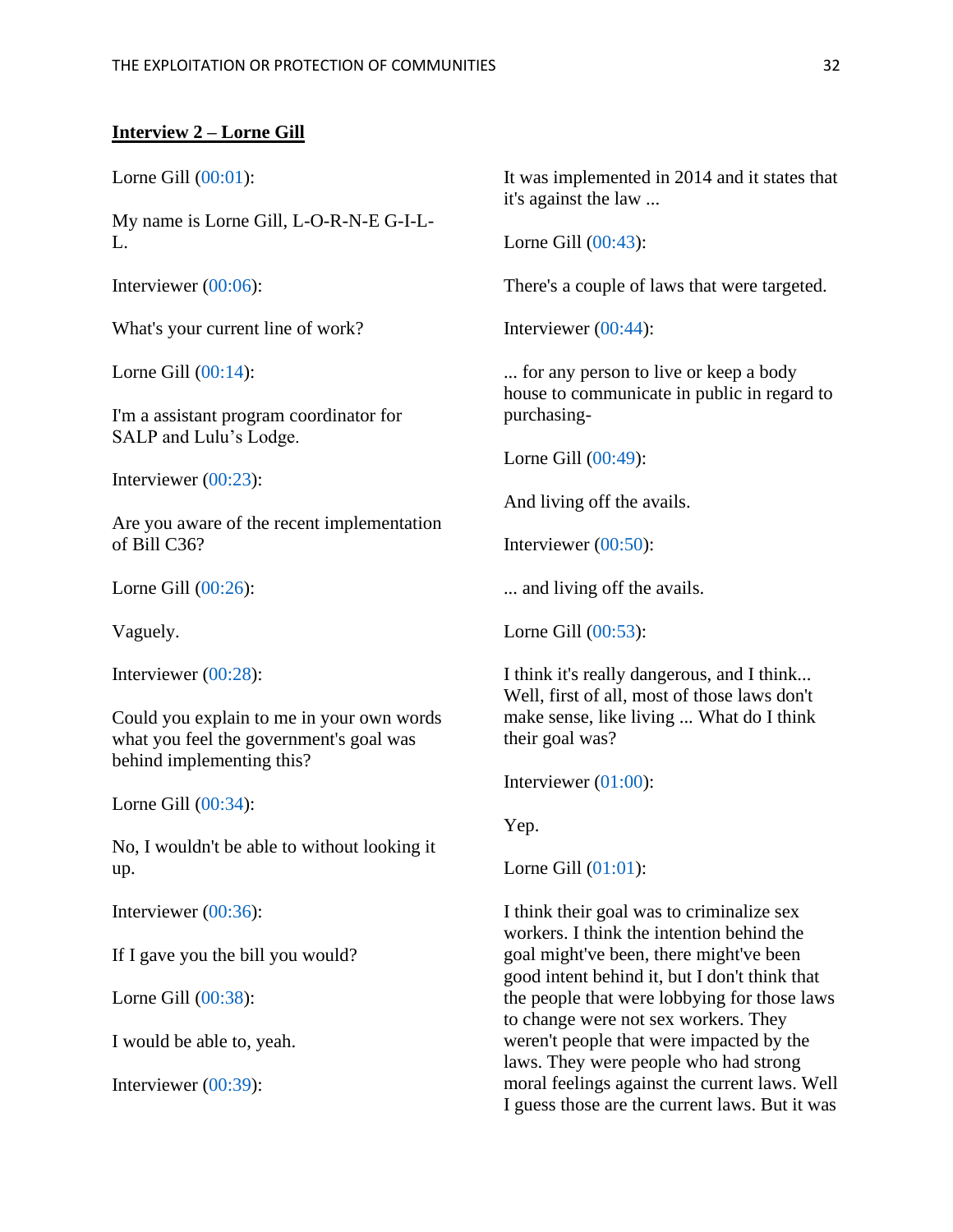like a bunch of white university educated women who are lobbying for it. And the people that I saw that were opposed to the laws were people that were either actively engaging in sex work, people who had formerly engaged or people that just lived in the margins and saw how the laws impacted their friends or people that they loved that were involved in sex work. Those are the voices that I listen to [crosstalk 00:01:52] to lobbying.

#### Interviewer [\(01:55\)](https://www.rev.com/transcript-editor/Edit?token=ojhJI4VyUgybklQUNm-xuRNEx3n_OaAinbe-4ux_oy9bbn3SFq1nvfJV2nG9Y4WVkW4aJkPi8JQF2ohGjVgURiMIMRs&loadFrom=DocumentDeeplink&ts=115.99):

So, going off of that, do you think the new bill has changed the way that you go about your job?

#### Lorne Gill [\(02:01\)](https://www.rev.com/transcript-editor/Edit?token=4Hetadj2te99I-0qNt9AHTJ4IeqiY3jHMfFhJ7meR0uU8eEW_ZkAvsqUCUnVTX8JbEKuUQ3ObXoXXiHytGtpoGaqW0s&loadFrom=DocumentDeeplink&ts=121.57):

Well, not in ... Well in Vancouver it didn't. Well here it doesn't impact me. But in Vancouver I think the women, it's different there. The woman don't really care about the law. The police don't really seem to care about the law that much. The way that it did has impacted sex workers or does is like places like Backpage or the online where those have been taken down. And then it just drives people underground. It makes it a lot more dangerous. So at least there they can screen people out. It's like a forum basically.

Interviewer [\(02:43\)](https://www.rev.com/transcript-editor/Edit?token=DTysyW2nS3UjE3EvF-cPqE6c6DXH3zQKf-VLINnKSokRgMDtr9L1kteBloN7SHjYDYX1wi9Ekny45oOc8WNlk5OjBxg&loadFrom=DocumentDeeplink&ts=163.14):

And now they can't do that.

Lorne Gill [\(02:45\)](https://www.rev.com/transcript-editor/Edit?token=i4wAlOEsf6hktsIV5cW-g21VOlUOSP7fFUdcYq1QF9e8xoHPvZWtIrNM8M-l3Mk0OTy3cGiuWqxTFF5t8tCS904c06c&loadFrom=DocumentDeeplink&ts=165.05):

Well the States, they can't. Here, some of the pages have been taken down. There's still some.

Interviewer [\(02:51\)](https://www.rev.com/transcript-editor/Edit?token=CLP184D-WWQYUmJli9oaOtlBsyVq4BokDvv3pNVeMtocCCF9lGHIRhyvt9OGbRNjhID1lFlHFsX0fS4be0eZH0WNHqk&loadFrom=DocumentDeeplink&ts=171.83):

Do you think that this bill has also impacted missing and murdered indigenous women?

# Lorne Gill [\(02:55\)](https://www.rev.com/transcript-editor/Edit?token=unGyGneZiOu7tgFTMU3J71WkDup_94YDSaFWAoJlZYCZJG2-X9TN7d1IX5G2U_9HsA97KTatbW9nrXitSEzcB-1H7Mg&loadFrom=DocumentDeeplink&ts=175.93):

Yeah, of course, because if you can't communicate for the purpose of this, this is the big one. If you're a street level sex worker and a cop car pulls up and you're worried about a police officer watching, you have that interaction of communication, which is the most important safety feature for a sex worker because that's when you're able to look in the car, you can screen him, you can negotiate what it is that you're going to do before you get in there. Now women are just rushed to get into a car without even knowing if that guy is even going to pay her or what his intention is and then they're taken off to an alley or in some places like Picton's farm or the side of a highway.

And so yeah, I think it has a direct impact on missing and murdered indigenous women. I think living off the avails is a very bizarre law because any sex worker who has a kid, their kid could be charged with that. They don't charge their kids. I mean it's meant for pimps, but it could potentially put families in dangerous situations, partners, partners of sex workers who are often spotters and who are there to protect those women. If they're, at least in Vancouver on the tracks you'll have a woman, then you'll have her spotter who's down the block, he breaks down license plate numbers, things like that. And if he's worried about being busted for living off the avails, he might be less likely to do that for her.

Interviewer [\(04:15\)](https://www.rev.com/transcript-editor/Edit?token=Twegc-aBNhz4dEhupIE9ia-YUPEHzZZEtP8d14At5WA8C56-fPFafq27WTbGK97CZ_8aBglFBpMrfEhFAneBjKi_eeM&loadFrom=DocumentDeeplink&ts=255.56):

And then they don't have that safety.

Lorne Gill [\(04:16\)](https://www.rev.com/transcript-editor/Edit?token=BxCUViBonkw2xlzWS-JY6d15Ddr0F3uKSo-dC5qS0hiXoiofnDElkoUVezWsHvrmwlMbazM1s0S5MR7l2HvHlFfJUe8&loadFrom=DocumentDeeplink&ts=256.39):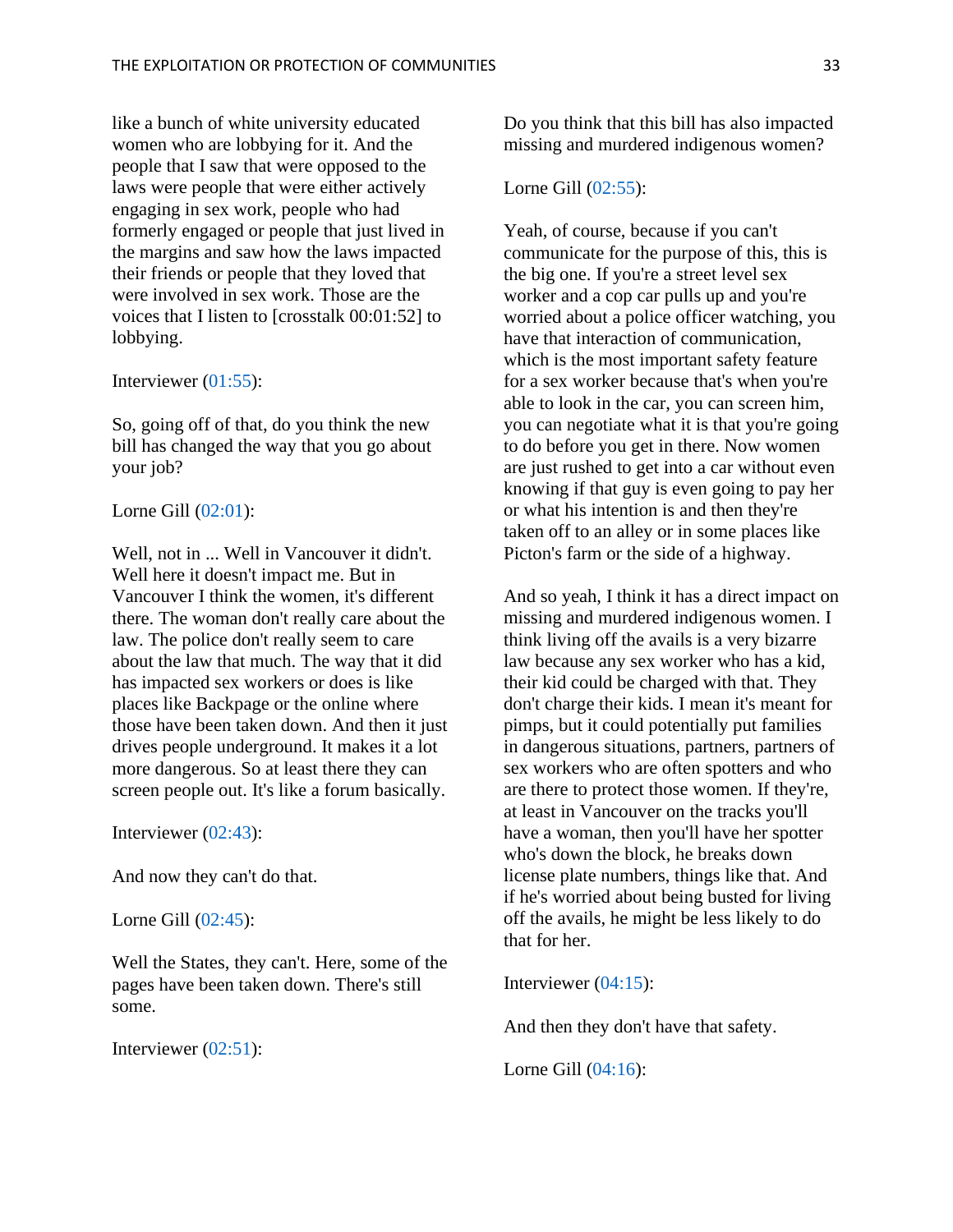They don't have that safety net. What was the other one? Communication, living off the avail, body house. The body house, I mean in Vancouver we opened up essentially a state sanctioned brothel and it was great because it put the workers in control of their environment. It was their home. It wasn't a hotel where they were either having to lie about what they were doing there or the manager was sketchy and using the woman as well. They had sort of autonomy there. And then they had support. They had cameras, they had police that knew about it because it was above board.

We know that body houses exist. Across the street here we have the massage parlor. We all know what it is. But those women don't have, they're not offered the same protections. As an outreach worker, if I walked across the street with a bag of condoms and said, "Hey, like this is for the woman upstairs," chances are they'd probably tell me to get out. They'd be afraid. They were like, "How did you know?" Or it would further legitimize what it is that they're doing where if it was above board, you would have them connected to health services, wouldn't be ... And it's probably not that they don't want that. I mean they would benefit from having free condoms there, but they just, the laws prevent that, prevent them from accessing [crosstalk 00:05:31], things like health.

Interviewer [\(05:32\)](https://www.rev.com/transcript-editor/Edit?token=NmFvyRYeb4DUq3f7zFbMW4QweVhPV0bgPIc_uNGJMscQAh_u-whrk8P0s1hkZYmSNNzcb_KSbc4W4I1wqDH0O0ix_q4&loadFrom=DocumentDeeplink&ts=332.08):

Outreach from even happening. So overall the safety of the city, has it improved since 2014 in regard to the lives of the prostitutes or sex workers?

#### Lorne Gill [\(05:41\)](https://www.rev.com/transcript-editor/Edit?token=ira-FvKnlW2tA2-Vg6ootKOtIo9wtCIP4C6NFSCu3-9LS3cuCUnP4aOFG0lsZ-viJrP0K4XgVC5IWhv8zFydjTaar8o&loadFrom=DocumentDeeplink&ts=341.84):

I don't know who the law, I don't know who it impacts here. I don't know if it's street

level or if they're targeting the police, and you'll be speaking with the cops, so I guess you'll find out if they're targeting more like escorts online.

I know that the sex worker that I know here will not go to the police and only because I've gotten a phone call from her and it wasn't like a dangerous situation, but it was an uncomfortable situation at a hotel where she was escorted out. There was no protection for her around. She didn't get her money back. She paid for the hotel. She didn't spend that ...

I don't know if what she was doing was illegal because people have business interactions in hotel rooms all the time. I know what it is that she ... I don't know. So, does it make it, what was the question?

Interviewer [\(06:34\)](https://www.rev.com/transcript-editor/Edit?token=G0ZWe46fTTJ_aCkYlwpWUlf3w3vpSlq4yxgCkQeNxTnaq7ih3AwIY2y7EgM-gBZAOWF6UBP4W1vPayz4sg_E8N4e74k&loadFrom=DocumentDeeplink&ts=394.54):

Has it improved the safety?

Lorne Gill [\(06:36\)](https://www.rev.com/transcript-editor/Edit?token=-uQHTVo9mhDMICudzN7kyQ6RCOvak_LzxEwfNsxeHuvlj3Fx_Q3tFkWm4_zGF9J3Va1m8JBS-9kQ99591T2MKNyPvEc&loadFrom=DocumentDeeplink&ts=396.49):

I would think it probably hasn't improved the safety at all. In fact, I think it's probably made it more dangerous for them.

Interviewer [\(07:00\)](https://www.rev.com/transcript-editor/Edit?token=cDwjaToPq3raUZ0HjXVyy0Tofh_zbALe7hOCTDfOGNJciYbb8htl1xTL48Pdg-B1ezzUSW-230C-jUnAAGaABjbOj-E&loadFrom=DocumentDeeplink&ts=420.11):

So then based on your experiences and your views, the reason for implementation, has it been achieved to improve all of the safety and to make it ...

# Lorne Gill [\(07:11\)](https://www.rev.com/transcript-editor/Edit?token=iyU3_G48vebsPjwU_dQoXvp-Scxfo90w7EgJpCaYklZbVLx9tgcFzbNMXAyu7bbqIvkMjIYIuaF-PIUf-uDGF1OZYqM&loadFrom=DocumentDeeplink&ts=431.35):

No, but I don't think that we need to ... There are people who are being exploited in sex work and I think it's fucking ignorant to deny that. And I think a lot of people who are pro to criminalization will deny that because they don't want to give any fuel to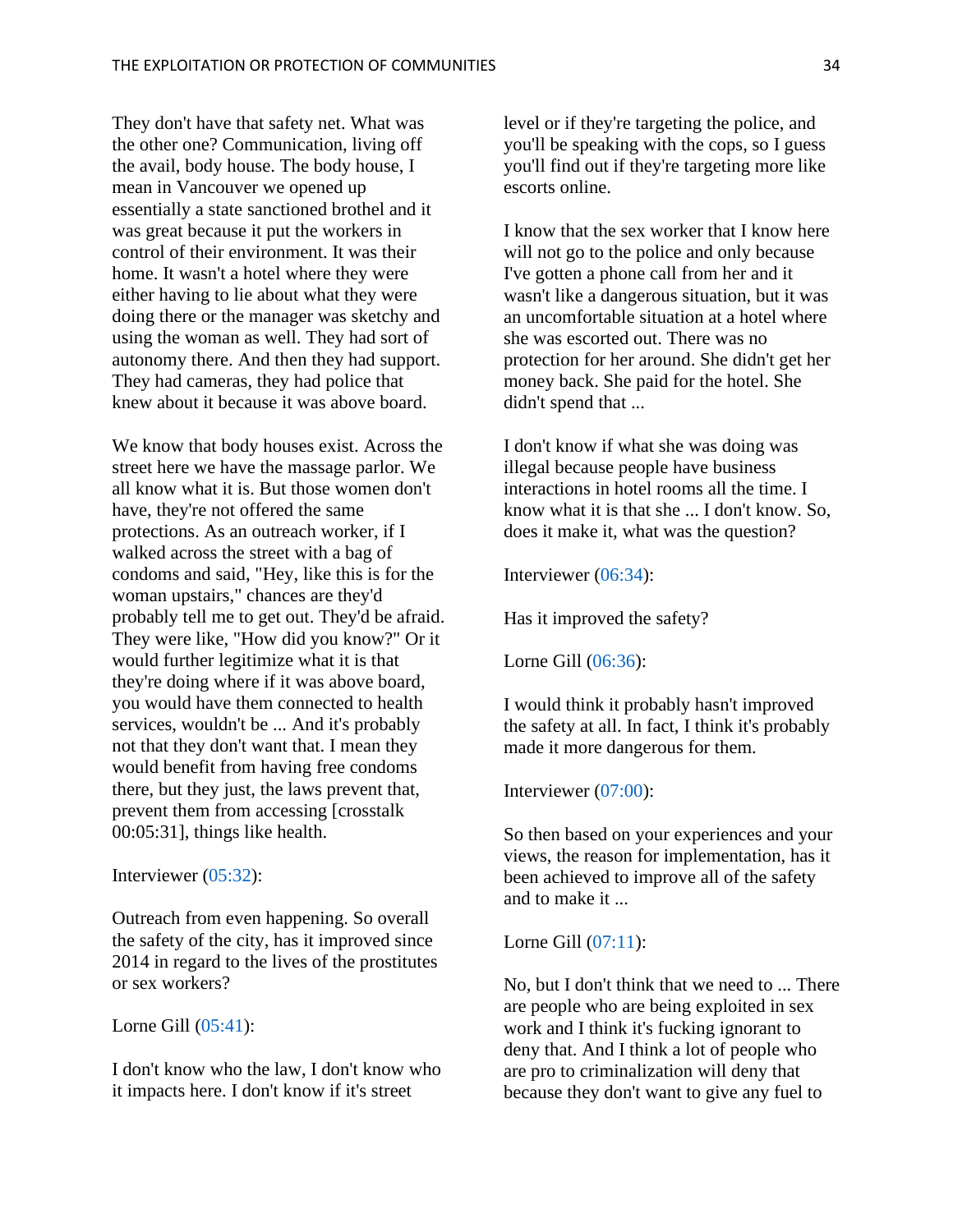the fire of the people who are against sex work or feel like it's paid rape or whatever. And especially survival sex trade workers, like we need to acknowledge that it's not a fun job. It's not. I mean, and then they'll say, "Well no job is fun and we're all a commodity or whatever. We go to work every day and we don't enjoy it." But women are facing severe violence and they're going missing and they're being murdered and that's real.

I think we do need to address that. I don't think changing the laws is going to address that. But I think that pimps who are exploiting women need to be charged, so you have to have a law around that. The laws like communication, the body house, those are just criminalizing the workers. So, I don't think there should be any law that criminalizes the workers.

I also think laws that to criminalize the Johns put the workers in further danger. In Vancouver, what I've seen to be the most effective is just having relationships between the police force and sex workers and open communication and realize who it is that we need to be targeting. It's not the girl standing on the corner, it's the men who are abusing them. We put too much of our focus on trying to criminalize those women. And the same people who were saying that they're a victim of their circumstances are further criminalizing them and making them more a victim of their circumstances.

But I don't think that we should just open up brothels tomorrow without having other things in place like exit services for sex workers. And as it stands, we don't have exit services. I think that's where our focus should be. I would never advocate to open up a safe injection site unless there was detox available for people because you need to have a continuum of care. I think it's the

same thing for sex workers. You need to have low barrier places like the Vivian in Vancouver where people can work out of it.

But those women, as it stands, that's all they have. When that woman comes up to me and says, "Okay, I want out. I'm done," I don't have anything to offer her, other than detox, but that's not a specific program geared towards helping her work through the immense amount of fucking trauma that she's faced in that, helping her gain skills so she can get other employment down the road.

Lorne Gill [\(09:48\)](https://www.rev.com/transcript-editor/Edit?token=O4-9wU7FzCCuTVUPt7Tr6V7Y-VfiHzpuNL2hN2hm2ZckjmZb5mmynA732LjupCMI4l7Q7RU0nbkqLPUswDivwP5mjRs&loadFrom=DocumentDeeplink&ts=588.93):

People will argue that like, sorry, I'm just going on a rant.

Interviewer [\(09:51\)](https://www.rev.com/transcript-editor/Edit?token=Z5zbJLZJTbrMma6-lhRpgdEyJbtVqhaZccjGqtpQgdj4dwJjxuHL5USoiTKcG-Ruzl9fG-O6G6J3nNCHxEdqy2q_St8&loadFrom=DocumentDeeplink&ts=591.6):

It's okay.

Lorne Gill [\(09:55\)](https://www.rev.com/transcript-editor/Edit?token=Lbs07Us0Ywo2EjOduHHe02P_BnIdEW5v8VHeRT-z_qPSZDxusN5-fzUpKtkvzi5pOzJtFNG6jVFxOSo6CCLreh6G7lk&loadFrom=DocumentDeeplink&ts=595.26):

People who are abolitionists will say, "Well all women are pimped out." And I do agree with that in a sense that I feel like our welfare state pimps people out. Choice is really subjective when you've only got a hundred dollars to buy food for your family for the month, and if you have an addiction, which in my mind is a medical issue, you've got no money for food at the end of the month.

I think it's really complex and I think it needs to be tackled and I think we do need those abolitionists and we do need those people who care about the young people or anyone who's being exploited at the table. But they need to be taking their guidance from the workers and they're not.

Interviewer [\(10:37\)](https://www.rev.com/transcript-editor/Edit?token=PB1YDdqVkO7D-yrtGP7TNRU2AkxCH_WrVNhx3rC0NEUBbvsyX21auVMST2k0fXOCO3lUzReMO4tnh1TpwDtcYXlo_Jw&loadFrom=DocumentDeeplink&ts=637.73):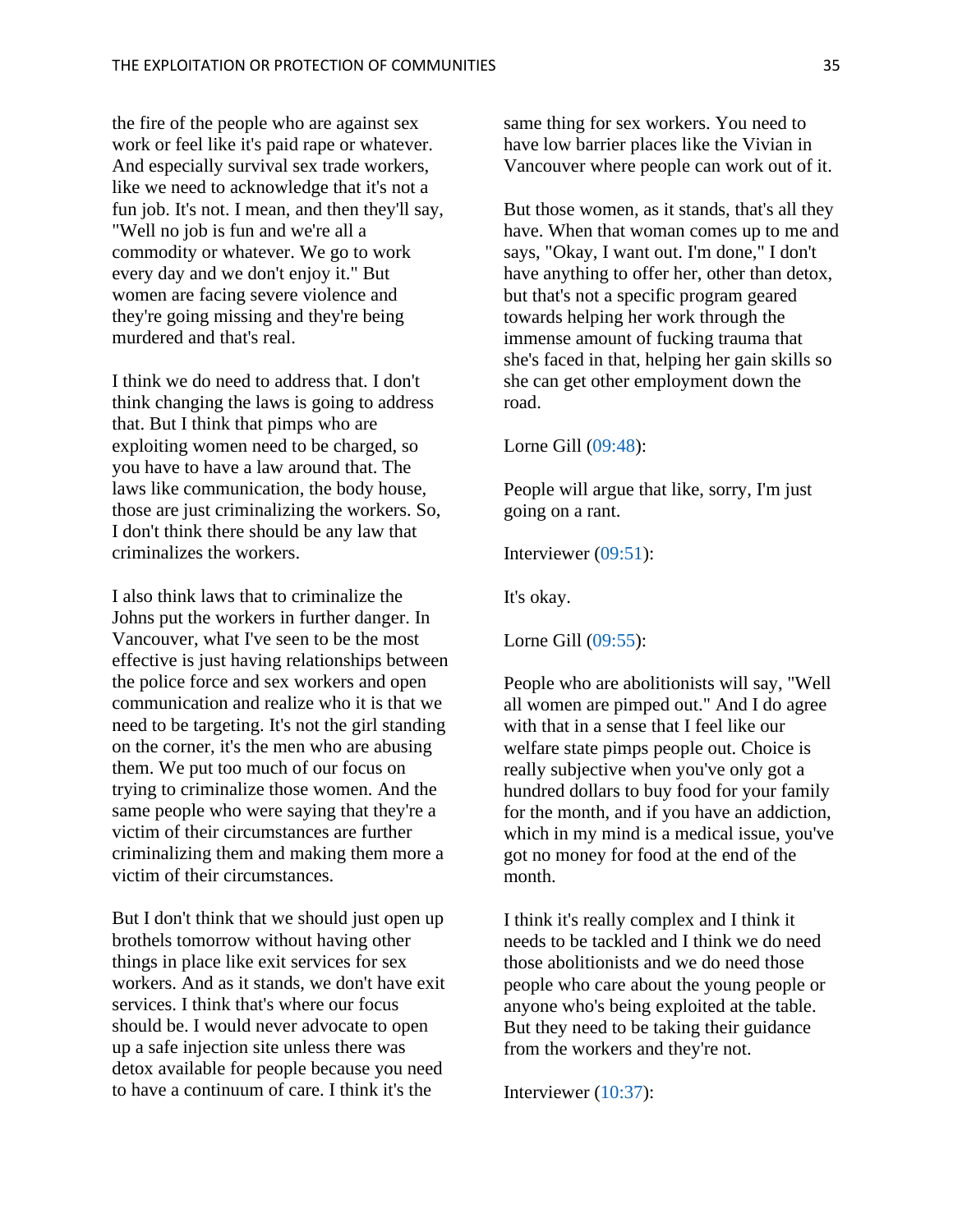Thanks. That's it. Can you describe any experiences you've had dealing with prostitution before the bill was put in place?

#### Lorne Gill [\(10:47\)](https://www.rev.com/transcript-editor/Edit?token=q3dy_Ngp-7ePs3llIYV-H70x5Ow_vZrI0wLP4a9xHsIqpNUmE88HwHNcrNDt-JF9ZvTeFHmb9_xUqW2lAA-RhS-1QVY&loadFrom=DocumentDeeplink&ts=647.7):

Well, it was kind of the same. Nothing really changed in Vancouver, but there was a point in time with the police where the police were able to be very, very open to the extent of like a woman would get ripped off by a John. I remember this one scenario, and the police officer walked the John to an ATM machine and made him pay her. I was there as a worker witnessing this. It was all above board. And that would have been before the law was put into place. That would have been like 2011.

Interviewer [\(11:19\)](https://www.rev.com/transcript-editor/Edit?token=c_smAr8CiAAHqhKkVrDOUDZ7gugVeVEwWkq9hbfYHsz8rCvHVC9O1I37QKj0focvc8sOjkeqa6gYczQqPmb34YMDplg&loadFrom=DocumentDeeplink&ts=679.29):

And then what about any experiences after?

Lorne Gill [\(11:21\)](https://www.rev.com/transcript-editor/Edit?token=vF-bj2pmd6YOu8gHgMxLerY5B1Yi7DXA27Eyw5pYFoDSP-NI66gSIsav0FgTj6rM5DuCdvoj1rzk-ICwYtY46cBxnNY&loadFrom=DocumentDeeplink&ts=681.55):

Not personally, but I have friends who were on Backpage and stuff who were terrified that they were going to have to go to street level or go to other webpages that weren't safe.

Lorne Gill [\(11:38\)](https://www.rev.com/transcript-editor/Edit?token=gwSWRzcYuhAhwG3cE36YYGH2TylJRO4QIu5uTICRrs8KlS9R0iJw9EAH5OCu0lFyHfl3q8djmhvxxGCQKCPcosZdI7M&loadFrom=DocumentDeeplink&ts=698.89):

The Kitty Stroll in Vancouver is a really interesting one. I'm just curious to know how it would be now if that still existed. But there was a stroll in Vancouver that was all youth, not just youth but nine to 13, 15.

Interviewer [\(11:53\)](https://www.rev.com/transcript-editor/Edit?token=-V9S4BQNKoF8JeiOvfSEZXS6__pjJfpcUJl80xmeesfAKfHXTGXf_PpQa11fUJa_UV0kk5pZ_dQOMTqd_Td8GNEty4g&loadFrom=DocumentDeeplink&ts=713.33):

Really?

Lorne Gill [\(11:54\)](https://www.rev.com/transcript-editor/Edit?token=EKPF79VjfVVa0AopqPyRvJgadfK5SECPPrglQemJ90FU72V5Gv1jtaO5L239qmR7nOSUn645QumqiIaFeTPXF9KThAs&loadFrom=DocumentDeeplink&ts=714.66):

This is when I was growing up, little kids, and they were like pimped and stuff. But that is what shifted Vancouver to turn to the decriminalization model because once the internet hit, they all went underground. The Kitty Stroll was gone and that was scary because where are all those kids now? Before at least social workers could pick them up. That's where I was when I was 13- 14. Did you know that I did sex work?

Interviewer [\(12:26\)](https://www.rev.com/transcript-editor/Edit?token=U5YOOXMGN0NN4GQRvciaN39UiaOs-9eTm7VecvVL7Xm1xrnhz6xU-G60lrBL75CJFGjgyK-Wd22Ge8AlDYHpQPpGmh8&loadFrom=DocumentDeeplink&ts=746.79):

No. Do you want to talk about it?

Lorne Gill [\(12:29\)](https://www.rev.com/transcript-editor/Edit?token=_xgK6cuIAmj8gvEr-lodJvx1pojBCItN5QPT6EWUWvdK4hh4gV1VFu17vrffVtY3VmNlr1gGKF0980H3CPx099UuxgM&loadFrom=DocumentDeeplink&ts=749.9):

Not really.

Interviewer [\(12:31\)](https://www.rev.com/transcript-editor/Edit?token=e-RjT2SyryKAbitucLF2znIaR4HtkgQ-qkVG975FJB-0_ZHXHB3i7Wm1F2jSSblNZSh9arZT40imrjSCPsFh2RoQVfg&loadFrom=DocumentDeeplink&ts=751.44):

That's okay. We don't have to. I did not know going into it.

Lorne Gill [\(12:36\)](https://www.rev.com/transcript-editor/Edit?token=BSMbnJmPprNXfj8raE3hvAoVuqQ0e8da_mZ-epO4iZYaNYzXIf9VH9zcQOqvoGvYw_-53kfA10K3iKsbv4UWUNeNkPk&loadFrom=DocumentDeeplink&ts=756.39):

Did all sorts of different stuff in the club. It's probably hard to believe looking at me now.

Interviewer [\(12:42\)](https://www.rev.com/transcript-editor/Edit?token=DSOidIAsbNEKxrP18D9HiupFmSmQqW8eCQEQ1qKIVuaTziAUjA_8QS7OzL2MOXHjXAW7hQdf0MummwXMkre15Tqtq_8&loadFrom=DocumentDeeplink&ts=762.96):

I saw pictures of you. If you could not say any personal experiences, but if you could compare your experiences before and after, would you still feel as safe, if you did feel safe now, if you were to go, back?

Lorne Gill [\(12:59\)](https://www.rev.com/transcript-editor/Edit?token=i-WH4vBAyNKKhrUqCMX5bU0ruL8NbTFRfhSPO-QDtxkeusROFUNsXXRcuTVbJAlTHIRJf1Qe9uPKpv1L6mi8xL1vCeQ&loadFrom=DocumentDeeplink&ts=779.72):

I would want to work in an environment where I didn't have fear of going to the police. But I think it's just so layered because women in general, when they experience, especially sexualized violence, going to the police, it's like a moot point. Why would I even do that? Because A, the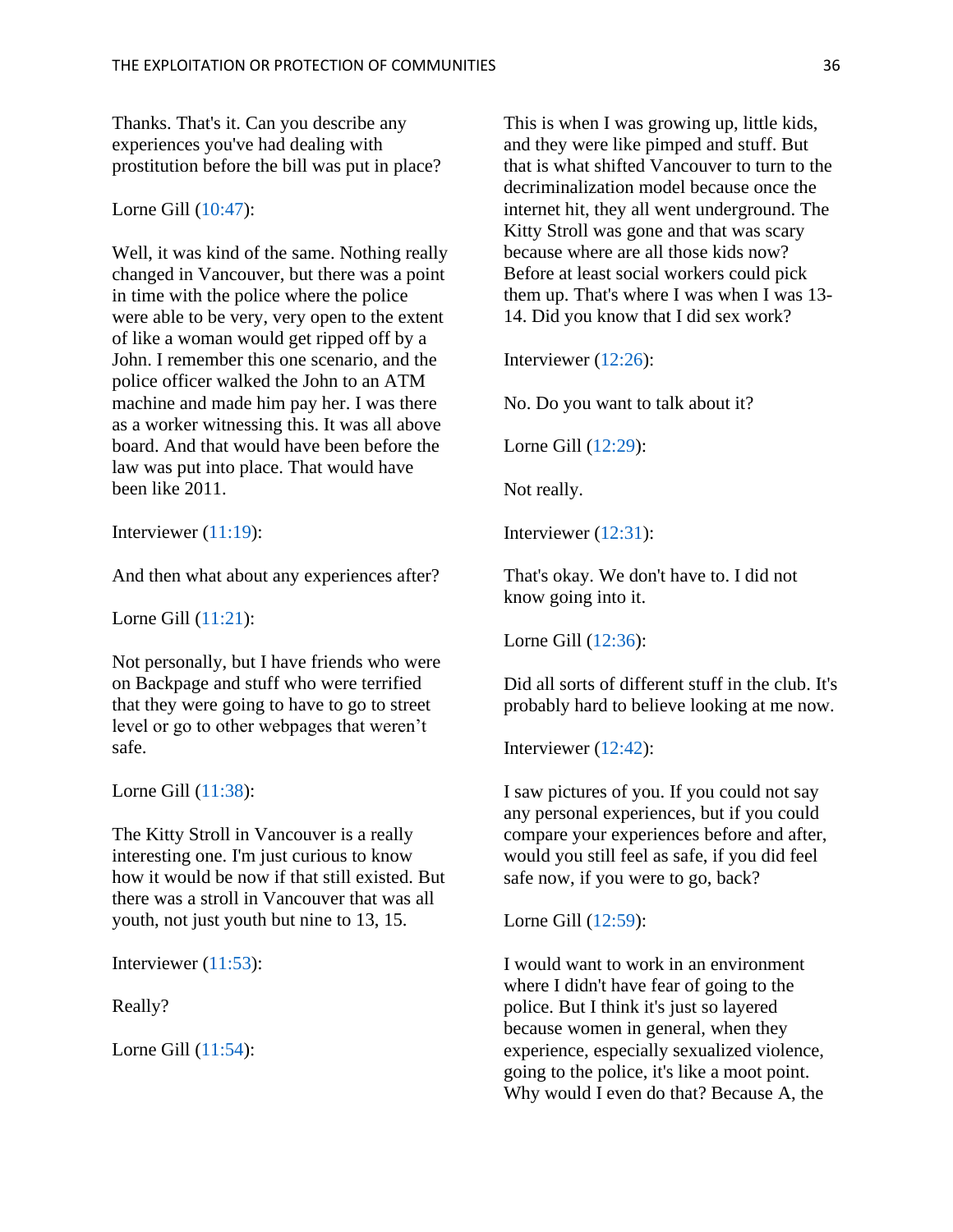police might not take me seriously and then the court system's going to fail me for sure. I think a lot of sex workers approach it from that standpoint as well.

In Vancouver it was pretty unique. There was one liaison, so that's what I think the police should do is have a liaison that's a sex worker liaison that they have her cell phone number and they can call her when they have a bad date and they can report things anonymously without fear of retribution from the cops.

Interviewer [\(13:44\)](https://www.rev.com/transcript-editor/Edit?token=IixiLXvkc8c7AholPxtZC4sI_aVNdss9G-es4gACe7Kv69YzYX7eooPN44bB94e0WL59HYNxteNge_7aVV2uJll9Qb4&loadFrom=DocumentDeeplink&ts=824.6):

Okay.

Lorne Gill [\(13:45\)](https://www.rev.com/transcript-editor/Edit?token=DuwIzKdzoOj-tbYo5fxJuglTWZkAgAAmmSljdRidGHbb3g3Tfq4utduHhlk02Qc31YpI2BZ6N3zCr9mRLWDc8hEVSu8&loadFrom=DocumentDeeplink&ts=825.08):

Okay.

Interviewer [\(13:45\)](https://www.rev.com/transcript-editor/Edit?token=7vUxUcJfBD8fUqLb9LvcebZXhkWqU5bUoUhxLBd0o0soLF2ZoNtQ5kw7mA1SBfK1-KQdVDS6YmayWQPh92DcQi7y8N4&loadFrom=DocumentDeeplink&ts=825.42):

Thanks.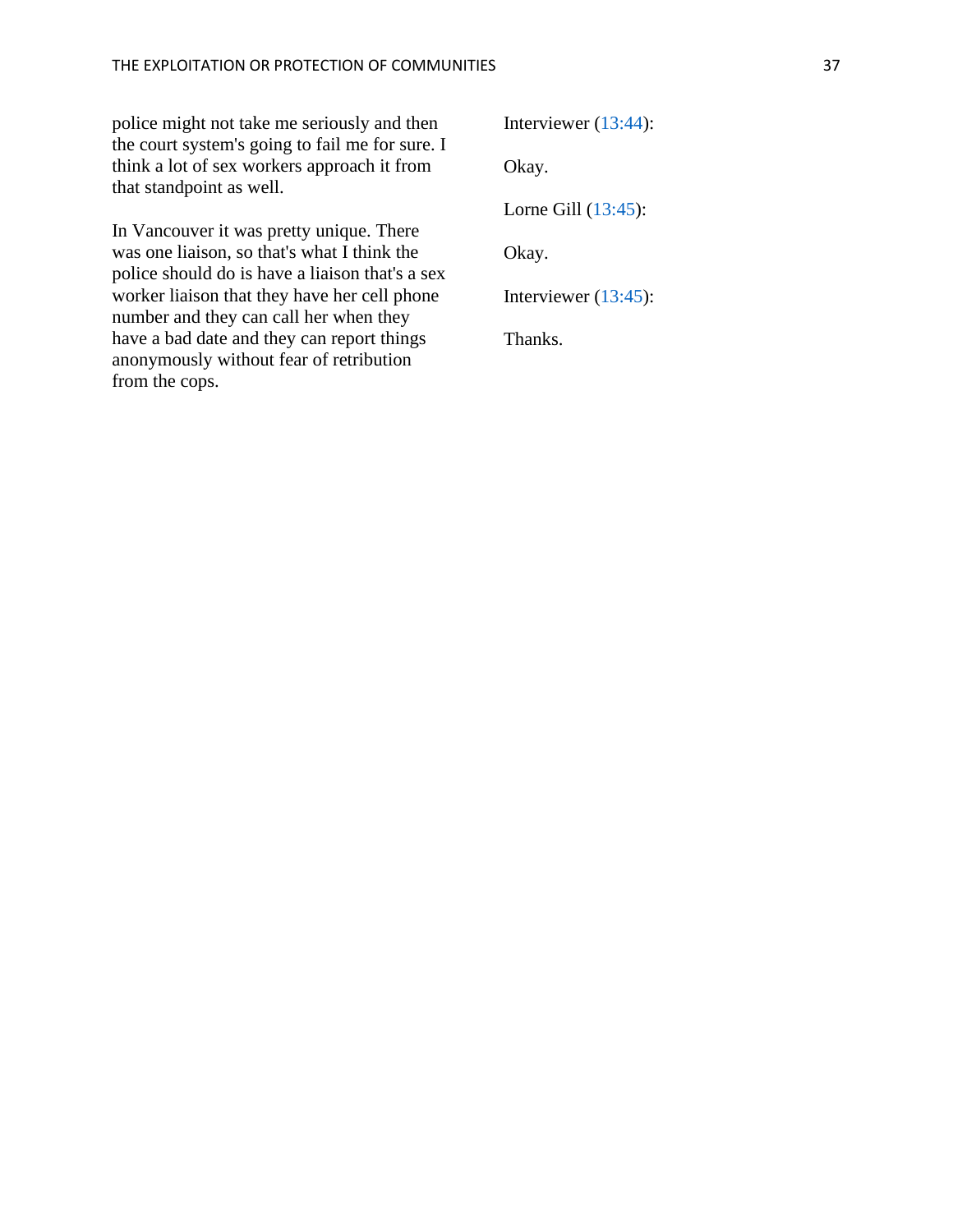#### **Interview 3 – VSW1**

Interviewer [\(00:00\)](https://www.rev.com/transcript-editor/shared/BSIdljrvkAPQ86pphZhTt4dTr2jkehW8yFVPwC4U1uUxh3JmvEbhXB4IMooGmA99FI1ItoL9Zxk9FOaWUo5g-IbiAXY?loadFrom=DocumentDeeplink&ts=0):

I have a few questions-

Speaker  $2 (00:03)$  $2 (00:03)$ :

She's hard to offend, so don't worry.

Interviewer [\(00:03\)](https://www.rev.com/transcript-editor/shared/BSIdljrvkAPQ86pphZhTt4dTr2jkehW8yFVPwC4U1uUxh3JmvEbhXB4IMooGmA99FI1ItoL9Zxk9FOaWUo5g-IbiAXY?loadFrom=DocumentDeeplink&ts=3.18):

Okay, good. You're friends with Lauren, I feel like you're very hard to offend.

Speaker 2 [\(00:08\)](https://www.rev.com/transcript-editor/shared/BSIdljrvkAPQ86pphZhTt4dTr2jkehW8yFVPwC4U1uUxh3JmvEbhXB4IMooGmA99FI1ItoL9Zxk9FOaWUo5g-IbiAXY?loadFrom=DocumentDeeplink&ts=8.21):

Yeah.

Interviewer [\(00:09\)](https://www.rev.com/transcript-editor/shared/BSIdljrvkAPQ86pphZhTt4dTr2jkehW8yFVPwC4U1uUxh3JmvEbhXB4IMooGmA99FI1ItoL9Zxk9FOaWUo5g-IbiAXY?loadFrom=DocumentDeeplink&ts=9.42):

But basically my project is on Bill C-36. And are you aware what that is?

VSW1  $(00:16)$ :

Yes. Yes. The laws around communication in sex work, right?

Interviewer [\(00:21\)](https://www.rev.com/transcript-editor/shared/BSIdljrvkAPQ86pphZhTt4dTr2jkehW8yFVPwC4U1uUxh3JmvEbhXB4IMooGmA99FI1ItoL9Zxk9FOaWUo5g-IbiAXY?loadFrom=DocumentDeeplink&ts=21.2):

Yeah. So yeah.

VSW1 [\(00:21\)](https://www.rev.com/transcript-editor/shared/BSIdljrvkAPQ86pphZhTt4dTr2jkehW8yFVPwC4U1uUxh3JmvEbhXB4IMooGmA99FI1ItoL9Zxk9FOaWUo5g-IbiAXY?loadFrom=DocumentDeeplink&ts=21.76):

Yes.

Interviewer [\(00:21\)](https://www.rev.com/transcript-editor/shared/BSIdljrvkAPQ86pphZhTt4dTr2jkehW8yFVPwC4U1uUxh3JmvEbhXB4IMooGmA99FI1ItoL9Zxk9FOaWUo5g-IbiAXY?loadFrom=DocumentDeeplink&ts=21.76):

So, what do you think that Canada's goal was behind implementing that bill?

VSW1 [\(00:27\)](https://www.rev.com/transcript-editor/shared/BSIdljrvkAPQ86pphZhTt4dTr2jkehW8yFVPwC4U1uUxh3JmvEbhXB4IMooGmA99FI1ItoL9Zxk9FOaWUo5g-IbiAXY?loadFrom=DocumentDeeplink&ts=27.47):

Pardon?

# Interviewer [\(00:28\)](https://www.rev.com/transcript-editor/shared/BSIdljrvkAPQ86pphZhTt4dTr2jkehW8yFVPwC4U1uUxh3JmvEbhXB4IMooGmA99FI1ItoL9Zxk9FOaWUo5g-IbiAXY?loadFrom=DocumentDeeplink&ts=28.11):

What do you think that Canada's bill, in your own words, was behind implementing that? Why did they?

#### VSW1 [\(00:33\)](https://www.rev.com/transcript-editor/shared/BSIdljrvkAPQ86pphZhTt4dTr2jkehW8yFVPwC4U1uUxh3JmvEbhXB4IMooGmA99FI1ItoL9Zxk9FOaWUo5g-IbiAXY?loadFrom=DocumentDeeplink&ts=33.9):

Well, I mean, it's technically legal to do sex work. They've made it really hard to communicate about it, though.

Interviewer [\(00:43\)](https://www.rev.com/transcript-editor/shared/BSIdljrvkAPQ86pphZhTt4dTr2jkehW8yFVPwC4U1uUxh3JmvEbhXB4IMooGmA99FI1ItoL9Zxk9FOaWUo5g-IbiAXY?loadFrom=DocumentDeeplink&ts=43.15):

Yeah.

#### VSW1 [\(00:45\)](https://www.rev.com/transcript-editor/shared/BSIdljrvkAPQ86pphZhTt4dTr2jkehW8yFVPwC4U1uUxh3JmvEbhXB4IMooGmA99FI1ItoL9Zxk9FOaWUo5g-IbiAXY?loadFrom=DocumentDeeplink&ts=45):

That's the problem. And this includes... I mean, I'm not actually an escort, but I dance. I'm an exotic dancer. And something that's happening, although I think this is more filtered down from the legislation stuff in the state, there's been a lot of issues around social media censoring any sex work-related content. So, I know that's causing a lot of people problems as far as their self promotion. I don't know exactly related to the escort side of things. But I imagine if even dancers are having trouble talking, promoting themselves, how are other people who are more marginalized supposed to be able to promote themselves? Or more vulnerable.

# Interviewer [\(01:36\)](https://www.rev.com/transcript-editor/shared/BSIdljrvkAPQ86pphZhTt4dTr2jkehW8yFVPwC4U1uUxh3JmvEbhXB4IMooGmA99FI1ItoL9Zxk9FOaWUo5g-IbiAXY?loadFrom=DocumentDeeplink&ts=96.6):

Yeah. So, you're saying that this new bill has changed how you go about your life?

#### VSW1 [\(01:42\)](https://www.rev.com/transcript-editor/shared/BSIdljrvkAPQ86pphZhTt4dTr2jkehW8yFVPwC4U1uUxh3JmvEbhXB4IMooGmA99FI1ItoL9Zxk9FOaWUo5g-IbiAXY?loadFrom=DocumentDeeplink&ts=102.99):

Well, I wasn't really actively working when the new bill came in, but I was doing outreach on a van for sex trade workers. And I noticed that the police... I don't really think it changed anything for the street level workers. It felt like the police presence was around more and it felt like they were doing more to just prevent the communication from happening.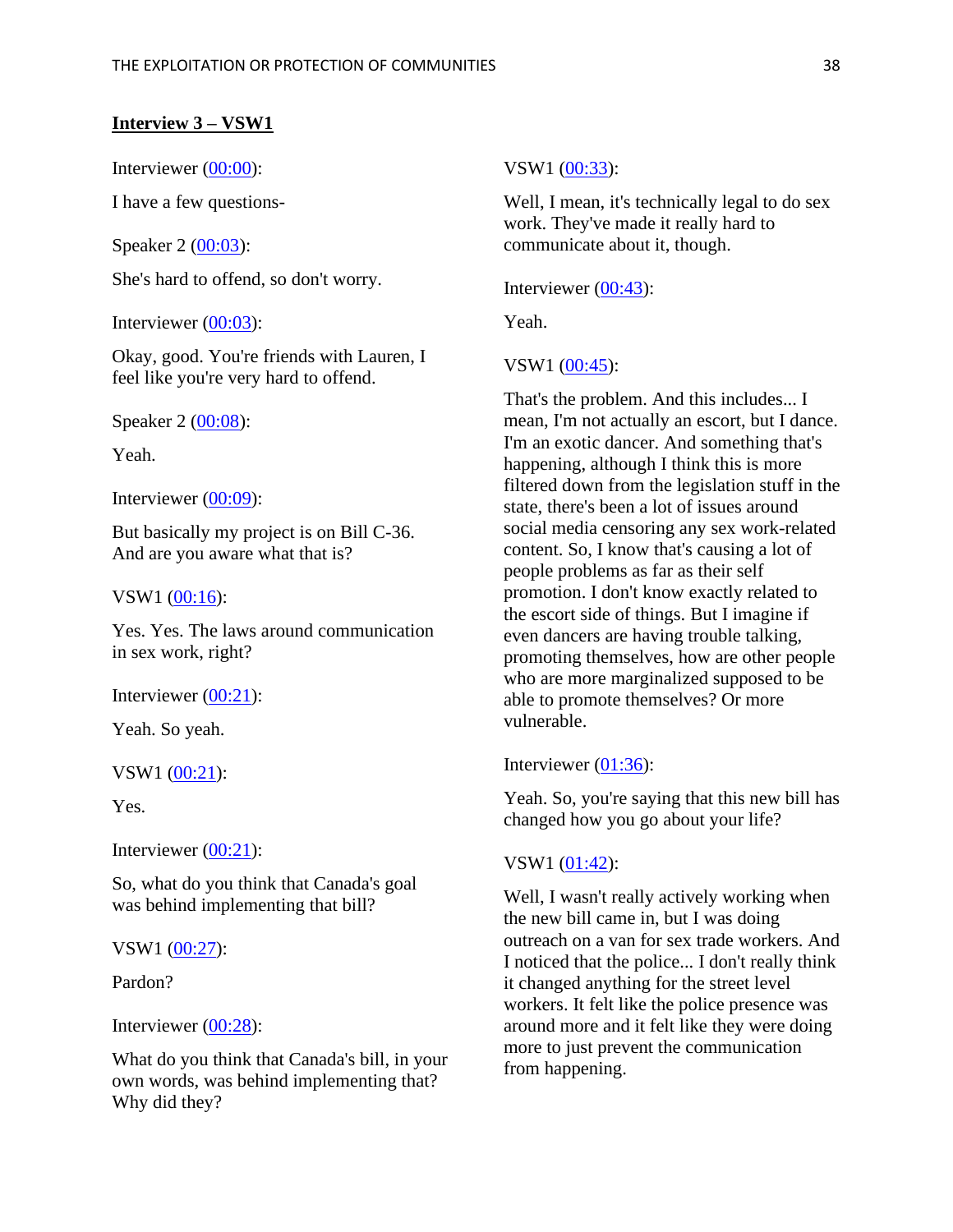Interviewer [\(02:12\)](https://www.rev.com/transcript-editor/shared/BSIdljrvkAPQ86pphZhTt4dTr2jkehW8yFVPwC4U1uUxh3JmvEbhXB4IMooGmA99FI1ItoL9Zxk9FOaWUo5g-IbiAXY?loadFrom=DocumentDeeplink&ts=132.97):

Yeah.

# VSW1 [\(02:14\)](https://www.rev.com/transcript-editor/shared/BSIdljrvkAPQ86pphZhTt4dTr2jkehW8yFVPwC4U1uUxh3JmvEbhXB4IMooGmA99FI1ItoL9Zxk9FOaWUo5g-IbiAXY?loadFrom=DocumentDeeplink&ts=134.9):

Yeah, like the solicitation part of it. But I mean, as far as... Nobody was getting punished for doing sex work, but they were definitely doing everything within their power to make it hard for people to do business.

#### Speaker 2 [\(02:30\)](https://www.rev.com/transcript-editor/shared/BSIdljrvkAPQ86pphZhTt4dTr2jkehW8yFVPwC4U1uUxh3JmvEbhXB4IMooGmA99FI1ItoL9Zxk9FOaWUo5g-IbiAXY?loadFrom=DocumentDeeplink&ts=150.36):

Remember when they would start running people's names for warrants and stuff?

VSW1 [\(02:34\)](https://www.rev.com/transcript-editor/shared/BSIdljrvkAPQ86pphZhTt4dTr2jkehW8yFVPwC4U1uUxh3JmvEbhXB4IMooGmA99FI1ItoL9Zxk9FOaWUo5g-IbiAXY?loadFrom=DocumentDeeplink&ts=154.51):

Yeah.

Speaker 2 [\(02:34\)](https://www.rev.com/transcript-editor/shared/BSIdljrvkAPQ86pphZhTt4dTr2jkehW8yFVPwC4U1uUxh3JmvEbhXB4IMooGmA99FI1ItoL9Zxk9FOaWUo5g-IbiAXY?loadFrom=DocumentDeeplink&ts=154.99):

That's what they were doing. Instead of [inaudible 00:02:36]

#### VSW1 [\(02:40\)](https://www.rev.com/transcript-editor/shared/BSIdljrvkAPQ86pphZhTt4dTr2jkehW8yFVPwC4U1uUxh3JmvEbhXB4IMooGmA99FI1ItoL9Zxk9FOaWUo5g-IbiAXY?loadFrom=DocumentDeeplink&ts=160.27):

Yeah, no they basically just make it... They just make it difficult for people to do the work.

Interviewer [\(02:46\)](https://www.rev.com/transcript-editor/shared/BSIdljrvkAPQ86pphZhTt4dTr2jkehW8yFVPwC4U1uUxh3JmvEbhXB4IMooGmA99FI1ItoL9Zxk9FOaWUo5g-IbiAXY?loadFrom=DocumentDeeplink&ts=166.18):

Yeah. And then provide less safety as well. Because-

Speaker 2 [\(02:49\)](https://www.rev.com/transcript-editor/shared/BSIdljrvkAPQ86pphZhTt4dTr2jkehW8yFVPwC4U1uUxh3JmvEbhXB4IMooGmA99FI1ItoL9Zxk9FOaWUo5g-IbiAXY?loadFrom=DocumentDeeplink&ts=169.29):

Because when we go from-

#### VSW1  $(02:50)$ :

Yeah, that's a lot. So, safety is very much hand in hand with the work because the more difficult it is, the less safety. Where do you go? Where are you supposed to communicate? Where you're not going to get knifed or something.

Interviewer [\(03:05\)](https://www.rev.com/transcript-editor/shared/BSIdljrvkAPQ86pphZhTt4dTr2jkehW8yFVPwC4U1uUxh3JmvEbhXB4IMooGmA99FI1ItoL9Zxk9FOaWUo5g-IbiAXY?loadFrom=DocumentDeeplink&ts=185.22):

Yeah.

#### Speaker 2 [\(03:05\)](https://www.rev.com/transcript-editor/shared/BSIdljrvkAPQ86pphZhTt4dTr2jkehW8yFVPwC4U1uUxh3JmvEbhXB4IMooGmA99FI1ItoL9Zxk9FOaWUo5g-IbiAXY?loadFrom=DocumentDeeplink&ts=185.86):

The way that our van is funded, we're just funded for Vancouver. And Vancouver is the place that's protected. But we get calls from all over the lower mainland and we'd go because we had to. So, we actually got to see VSW1... When you went up Kingsway and you hit Boundary, the difference between the Vancouver side and the girls working on the Burnaby side, they were taking different risks...

#### VSW1 [\(03:29\)](https://www.rev.com/transcript-editor/shared/BSIdljrvkAPQ86pphZhTt4dTr2jkehW8yFVPwC4U1uUxh3JmvEbhXB4IMooGmA99FI1ItoL9Zxk9FOaWUo5g-IbiAXY?loadFrom=DocumentDeeplink&ts=209.57):

Yes.

Speaker 2 [\(03:30\)](https://www.rev.com/transcript-editor/shared/BSIdljrvkAPQ86pphZhTt4dTr2jkehW8yFVPwC4U1uUxh3JmvEbhXB4IMooGmA99FI1ItoL9Zxk9FOaWUo5g-IbiAXY?loadFrom=DocumentDeeplink&ts=210.7):

And [crosstalk 00:03:31].

#### VSW1 [\(03:31\)](https://www.rev.com/transcript-editor/shared/BSIdljrvkAPQ86pphZhTt4dTr2jkehW8yFVPwC4U1uUxh3JmvEbhXB4IMooGmA99FI1ItoL9Zxk9FOaWUo5g-IbiAXY?loadFrom=DocumentDeeplink&ts=211.98):

It was definitely, yeah. Like as far as... And also, there were less resources for the people on the Burnaby side, although that's changed. They have the purpose stands out there at night a lot more.

#### Interviewer [\(03:40\)](https://www.rev.com/transcript-editor/shared/BSIdljrvkAPQ86pphZhTt4dTr2jkehW8yFVPwC4U1uUxh3JmvEbhXB4IMooGmA99FI1ItoL9Zxk9FOaWUo5g-IbiAXY?loadFrom=DocumentDeeplink&ts=220.75):

So then because of all this loss of communication, do you think it's impacted the missing and murdered indigenous women within Canada?

#### VSW1 [\(03:57\)](https://www.rev.com/transcript-editor/shared/BSIdljrvkAPQ86pphZhTt4dTr2jkehW8yFVPwC4U1uUxh3JmvEbhXB4IMooGmA99FI1ItoL9Zxk9FOaWUo5g-IbiAXY?loadFrom=DocumentDeeplink&ts=237.43):

Yes. And I'd say that just because I know that a large portion of the population who are working are indigenous.

Interviewer [\(04:06\)](https://www.rev.com/transcript-editor/shared/BSIdljrvkAPQ86pphZhTt4dTr2jkehW8yFVPwC4U1uUxh3JmvEbhXB4IMooGmA99FI1ItoL9Zxk9FOaWUo5g-IbiAXY?loadFrom=DocumentDeeplink&ts=246.6):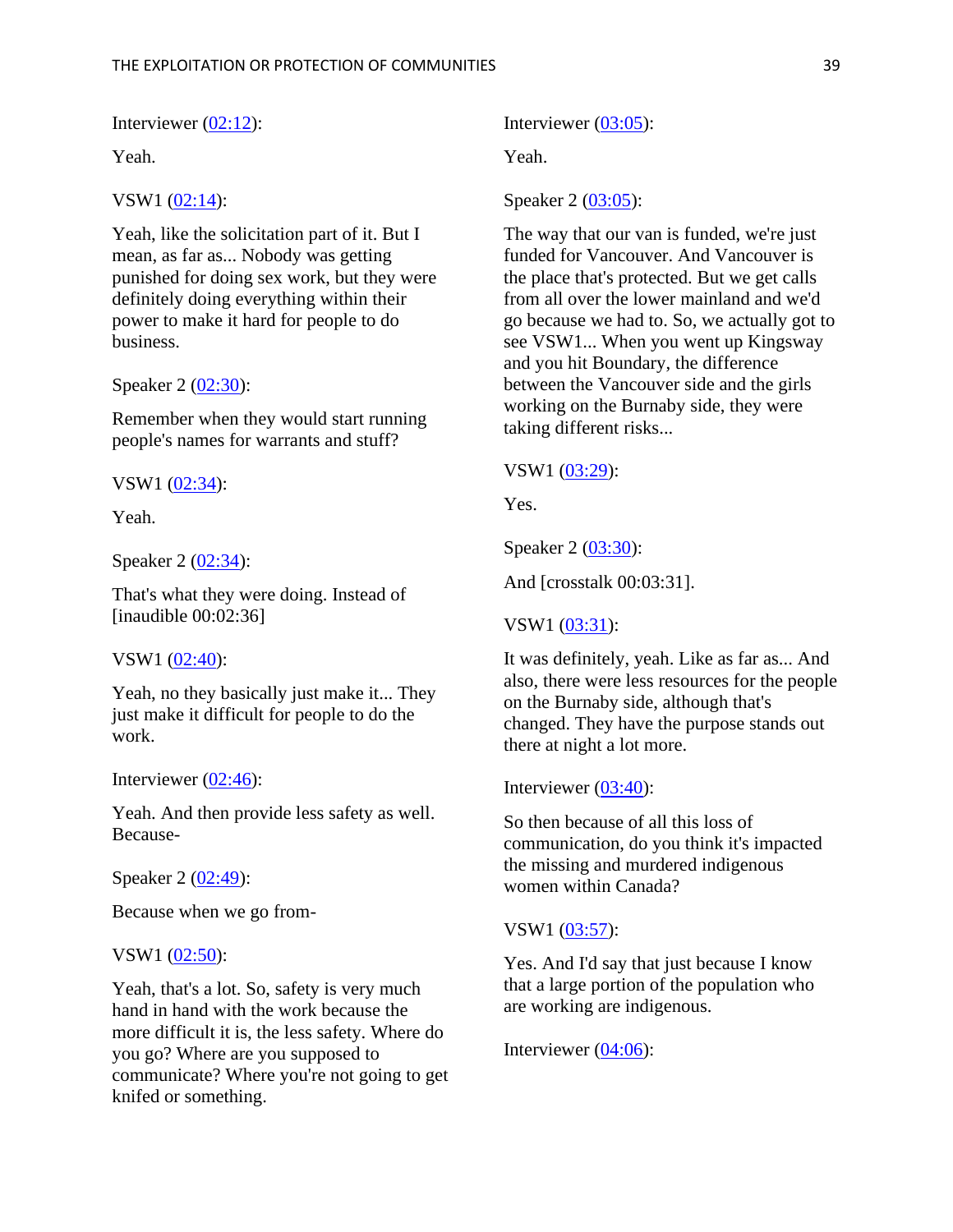Yeah. Because Canada's such a high demographic of indigenous [inaudible 00:04:12].

Speaker 2 [\(04:14\)](https://www.rev.com/transcript-editor/shared/BSIdljrvkAPQ86pphZhTt4dTr2jkehW8yFVPwC4U1uUxh3JmvEbhXB4IMooGmA99FI1ItoL9Zxk9FOaWUo5g-IbiAXY?loadFrom=DocumentDeeplink&ts=254):

And I think the problem too... I know this isn't my interview, but I think problem lies in like... When call the VPD, let's say, Irena, right? [inaudible 00:04:21]

VSW1 [\(04:20\)](https://www.rev.com/transcript-editor/shared/BSIdljrvkAPQ86pphZhTt4dTr2jkehW8yFVPwC4U1uUxh3JmvEbhXB4IMooGmA99FI1ItoL9Zxk9FOaWUo5g-IbiAXY?loadFrom=DocumentDeeplink&ts=260.95):

Yeah.

Speaker 2 [\(04:21\)](https://www.rev.com/transcript-editor/shared/BSIdljrvkAPQ86pphZhTt4dTr2jkehW8yFVPwC4U1uUxh3JmvEbhXB4IMooGmA99FI1ItoL9Zxk9FOaWUo5g-IbiAXY?loadFrom=DocumentDeeplink&ts=261.51):

So, if I call the VPD and say, "I haven't seen Irena in a week. I'm really concerned about her," their response is, "She's living in a lifestyle where she might not want to have communication with you." And she's engaged in sex work, therefore the priority level of her going missing is not as high. Where for me, I look at her and I look at, "Well, she's in sex work, she's living in a dangerous lifestyle. Therefore, the priority should be much higher to go and find her." But I think once we change the laws and we view it as an actual profession, you say a doctor's gone missing and a lawyer's gone missing and the response is going to be the same. I think that's socialized... It's socially constructed.

#### VSW1 [\(05:02\)](https://www.rev.com/transcript-editor/shared/BSIdljrvkAPQ86pphZhTt4dTr2jkehW8yFVPwC4U1uUxh3JmvEbhXB4IMooGmA99FI1ItoL9Zxk9FOaWUo5g-IbiAXY?loadFrom=DocumentDeeplink&ts=302.15):

I think it's going to take a very long time for it to get to that level though, unfortunately. Even with the... Because I think from the point of view of the cops, yes, it's completely fucked that they're... when somebody from a vulnerable population goes missing that they're not high priority to track. However, it's also, how do you track people who are very transient and all over the place? And maybe if they had a seat venue to work out of, they can actually

open... If they actually had a safe, legal brothel or something, somewhere safe to work out of, it might be easier to track them because at least you know where they work.

Speaker 2 [\(05:48\)](https://www.rev.com/transcript-editor/shared/BSIdljrvkAPQ86pphZhTt4dTr2jkehW8yFVPwC4U1uUxh3JmvEbhXB4IMooGmA99FI1ItoL9Zxk9FOaWUo5g-IbiAXY?loadFrom=DocumentDeeplink&ts=348.41):

Like the Vivian.

VSW1 [\(05:50\)](https://www.rev.com/transcript-editor/shared/BSIdljrvkAPQ86pphZhTt4dTr2jkehW8yFVPwC4U1uUxh3JmvEbhXB4IMooGmA99FI1ItoL9Zxk9FOaWUo5g-IbiAXY?loadFrom=DocumentDeeplink&ts=350.58):

Yeah.

Speaker 2 [\(05:50\)](https://www.rev.com/transcript-editor/shared/BSIdljrvkAPQ86pphZhTt4dTr2jkehW8yFVPwC4U1uUxh3JmvEbhXB4IMooGmA99FI1ItoL9Zxk9FOaWUo5g-IbiAXY?loadFrom=DocumentDeeplink&ts=350.95):

You know they come home at night. For the most part.

#### VSW1 [\(05:54\)](https://www.rev.com/transcript-editor/shared/BSIdljrvkAPQ86pphZhTt4dTr2jkehW8yFVPwC4U1uUxh3JmvEbhXB4IMooGmA99FI1ItoL9Zxk9FOaWUo5g-IbiAXY?loadFrom=DocumentDeeplink&ts=354.28):

Yeah, yeah. No, they do bring dates to the Vivian. But I don't know. I mean it's... Yeah.

Speaker 2 [\(06:03\)](https://www.rev.com/transcript-editor/shared/BSIdljrvkAPQ86pphZhTt4dTr2jkehW8yFVPwC4U1uUxh3JmvEbhXB4IMooGmA99FI1ItoL9Zxk9FOaWUo5g-IbiAXY?loadFrom=DocumentDeeplink&ts=363.72):

But I think that... How can you... Even if you change the fucking laws when it comes to indigenous women, the trust with the police is eradicated. There is no trust there. So, like-

VSW1 [\(06:12\)](https://www.rev.com/transcript-editor/shared/BSIdljrvkAPQ86pphZhTt4dTr2jkehW8yFVPwC4U1uUxh3JmvEbhXB4IMooGmA99FI1ItoL9Zxk9FOaWUo5g-IbiAXY?loadFrom=DocumentDeeplink&ts=372.87):

Oh, of course not. Of course it is.

Speaker 2 [\(06:15\)](https://www.rev.com/transcript-editor/shared/BSIdljrvkAPQ86pphZhTt4dTr2jkehW8yFVPwC4U1uUxh3JmvEbhXB4IMooGmA99FI1ItoL9Zxk9FOaWUo5g-IbiAXY?loadFrom=DocumentDeeplink&ts=375.89):

You can say it's safe to go the police to report this, they probably won't. And Irena for example, who's young girl who I've known for a very long time... Have you talked to Irena at all?

VSW1 [\(06:25\)](https://www.rev.com/transcript-editor/shared/BSIdljrvkAPQ86pphZhTt4dTr2jkehW8yFVPwC4U1uUxh3JmvEbhXB4IMooGmA99FI1ItoL9Zxk9FOaWUo5g-IbiAXY?loadFrom=DocumentDeeplink&ts=385.91):

No, I haven't.

Speaker 2 [\(06:27\)](https://www.rev.com/transcript-editor/shared/BSIdljrvkAPQ86pphZhTt4dTr2jkehW8yFVPwC4U1uUxh3JmvEbhXB4IMooGmA99FI1ItoL9Zxk9FOaWUo5g-IbiAXY?loadFrom=DocumentDeeplink&ts=387.59):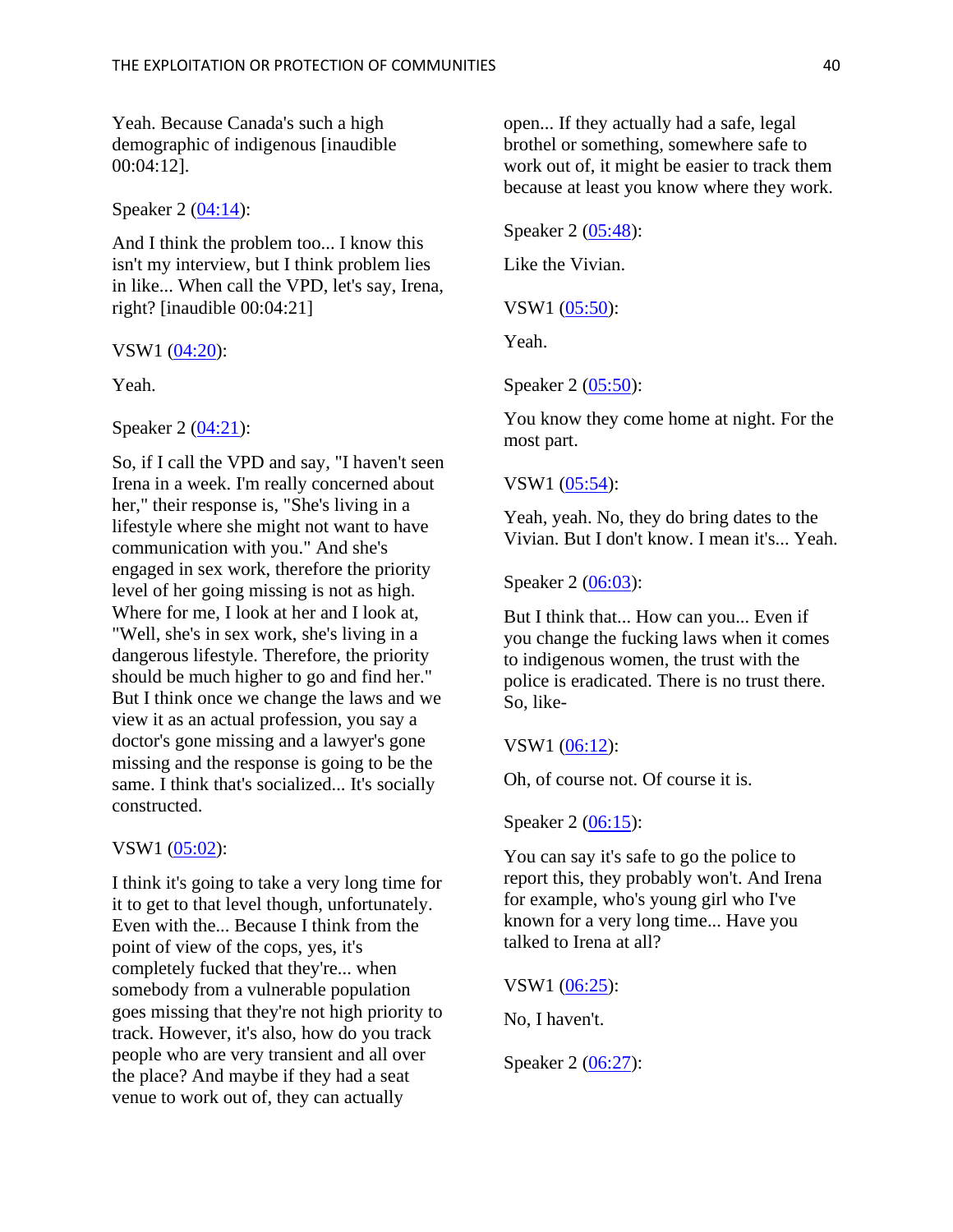So, there's an officer who worked in the I.C.E. unit, the vulnerable person [crosstalk 00:06:30].

#### VSW1 [\(06:30\)](https://www.rev.com/transcript-editor/shared/BSIdljrvkAPQ86pphZhTt4dTr2jkehW8yFVPwC4U1uUxh3JmvEbhXB4IMooGmA99FI1ItoL9Zxk9FOaWUo5g-IbiAXY?loadFrom=DocumentDeeplink&ts=390.98):

Yeah. I don't think that I knew Irena as well as you did. Like she may have accessed the van, but I don't remember who she is.

#### Speaker 2 [\(06:40\)](https://www.rev.com/transcript-editor/shared/BSIdljrvkAPQ86pphZhTt4dTr2jkehW8yFVPwC4U1uUxh3JmvEbhXB4IMooGmA99FI1ItoL9Zxk9FOaWUo5g-IbiAXY?loadFrom=DocumentDeeplink&ts=400.12):

Well, she pressed charges against Fisher.

VSW1 [\(06:43\)](https://www.rev.com/transcript-editor/shared/BSIdljrvkAPQ86pphZhTt4dTr2jkehW8yFVPwC4U1uUxh3JmvEbhXB4IMooGmA99FI1ItoL9Zxk9FOaWUo5g-IbiAXY?loadFrom=DocumentDeeplink&ts=403.98):

Oh.

### Speaker 2 [\(06:44\)](https://www.rev.com/transcript-editor/shared/BSIdljrvkAPQ86pphZhTt4dTr2jkehW8yFVPwC4U1uUxh3JmvEbhXB4IMooGmA99FI1ItoL9Zxk9FOaWUo5g-IbiAXY?loadFrom=DocumentDeeplink&ts=404.85):

She was involved in that case. I don't know if you know that. But he was an officer who worked on the exploited children's unit and he exploited those children. He fucking raped Irena, and... Remember that time we were in Burnaby and she was like, "Oh they called the cops on us because I was with him." Just really fucked up. So, Irena will never be able to trust the police again no matter if you change the laws and tell her it's safe. She probably won't... Well, she's just [crosstalk 00:07:08], but-

#### VSW1 [\(07:10\)](https://www.rev.com/transcript-editor/shared/BSIdljrvkAPQ86pphZhTt4dTr2jkehW8yFVPwC4U1uUxh3JmvEbhXB4IMooGmA99FI1ItoL9Zxk9FOaWUo5g-IbiAXY?loadFrom=DocumentDeeplink&ts=430.05):

Well no, absolutely. Absolutely. And unfortunately, once that trust is damaged, I don't know how long it would take to repair that trust. There would have to... it could be years.

There'd have to be a total overhaul as far as enough people cycling through and not having negative experiences.

# Speaker 2 [\(07:32\)](https://www.rev.com/transcript-editor/shared/BSIdljrvkAPQ86pphZhTt4dTr2jkehW8yFVPwC4U1uUxh3JmvEbhXB4IMooGmA99FI1ItoL9Zxk9FOaWUo5g-IbiAXY?loadFrom=DocumentDeeplink&ts=452.18):

And here I think in terms of racism with police, it's way worse. Way, way worse.

#### VSW1 [\(07:38\)](https://www.rev.com/transcript-editor/shared/BSIdljrvkAPQ86pphZhTt4dTr2jkehW8yFVPwC4U1uUxh3JmvEbhXB4IMooGmA99FI1ItoL9Zxk9FOaWUo5g-IbiAXY?loadFrom=DocumentDeeplink&ts=458.27):

Pardon?

#### Speaker 2 [\(07:39\)](https://www.rev.com/transcript-editor/shared/BSIdljrvkAPQ86pphZhTt4dTr2jkehW8yFVPwC4U1uUxh3JmvEbhXB4IMooGmA99FI1ItoL9Zxk9FOaWUo5g-IbiAXY?loadFrom=DocumentDeeplink&ts=459.1):

In terms of racism with the police here it's way worse.

# VSW1 [\(07:42\)](https://www.rev.com/transcript-editor/shared/BSIdljrvkAPQ86pphZhTt4dTr2jkehW8yFVPwC4U1uUxh3JmvEbhXB4IMooGmA99FI1ItoL9Zxk9FOaWUo5g-IbiAXY?loadFrom=DocumentDeeplink&ts=462.44):

Oh, oh, yeah. For sure. For sure. No, here in Vancouver, they are definitely a lot better with respect to that, but it still exists, it's in the system.

# Interviewer [\(07:56\)](https://www.rev.com/transcript-editor/shared/BSIdljrvkAPQ86pphZhTt4dTr2jkehW8yFVPwC4U1uUxh3JmvEbhXB4IMooGmA99FI1ItoL9Zxk9FOaWUo5g-IbiAXY?loadFrom=DocumentDeeplink&ts=476.58):

Okay.

VSW1 [\(07:57\)](https://www.rev.com/transcript-editor/shared/BSIdljrvkAPQ86pphZhTt4dTr2jkehW8yFVPwC4U1uUxh3JmvEbhXB4IMooGmA99FI1ItoL9Zxk9FOaWUo5g-IbiAXY?loadFrom=DocumentDeeplink&ts=477.22):

Anyways.

Interviewer [\(07:57\)](https://www.rev.com/transcript-editor/shared/BSIdljrvkAPQ86pphZhTt4dTr2jkehW8yFVPwC4U1uUxh3JmvEbhXB4IMooGmA99FI1ItoL9Zxk9FOaWUo5g-IbiAXY?loadFrom=DocumentDeeplink&ts=477.9):

Yeah. So my last question, basically you kind of have touched on it a lot, but is there, from your point of view and from experiences you've had recently with people you work with and yourself, do you think that there's improved safety or has it been worse? Has the safety gone down?

#### VSW1  $(08:12)$ :

I don't think that it's improved. I mean I just know... Okay, like I said, I can talk from the dancing side, which is... On the dancing side of things it's a mess because of what the laws get away with in the gray zone of calling us contractors and then giving us really shitty work conditions.

As far as the street end of things go, I don't think that anything is improved because really, I mean if people aren't allowed to communicate and if people are still uncomfortable talking to law enforcement and reporting issues, then it hasn't gotten any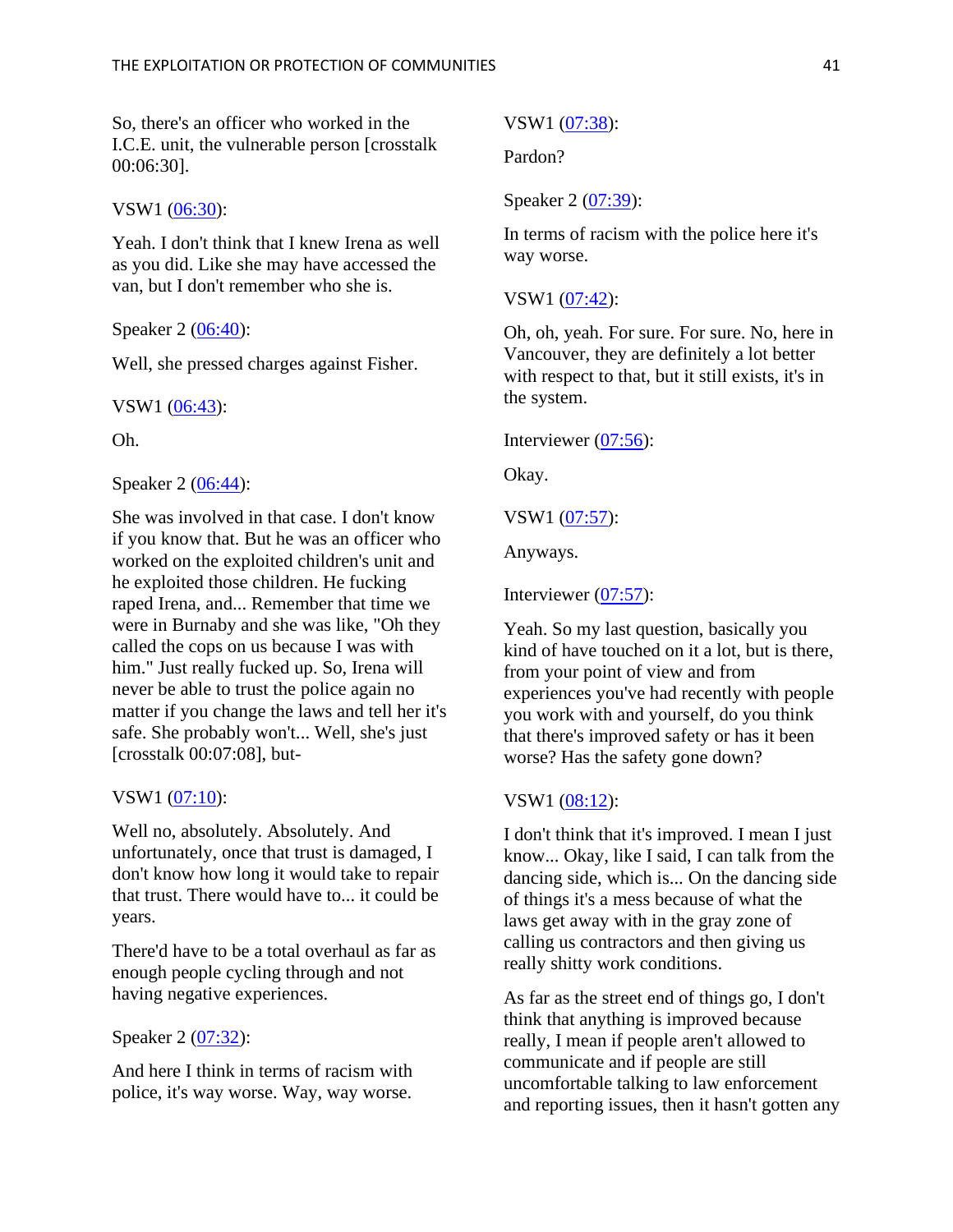better. And it's the cops are just sitting there on the corner watching every time a car comes up and harassing whomever happens to be in the car, that's just going to push the women working further and further off the corner and to more dangerous situations.

Yeah. Yeah. And then also, I mean... But then even still in the context of when things are legal, even with a situation like an agency or some kind of a safe house, you have to worry about unethical people being involved. And while it may be legal, there are a lot of people at the top in the industry who do want to live off the avails of these women. And it's like, how do we treat those people? What can we do about those people? How can we make it so that everything is fair?

They want to take, out of a \$35 private dance, they want to take a \$15 cut and they don't even want to hire a security to make sure that none of us get assaulted in the VIP room. That's what I mean by unethical, shitty people in charge.

At the end of your shift, you should not be walking home to your hotel. And I know that that's happened. In my opinion, it's the club's responsibility to provide you with a ride home that they... Because they're putting you in... They're asking you to work in a field that... It's just like the police for example. There's precautions they have to protect their officers outside of the duties because they know that they're in a line of work that [crosstalk 00:10:51]-

You're expected to deal with your own stuff. It's not right. I mean you are... Or I mean I've worked in clubs in the past where the bouncers will shake you down for tips as they show you to the car.

Yeah. I've worked... This hasn't happened recently, but I've worked in clubs where they'll shake you down for a tip just because you want them to stand outside with you while you wait for a taxi. It's like, "Dude, this is your job."

Yeah. Yeah. Because I don't know. I mean, there's the legal... I'm losing my train of thought. This is a lot to talk about. But as far as the... Even in more legit, so to speak, legal, indoor-type sex work, you run up with the issue of the women... Of the men in charge, usually squeezing the women for every dime they have and taxing the hell out of these women and making it so that our pay really sucks and we are living off of tips.

Interviewer [\(12:13\)](https://www.rev.com/transcript-editor/shared/BSIdljrvkAPQ86pphZhTt4dTr2jkehW8yFVPwC4U1uUxh3JmvEbhXB4IMooGmA99FI1ItoL9Zxk9FOaWUo5g-IbiAXY?loadFrom=DocumentDeeplink&ts=733.29):

Yeah.

VSW1 [\(12:13\)](https://www.rev.com/transcript-editor/shared/BSIdljrvkAPQ86pphZhTt4dTr2jkehW8yFVPwC4U1uUxh3JmvEbhXB4IMooGmA99FI1ItoL9Zxk9FOaWUo5g-IbiAXY?loadFrom=DocumentDeeplink&ts=733.29):

Yeah.

Interviewer [\(12:52\)](https://www.rev.com/transcript-editor/shared/BSIdljrvkAPQ86pphZhTt4dTr2jkehW8yFVPwC4U1uUxh3JmvEbhXB4IMooGmA99FI1ItoL9Zxk9FOaWUo5g-IbiAXY?loadFrom=DocumentDeeplink&ts=772.58):

Yeah, Thank you so much. This means a lot.

VSW1 [\(12:55\)](https://www.rev.com/transcript-editor/shared/BSIdljrvkAPQ86pphZhTt4dTr2jkehW8yFVPwC4U1uUxh3JmvEbhXB4IMooGmA99FI1ItoL9Zxk9FOaWUo5g-IbiAXY?loadFrom=DocumentDeeplink&ts=775.82):

You're welcome.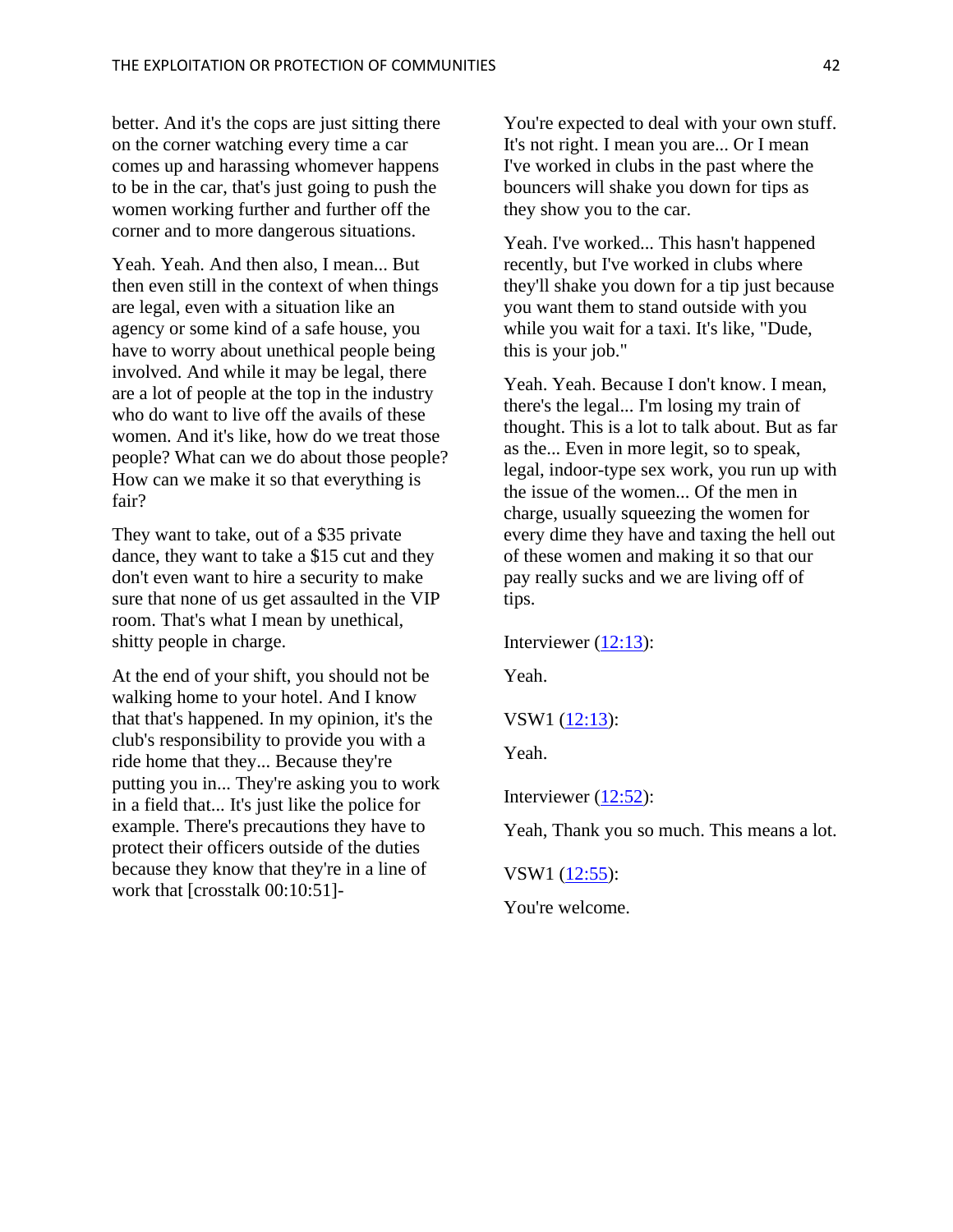

0 2000 4000 6000 8000 10000 12000 14000

# **Appendix C**

 $C<sub>1</sub>$ 

(Stats Can, 2019)

 $C.2$ 



(Stats Can, 2019)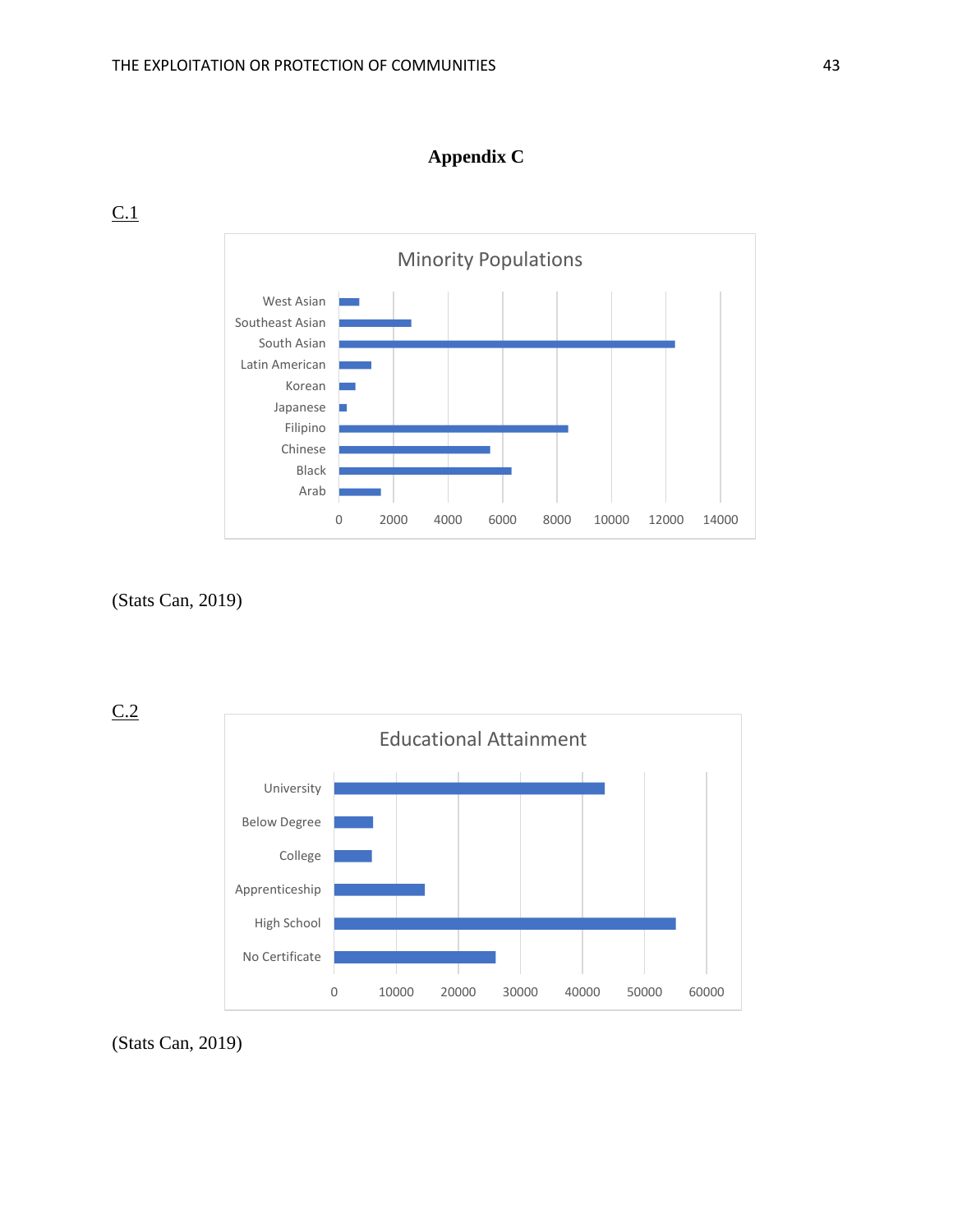



(Stats Can, 2019)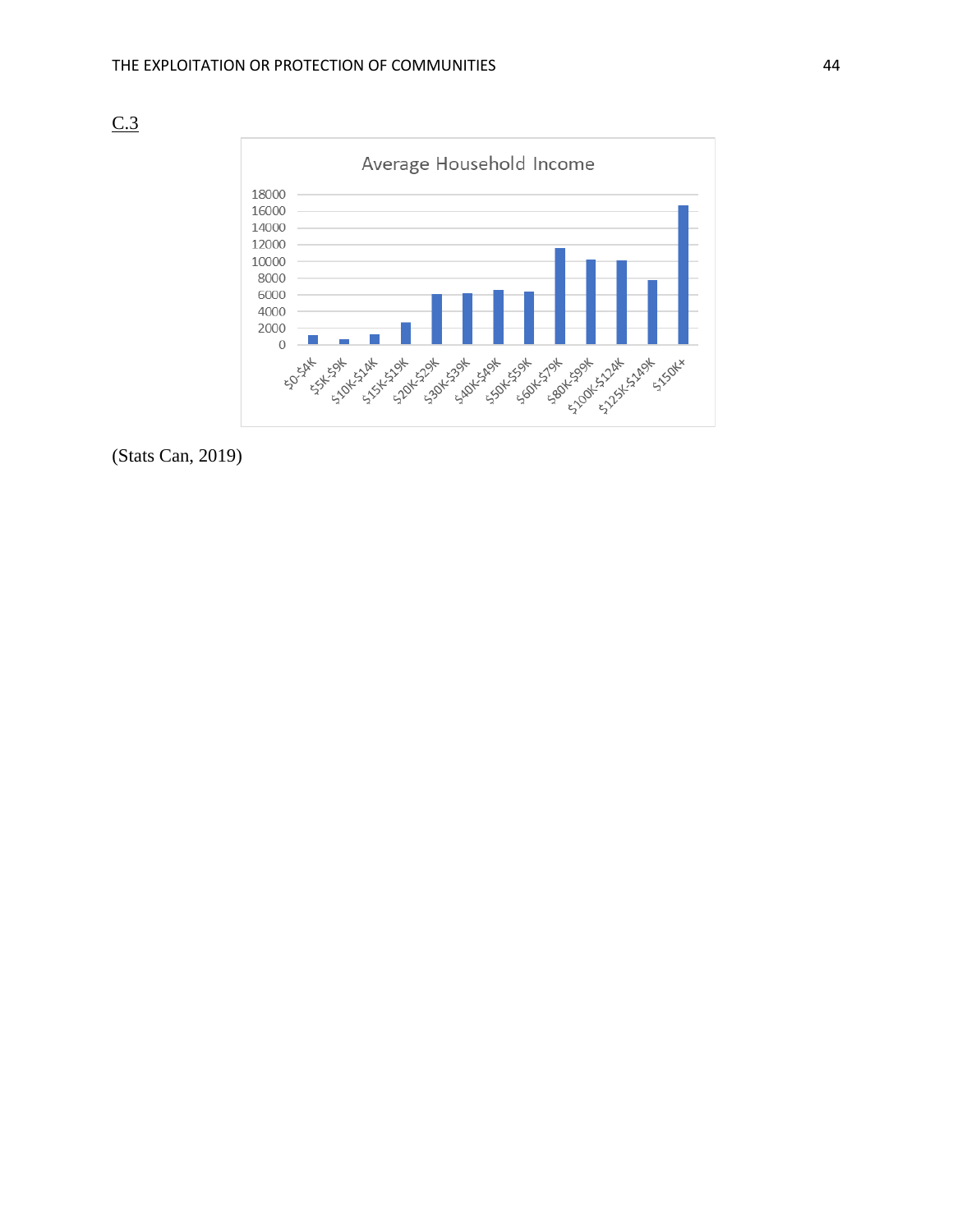# **Appendix D**

Human Subjects Review Council Central Washington University 400 E. University Way Ellensburg, WA 98926-7401

To Whom It May Concern:

Spencer Boldt has requested permission to collect research data from clients at The John Howard Society of Saskatchewan. I have been informed of the purposes of the study and the nature of the research procedures. I have also been given an opportunity to ask questions of the researcher.

As a representative of the John Howard Society of Saskatchewan, I am authorized to grant permission to have the researcher recruit research participants from our agency. Spencer is also permitted to collect research data at our agency office(s).

If you have any questions, please contact me at 1 (306) 527-1415.

Sincerely,

Jaime Boldt CEO, John Howard Society of Saskatchewan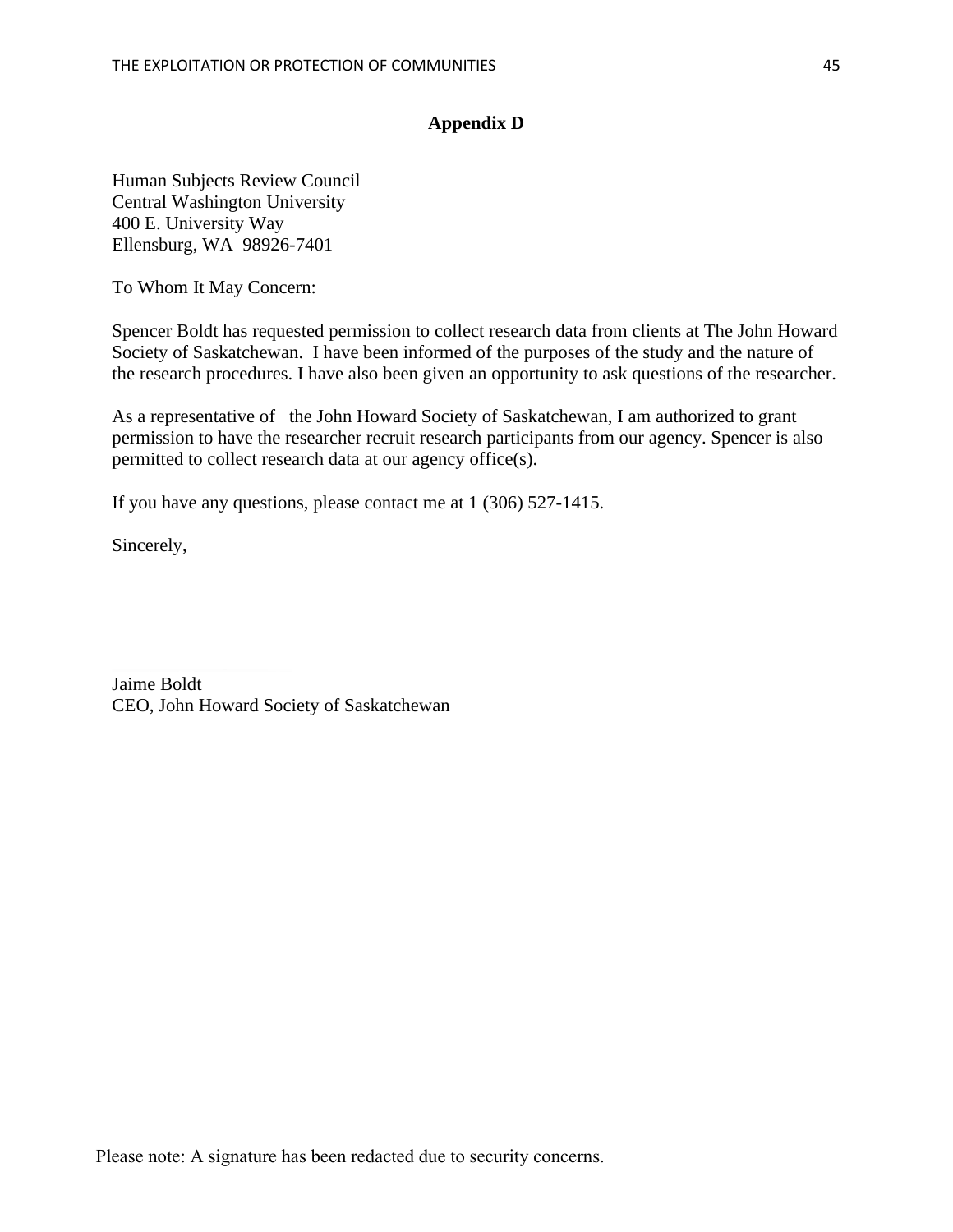#### **References**

- Argento, E., Goldenberg, S., Braschel, M., Machat, S., Strathdee, S. A., & Shannon, K. (2020). The impact of end-demand legislation on sex workers' access to health and sex workerled services: A community-based prospective cohort study in Canada. Plos One, 15(4). doi: 10.1371/journal.pone.0225783. This peer-reviewed article is a study done to provide a statistical analysis of the lives of Canadian sex workers post-implementation. The conclusions align with the argument of this report that Bill C-36 is proving to be doing more harm than good. The article is published in the year 2020, so Bill C-36 has been in place for 5 years, which is enough time for proper data to be collected regarding the effects of it.
- "Bill C-36 (Historical)." *Openparliament.ca*, 2015, openparliament.ca/bills/41-2/C-36/. The open parliament gives a more specific definition of Bill C-36 and the steps taken to enact this bill. As well as the reactions and comments made from various Government orders throughout Canada during the process of passing this bill. This website also includes meetings of parliament on this Bill that have recently occurred and the perspective of the parliament in regard to how the Bill is being perceived and whether it is achieving its original intention.

"Community Crime Report 2018/2019." *Regina Police Service*, 3 May 2018, reginapolice.ca/resources/crime/crime-statistics/community-crime-report-2018/. The

Regina Police Website provides crime statistic reports from the years 2006 - 2019. It shows what crime, and in which neighborhood the crime occurred. The reports also break each year down into monthly reports and the amount of crimes and what kind occur each month and the neighborhood. These breakdowns allow for a more specific look at the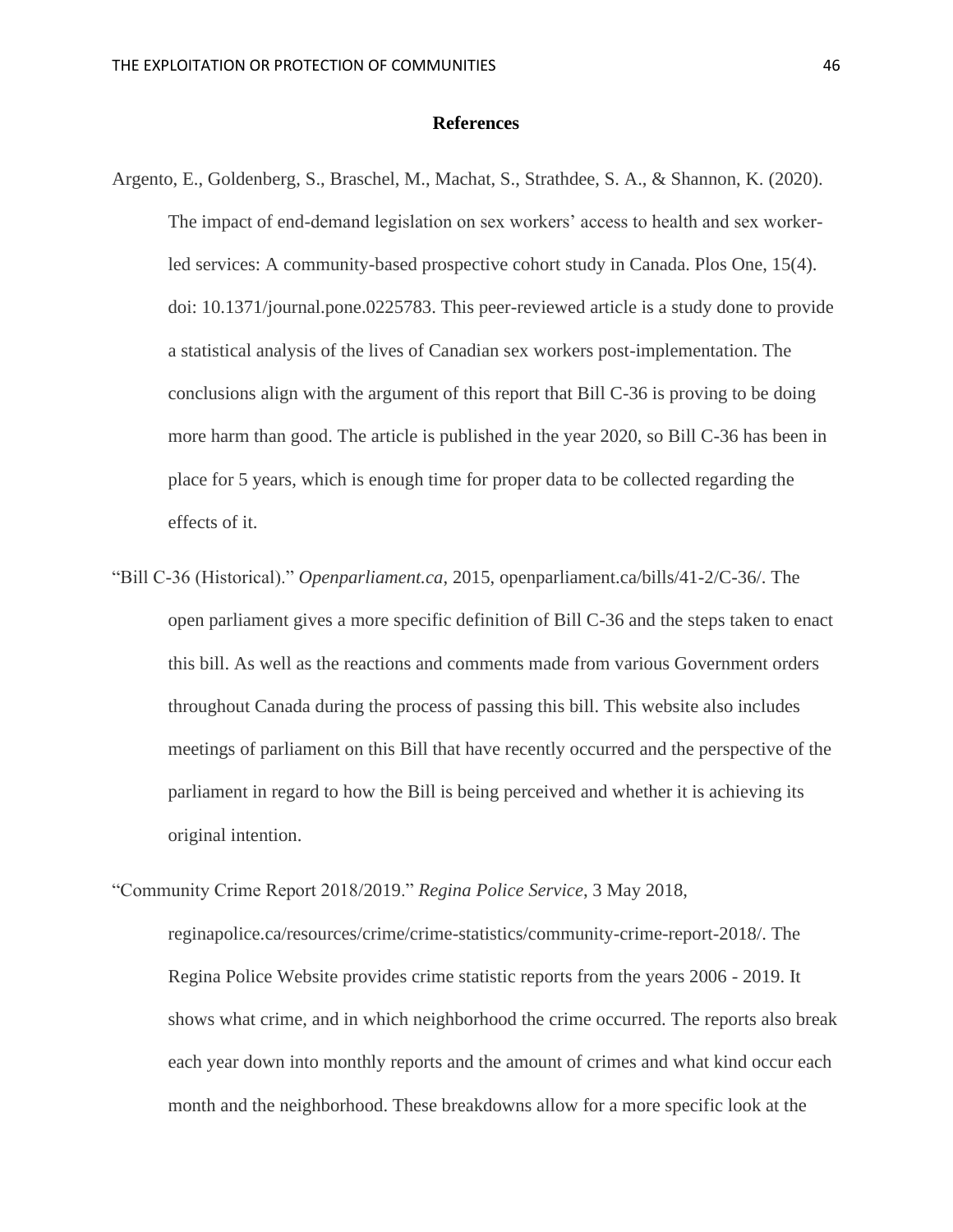varying numbers around prostitution related crimes and offenses that are going on throughout the years.

Harder, Brandon. "Police Commissioners Want More Support for Exploited Sex Workers | CBC News." *CBCnews*, CBC/Radio Canada, 30 Aug. 2017, www.cbc.ca/news/canada/saskatchewan/regina-police-commissioners-sex-workers-1.4268992. This news article tackles the issue of overly exploited sex workers in Regina and it still being an issue even with the newly enacted Bill C-36. It focuses on the Regina police and their opinions on what needs to be done to ensure a higher sense of safety for the workers of not just Regina but all of Saskatchewan. Whose services pale in comparison to those of other provinces.

Harder, Brandon. "Regina Vice Cops to Run More Stings in Bid to Curb Sex Trade | CBC News." *CBCnews*, CBC/Radio Canada, 28 Aug. 2017,

www.cbc.ca/news/canada/saskatchewan/regina-vice-to-launch-more-sex-stings-1.4264105. This news article directly correlates with Bill C-36's intention of increased safety for the sex workers and a more targeted look at the "Johns". It highlights the success that Regina Police are having in regard to targeting the "Johns" by conducting sting operations.

"HIV - HIV/AIDS Annual Reports - Publications Centre." *P-34.1 - The Provincial Sales Tax Act - Publications Centre*, 2017, www.publications.gov.sk.ca/details.cfm?p=64628. This report provides the statistics on HIV and AIDS throughout Saskatchewan as well as the statistics from major cities throughout the province. It also provides the yearly changes beginning in 2008 up until 2017.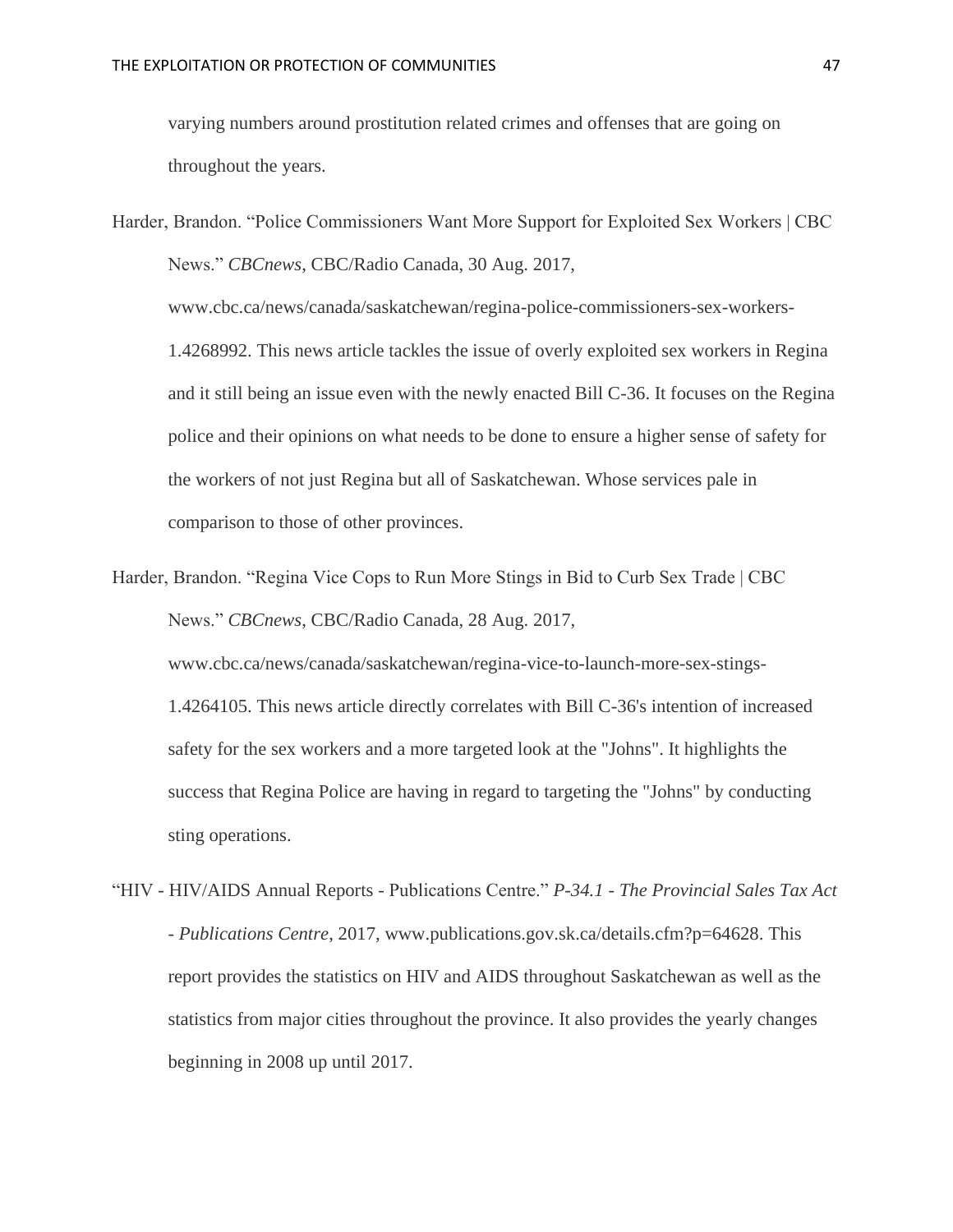Lang, Justin. "Bill C-36 'Stuns and Horrifies' Sex-Work Advocates". *Canadian Lesbian and Gay Archives,* 31 July 2014. [https://go-gale-](https://go-gale-com.ezp.lib.cwu.edu/ps/i.do?p=AHSI&u=cwu_main&id=GALE|UQKRPD606391842&v=2.1&it=r&sid=primo)

[com.ezp.lib.cwu.edu/ps/i.do?p=AHSI&u=cwu\\_main&id=GALE|UQKRPD606391842&v=2.1&it=r&](https://go-gale-com.ezp.lib.cwu.edu/ps/i.do?p=AHSI&u=cwu_main&id=GALE|UQKRPD606391842&v=2.1&it=r&sid=primo) [sid=primo.](https://go-gale-com.ezp.lib.cwu.edu/ps/i.do?p=AHSI&u=cwu_main&id=GALE|UQKRPD606391842&v=2.1&it=r&sid=primo) The archives of Canadian Lesbians and Gays offers a collection of newspaper articles and essays that relate to the ongoing issues within Canada. This specific article, written by Justin Lang, discusses the reactions of many actors within Canada to the implementation of Bill C-36. It is important to note the immediate reaction that many advocates believed the bill would have the exact opposite effect and push these at-risk communities into dangerous situations.

- National Inquiry into Missing and Murdered Indigenous Women and Girls. (2019). Reclaiming power and place: the final report of the National Inquiry into Missing and Murdered Indigenous Women and Girls. Gatineau. This book outlines the major injustices that the Indigenous community has faced throughout Canada. It goes into detail to describe the violence and mistreatment of women and children of Aboriginal descent. It is crucial to include the MMIW because they are falling victim to not only racial injustice but sexual and gender-based violence as well, with no help from the authorities or Bill C-36.
- Soloducha, Alex. "'The Biggest Injustice in the World': Regina Marches for Local Human Trafficking Victims | CBC News." *CBCnews*, CBC/Radio Canada, 16 Oct. 2017, www.cbc.ca/news/canada/saskatchewan/the-biggest-injustice-in-the-world-reginamarches-for-local-human-trafficking-victims-1.4355860. This news report touches upon the continued issue of sex trafficking within Regina after the enactment of Bill C-36 and the outrage of the citizens of Regina as they march against it. It also gives insight into how the Bill is not doing what it set out to by providing increased safety for sex workers.